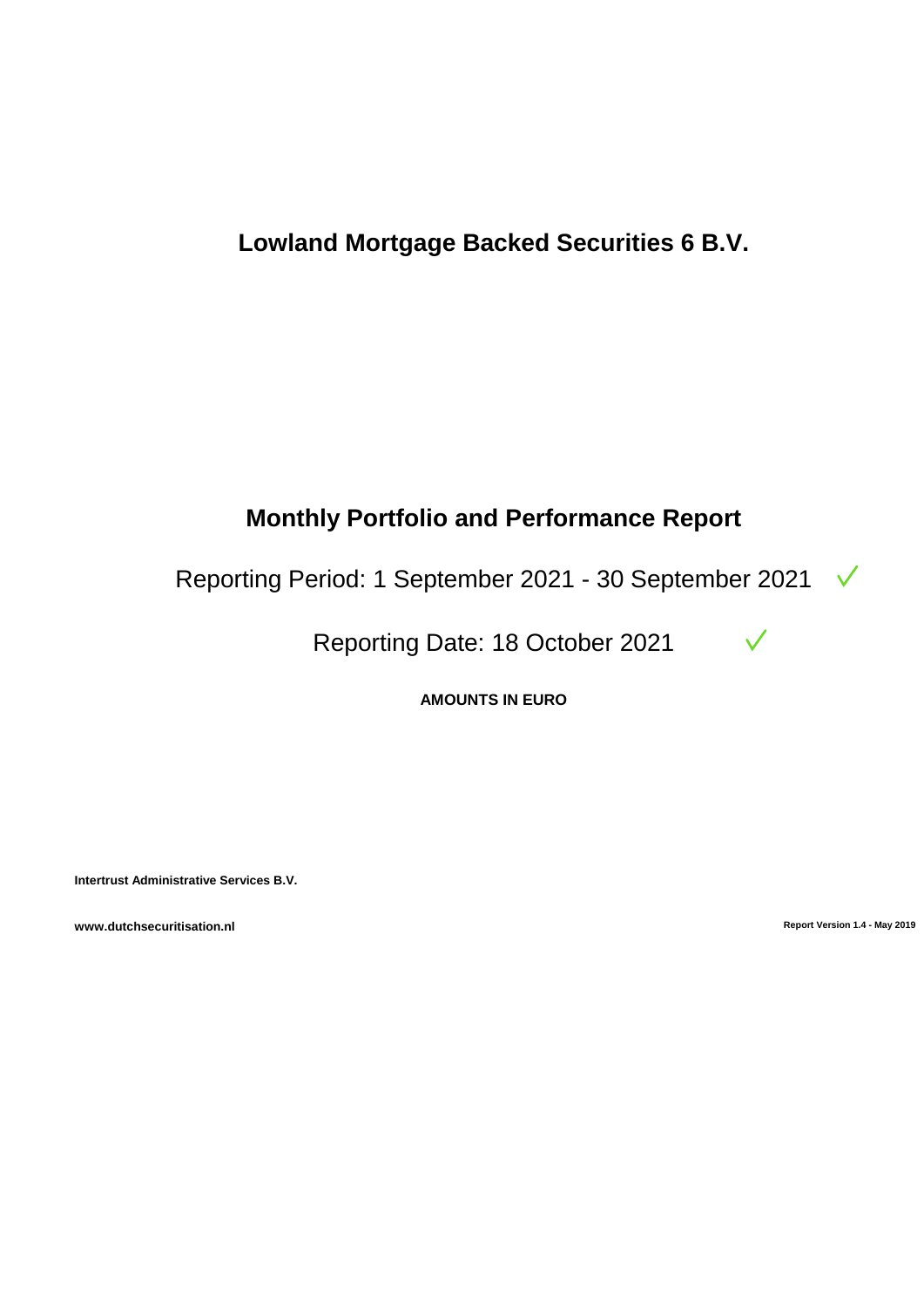# **Table of Contents**

|                                        | Page |
|----------------------------------------|------|
| <b>Key Dates</b>                       | 3    |
| The Mortgage Loan Portfolio            | 4    |
| Delinquencies                          | 5    |
| Foreclosure Statistics - Total         | 6    |
| Foreclosure Statistics - NHG Loans     |      |
| Foreclosure Statistics - Non NHG Loans | 9    |
| <b>Performance Ratios</b>              | 10   |
| <b>Key Characteristics</b>             | 11   |
| <b>Stratification Tables</b>           | 12   |
| Glossary                               | 47   |
| Contact Information                    | 50   |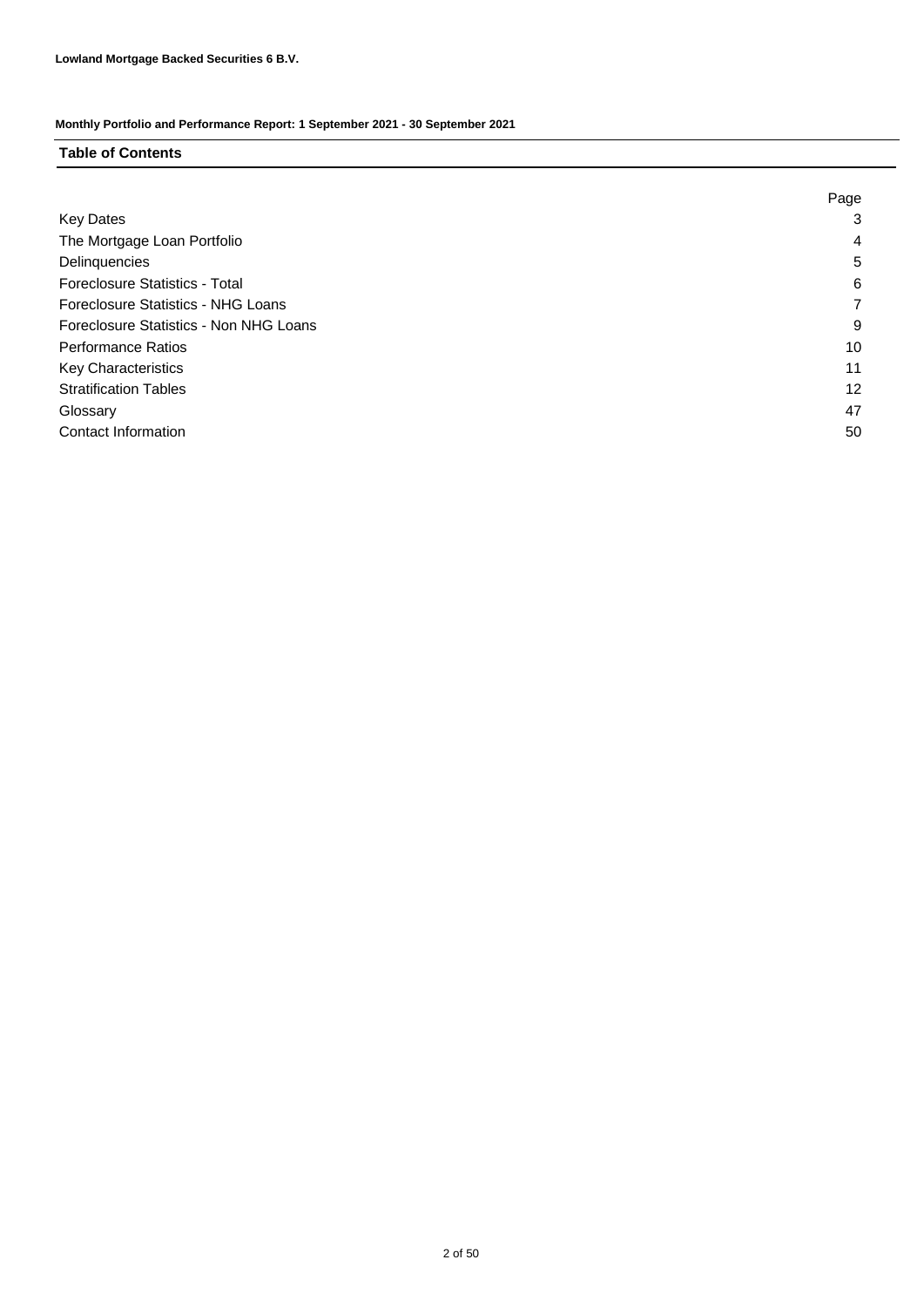| <b>Key Dates</b>                             |                             |                           |                           |                             |                           |                           |
|----------------------------------------------|-----------------------------|---------------------------|---------------------------|-----------------------------|---------------------------|---------------------------|
| <b>Note Class</b>                            | Class A1                    | Class A2                  | Class B                   | Class C                     | Class D                   | Class E                   |
|                                              |                             |                           |                           |                             |                           |                           |
| <b>Key Dates</b>                             |                             |                           |                           |                             |                           |                           |
| <b>Closing Date</b>                          | 22 Oct 2018                 | 22 Oct 2018               | 22 Oct 2018               | 22 Oct 2018                 | 22 Oct 2018               | 22 Oct 2018               |
| First Optional Redemption Date               | 18 Oct 2023                 | 18 Oct 2023               | 18 Oct 2023               | 18 Oct 2023                 | 18 Oct 2023               | 18 Oct 2023               |
| Step Up Date                                 | N/A                         | N/A                       | N/A                       | N/A                         | N/A                       | N/A                       |
| Original Weighted Average Life<br>(expected) | N/A                         | N/A                       | N/A                       | N/A                         | N/A                       | N/A                       |
| <b>Legal Maturity Date</b>                   | 18 Oct 2055                 | 18 Oct 2055               | 18 Oct 2055               | 18 Oct 1955                 | 18 Oct 1955               | 18 Oct 1955               |
| Portfolio Date                               | 30 Sep 2021                 | 30 Sep 2021               | 30 Sep 2021               | 30 Sep 2021                 | 30 Sep 2021               | 30 Sep 2021               |
| <b>Determination Date</b>                    | 14 Oct 2021                 | 14 Oct 2021               | 14 Oct 2021               | 14 Oct 2021                 | 14 Oct 2021               | 14 Oct 2021               |
| <b>Interest Payment Date</b>                 | 18 Oct 2021                 | 18 Oct 2021               | N/A                       | N/A                         | N/A                       | N/A                       |
| <b>Principal Payment Date</b>                | 18 Oct 2021                 | 18 Oct 2021               | 18 Oct 2021               | 18 Oct 2021                 | 18 Oct 2021               | 18 Oct 2021               |
| <b>Current Reporting Period</b>              | 1 Sep 2021 -<br>30 Sep 2021 | 1 Sep 2021<br>30 Sep 2021 | 1 Sep 2021<br>30 Sep 2021 | 1 Sep 2021 -<br>30 Sep 2021 | 1 Sep 2021<br>30 Sep 2021 | 1 Sep 2021<br>30 Sep 2021 |
| <b>Previous Reporting Period</b>             | 1 Aug 2021<br>31 Aug 2021   | 1 Aug 2021<br>31 Aug 2021 | 1 Aug 2021<br>31 Aug 2021 | 1 Aug 2021 -<br>31 Aug 2021 | 1 Aug 2021<br>31 Aug 2021 | 1 Aug 2021<br>31 Aug 2021 |
| <b>Accrual Start Date</b>                    | 20 Sep 2021                 | 20 Sep 2021               | N/A                       | N/A                         | N/A                       | N/A                       |
| <b>Accrual End Date</b>                      | 18 Oct 2021                 | 18 Oct 2021               | N/A                       | N/A                         | N/A                       | N/A                       |
| Accrual Period (in days)                     | 28                          | 30                        | N/A                       | N/A                         | N/A                       | N/A                       |
| Fixing Date Reference Rate                   | 16 Sep 2021                 | N/A                       | N/A                       | N/A                         | N/A                       | N/A                       |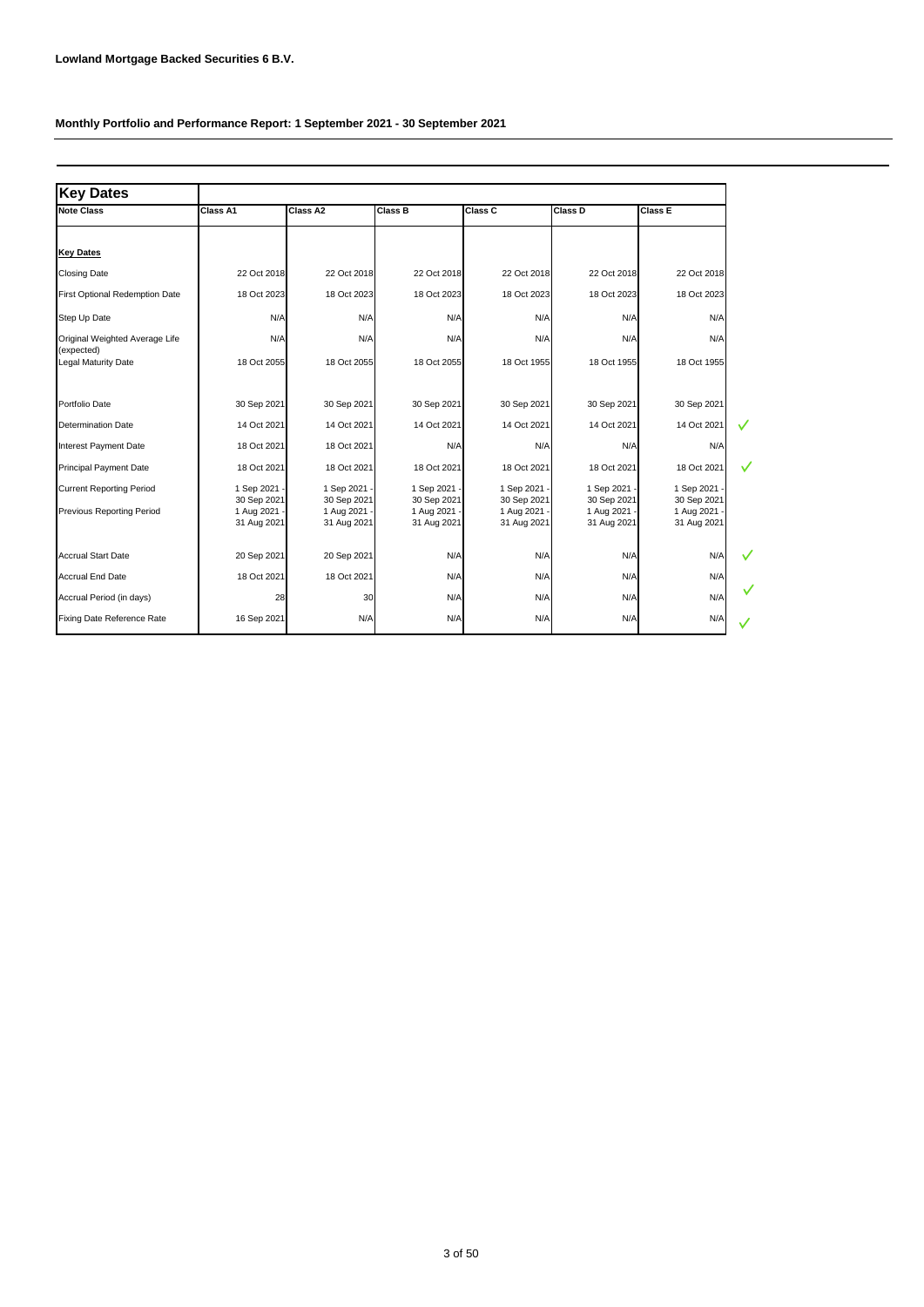| The Mortgage Loan Portfolio                                               |       |                    |
|---------------------------------------------------------------------------|-------|--------------------|
| <b>Number of Mortgage Loans</b>                                           |       |                    |
| Number of Mortgage Loans at the beginning of the Reporting Period         |       | 12,563 $V$         |
| Matured Mortgage Loans                                                    | $-/-$ | $\pmb{0}$          |
| Prepaid Mortgage Loans                                                    | $-/-$ | 166                |
| Further Advances / Modified Mortgage Loans                                |       | $\pmb{0}$          |
| Replacements                                                              |       | $\Omega$           |
| Replenishments                                                            |       | v<br>171           |
| Loans repurchased by the Seller                                           | $-/-$ | $21$ V             |
| Foreclosed Mortgage Loans                                                 | $-/-$ | 1 $\vee$           |
| Others                                                                    |       | $\Omega$           |
| Number of Mortgage Loans at the end of the Reporting Period               |       | 12,546 $\sqrt{ }$  |
| <b>Amounts</b>                                                            |       |                    |
| Net Outstanding balance at the beginning of the Reporting Period          |       | 2,499,999,148.98   |
| Scheduled Principal Receipts                                              | -/-   | 4,556,676.48       |
| Prepayments                                                               | $-/-$ | 34,818,820.40 V    |
| Further Advances / Modified Mortgage Loans                                |       | 0.00               |
| Replacements                                                              |       | 0.00               |
| Replenishments                                                            |       | 44,215,211.23 V    |
| Loans repurchased by the Seller                                           | -/-   | 4,822,086.60 V     |
| Foreclosed Mortgage Loans                                                 | -/-   | 16,841.87 V        |
| Others                                                                    |       | 0.00               |
| Rounding                                                                  |       | 0.00               |
| Net Outstanding balance at the end of the Reporting Period                |       | 2,499,999,934.86   |
| <b>Amount of Construction Deposit Obligations</b>                         |       |                    |
| Construction Deposit Obligations at the beginning of the Reporting Period |       | 21,915,027.46      |
| Changes in Construction Deposit Obligations                               |       | $-511,248.83$ V    |
| Construction Deposit Obligations at the end of the Reporting Period       |       | 21,403,778.63      |
| <b>Amount of Saving Deposits</b>                                          |       |                    |
| Saving Deposit at the beginning of the Reporting Period                   |       | $-52,969,144.44$ V |
| Changes in Saving Deposits                                                |       | 161,381.32         |
| Saving Deposits at the end of the Reporting Period                        |       | $-52,807,763.12$   |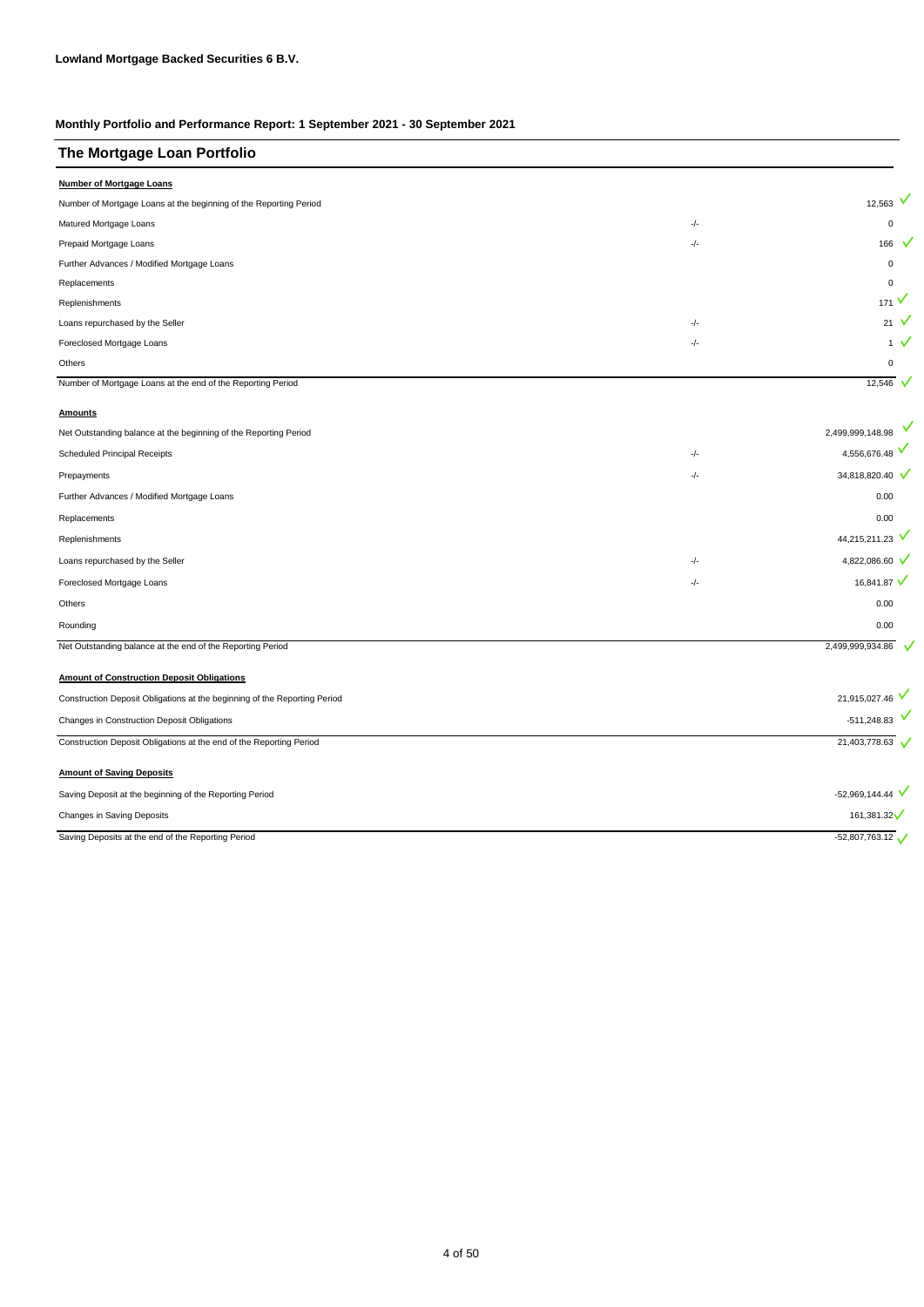| From $(>=)$ | Until $($ <= $)$ | <b>Arrears Amount</b> | Aggregate                  | % of Total | Nr of Mortgage | % of Total | Weighted              | Weighted                 | <b>Weighted Average</b> |
|-------------|------------------|-----------------------|----------------------------|------------|----------------|------------|-----------------------|--------------------------|-------------------------|
|             |                  |                       | <b>Outstanding Not.</b>    |            | Loans          |            | <b>Average Coupon</b> | Average                  | <b>CLTOMV</b>           |
| Performing  |                  | 0.00                  | Amount<br>2,476,764,614.01 | 99.07%     | 12,408         | 98.90%     | 2.21%                 | <b>Maturity</b><br>23.74 | 80.73%                  |
| $\leq$      | 29 days          | 34,684.83             | 11,251,368.67              | 0.45%      | 64             | 0.51%      | 2.39%                 | 21.88                    | 87.38%                  |
| 30 days     | 59 days          | 22,759.76             | 4,310,974.00               | 0.17%      | 24             | 0.19%      | 2.42%                 | 19.43                    | 91.92%                  |
| 60 days     | 89 days          | 23,090.40             | 2,295,290.93               | 0.09%      | 17             | 0.14%      | 2.64%                 | 18.15                    | 94.31%                  |
| 90 days     | 119 days         | 16,862.99             | 1,075,428.03               | 0.04%      | $\overline{7}$ | 0.06%      | 2.15%                 | 21.52                    | 88.74%                  |
| 120 days    | 149 days         | 10,393.39             | 687,617.72                 | 0.03%      | 4              | 0.03%      | 2.81%                 | 13.53                    | 83.96%                  |
| 150 days    | 179 days         | 8,093.45              | 272,180.62                 | 0.01%      | $\overline{2}$ | 0.02%      | 2.41%                 | 21.82                    | 91.53%                  |
| 180 days    | $\geq$           | 140,103.17            | 3,342,460.88               | 0.13%      | 20             | 0.16%      | 2.53%                 | 20.42                    | 90.01%                  |
|             | Total            | 255,987.99            | 2,499,999,934.86           | 100.00%    | 12,546         | 100.00%    | 2.21%                 | 23.71                    | 80.82%                  |
|             |                  | $\checkmark$          | V                          |            | $\checkmark$   |            |                       |                          |                         |

| Weighted Average | 2,217.64  |  |
|------------------|-----------|--|
| Minimum          | 39.00     |  |
| Maximum          | 20,597.26 |  |
|                  |           |  |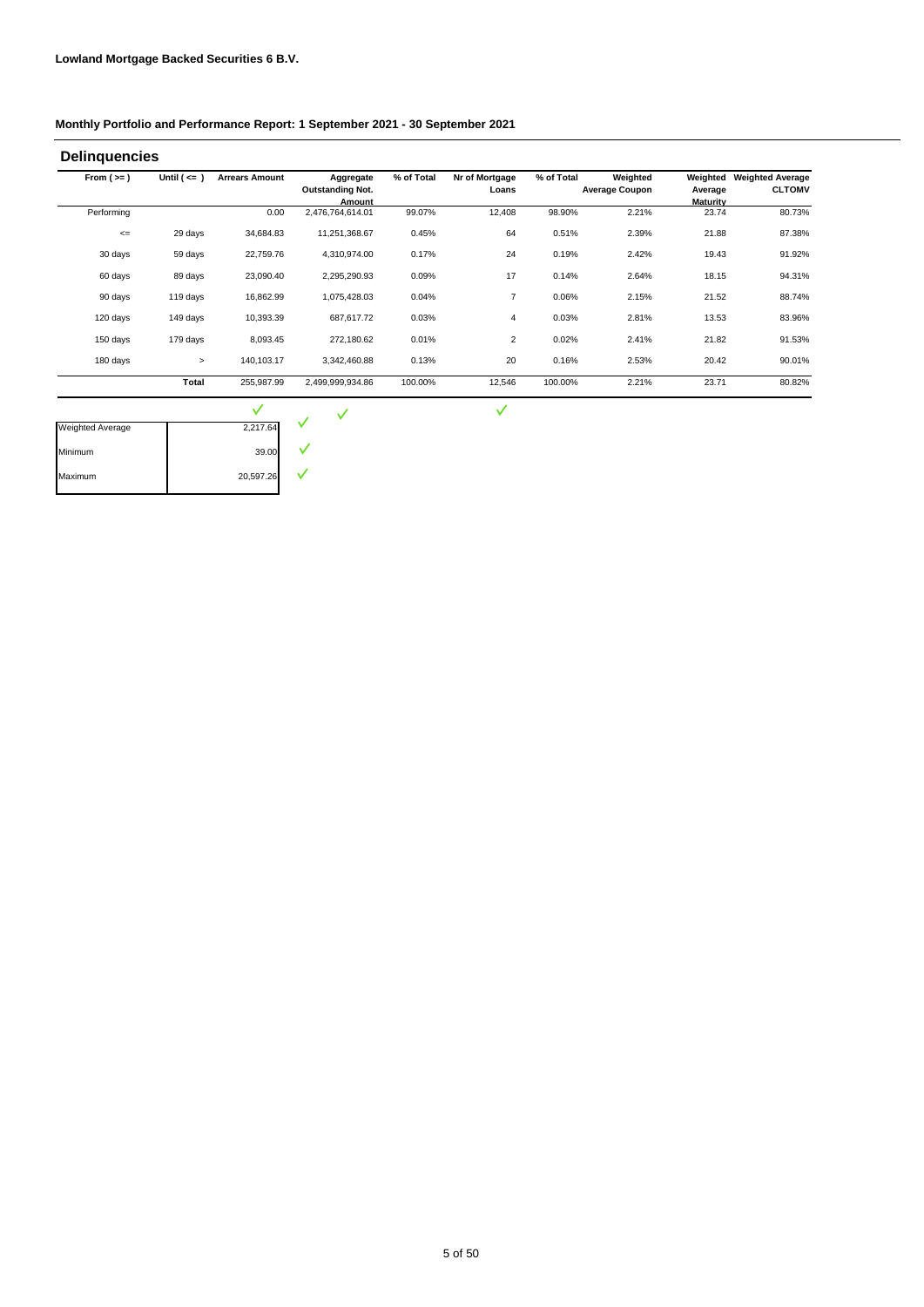| <b>Foreclosure Statistics - Total</b>                                                                   |               |                 |                       |
|---------------------------------------------------------------------------------------------------------|---------------|-----------------|-----------------------|
|                                                                                                         |               | Previous Period | <b>Current Period</b> |
| Foreclosures reporting periodically                                                                     |               |                 |                       |
| Number of Mortgage Loans foreclosed during the Reporting Period                                         |               | $\pmb{0}$       |                       |
| Net principal balance of Mortgage Loans foreclosed during the Reporting Period                          |               | 0.00            | 161,857.56            |
| Other foreclosed amounts (e.g. interest in arrears and penalties) during the Reporting Period           |               | 0.00            | 0.00                  |
| Total amount of foreclosures / defaults of Mortgage Loans during the Reporting Period                   |               | 0.00            | 161,857.56            |
| Recoveries from sales on Foreclosed Mortgage Loans during the Reporting Period                          | $\frac{1}{2}$ | 0.00            | 145,015.69            |
| Total amount of losses on Foreclosed Mortgage Loans during the Reporting Period                         |               | 0.00            | 16,841.87             |
| Post-Foreclosure recoveries on Foreclosed Mortgage Loans during the Reporting Period                    | -/-           | 0.00            | 0.00                  |
| Losses minus recoveries during the Reporting Period                                                     |               | 0.00            | 16,841.87             |
| Average loss severity during the Reporting Period                                                       |               | 0.00            | 0.10                  |
| <b>Foreclosures since Closing Date</b>                                                                  |               |                 |                       |
| Number of Mortgage Loans foreclosed since the Closing Date                                              |               | 8               | 9                     |
| Percentage of number of Mortgage Loans at Closing Date (%, including replenished loans)                 |               | 0.032%          | 0.036%                |
| Net principal balance of Mortgage Loans foreclosed since the Closing Date                               |               | 2,182,915.33    | 2,344,772.89          |
| Percentage of net principal balance at the Closing Date (%, including replenished loans)                |               | 0.086%          | 0.093%                |
| Net principal balance of Mortgage Loans foreclosed since the Closing Date                               |               | 2,182,915.33    | 2,344,772.89          |
| Other foreclosed amounts (e.g. interest in arrears and penalties) since the Closing Date                |               | 0.00            | 0.00                  |
| Total amount of foreclosures / defaults of Mortgage Loans since the Closing Date                        |               | 2,182,915.33    | 2,344,772.89          |
| Recoveries from sales on Foreclosed Mortgage Loans since the Closing Date                               | $-/-$         | 1,897,075.20    | 2,042,090.89          |
| Total amount of losses on Mortgage Loans foreclosed since the Closing Date                              |               | 285,840.13      | 302,682.00            |
| Post-Foreclosure recoveries on Mortgage Loans Foreclosed since the Closing Date                         | $-/-$         | 0.00            | 0.00                  |
| Losses minus recoveries since the Closing Date                                                          |               | 285,840.13      | 302,682.00            |
| Average loss severity since the Closing Date                                                            |               | $0.13$ V        | 0.13                  |
| <b>Foreclosures</b>                                                                                     |               |                 |                       |
| Number of Mortgage Loans in foreclosure at the beginning of the Reporting Period                        |               | 0               | 0                     |
| Number of new Mortgage Loans in foreclosure during the Reporting Period                                 |               | 0               |                       |
| Number of Mortgage Loans for which foreclosure was completed in the Reporting Period                    | -/-           | $\pmb{0}$       | 1                     |
| Number of Mortgage Loans in foreclosure at the end of the Reporting Period                              |               | 0               | 0                     |
| Net principal balance of Mortgage Loans in foreclosure at the beginning of the Reporting Period         |               | 0.00            | 0.00                  |
| Net principal balance of new Mortgage Loans in foreclosure during the Reporting Period                  |               | 0.00            | 161,857.56            |
| Net principal balance of Mortgage Loans for which foreclosure was completed during the Reporting Period | -/-           | 0.00            | 161,857.56            |
| Net principal balance of Mortgage Loans in foreclosure at the end of the Reporting Period               |               | 0.00            | 0.00                  |

#### **Constant Default Rate**

| Constant Default Rate current month    | 0.00000% | 0.00634% |
|----------------------------------------|----------|----------|
| Constant Default Rate 3-month average  | 0.00000% | 0.00634% |
| Constant Default Rate 6-month average  | 0.00000% | 0.00634% |
| Constant Default Rate 12-month average | 0.01372% | 0.00634% |
| Constant Default Rate to date          | 0.08631% | 0.09271% |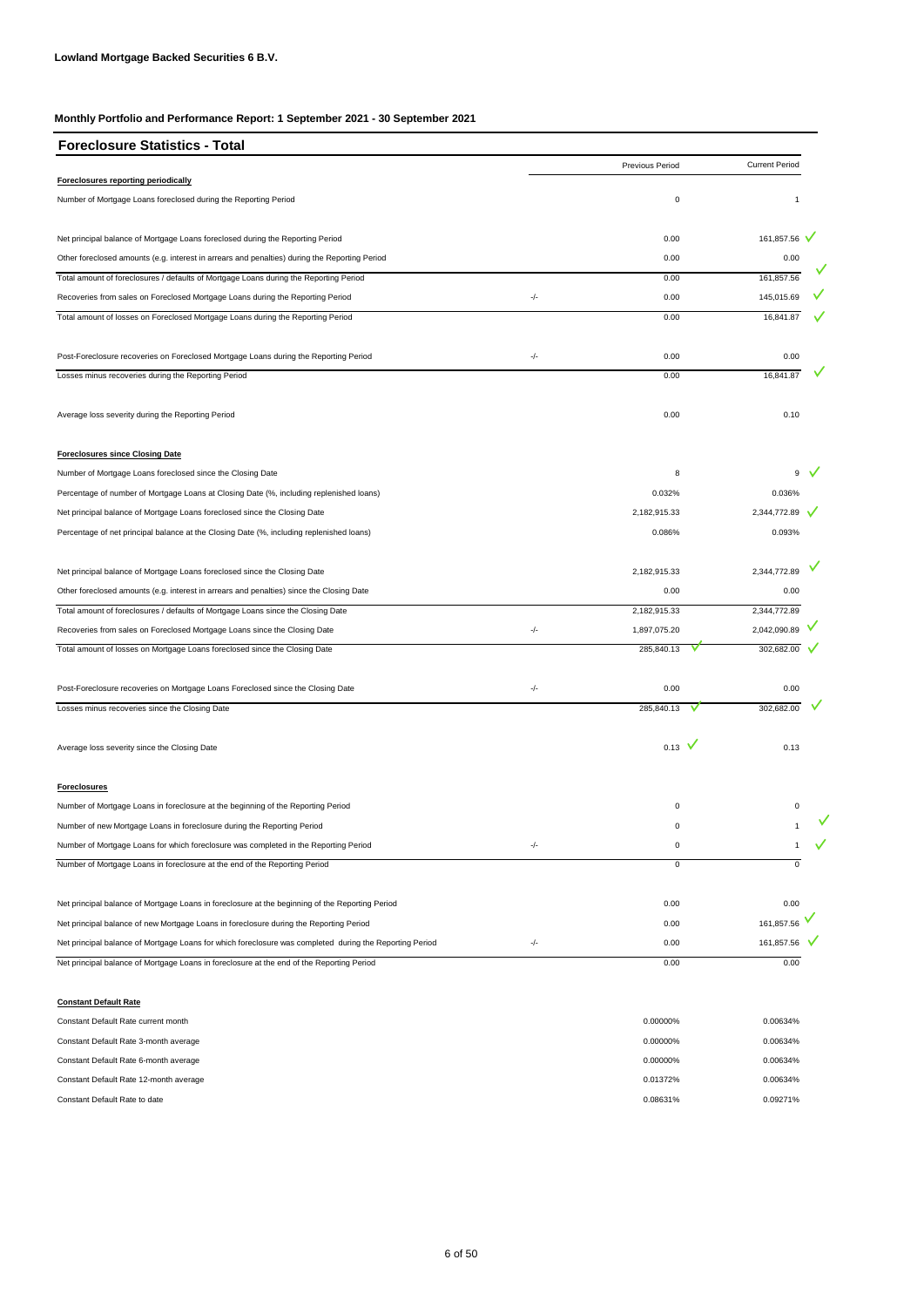| <b>Foreclosure Statistics - NHG Loans</b>                                                             |       |                          |                       |
|-------------------------------------------------------------------------------------------------------|-------|--------------------------|-----------------------|
|                                                                                                       |       | Previous Period          | <b>Current Period</b> |
| Foreclosures reporting periodically                                                                   |       |                          |                       |
| Number of NHG Loans foreclosed during the Reporting Period                                            |       | $\mathsf 0$              | $\Omega$              |
| Net principal balance of NHG Loans foreclosed during the Reporting Period                             |       | 0.00                     | 0.00                  |
| Other foreclosed amounts of NHG Loans (e.g. interest in arrears and penalties) during the Reporting   |       | 0.00                     | 0.00                  |
| Total amount of foreclosures / defaults on Foreclosed NHG Loans during the Reporting Period           |       | 0.00                     | 0.00                  |
| Recoveries from sales on Foreclosed NHG Loans during the Reporting Period                             | $-/-$ | 0.00                     | 0.00                  |
| Total amount of losses on Foreclosed NHG Loans during the Reporting Period                            |       | 0.00                     | 0.00                  |
| Post-foreclosure recoveries on foreclosed NHG loans during the Reporting Period                       | -/-   | 0.00                     | 0.00                  |
| Losses minus recoveries during the Reporting Period                                                   |       | 0.00                     | 0.00                  |
| Average loss severity NHG Loans during the Reporting Period                                           |       | 0.00                     | 0.00                  |
| <b>Foreclosures since Closing Date</b>                                                                |       |                          |                       |
| Net principal balance of NHG Loans foreclosed since the Closing Date                                  |       | 200,587.06               | 200,587.06 V          |
| Other foreclosed amounts of NHG Loans (e.g. interest in arrears and penalties) since the Closing Date |       | 0.00                     | 0.00                  |
| Total amount of foreclosures / defaults of NHG Loans since the Closing Date                           |       | 200,587.06<br>v          | 200,587.06            |
| Recoveries from sales on foreclosed NHG Loans since the Closing Date                                  | -/-   | 192,967.53               | 192,967.53 V          |
| Total amount of losses on NHG Loans foreclosed since the Closing Date                                 |       | 7,619.53                 | 7,619.53 $\sqrt{}$    |
| Post-Foreclosure recoveries on NHG Loans foreclosed since the Closing Date                            | -/-   | 0.00                     | 0.00                  |
| Losses minus recoveries since the Closing Date                                                        |       | 7,619.53<br>$\checkmark$ | 7,619.53              |
| Average loss severity NHG Loans since the Closing Date                                                |       | 0.04                     | 0.04                  |
| <b>Foreclosures</b>                                                                                   |       |                          |                       |
| Number of NHG Loans in foreclosure at the beginning of the Reporting Period                           |       | 0                        |                       |
| Number of new NHG Loans in foreclosure during the Reporting Period                                    |       | 0                        |                       |
| Number of NHG Loans for which foreclosure was completed in the Reporting Period                       | -/-   | 0                        |                       |
| Number of NHG Loans in foreclosure at the end of the Reporting Period                                 |       | U                        |                       |
| Net principal balance of NHG Loans in foreclosure at the beginning of the Reporting Period            |       | 0.00                     | 0.00                  |
| Net principal balance of new NHG Loans in foreclosure during the Reporting Period                     |       | 0.00                     | 0.00                  |
| Net principal balance of NHG Loans for which foreclosure was completed during the Reporting Period    | $-/-$ | 0.00                     | 0.00                  |
| Net principal balance of NHG Loans in foreclosure at the end of the Reporting Period                  |       | 0.00                     | 0.00                  |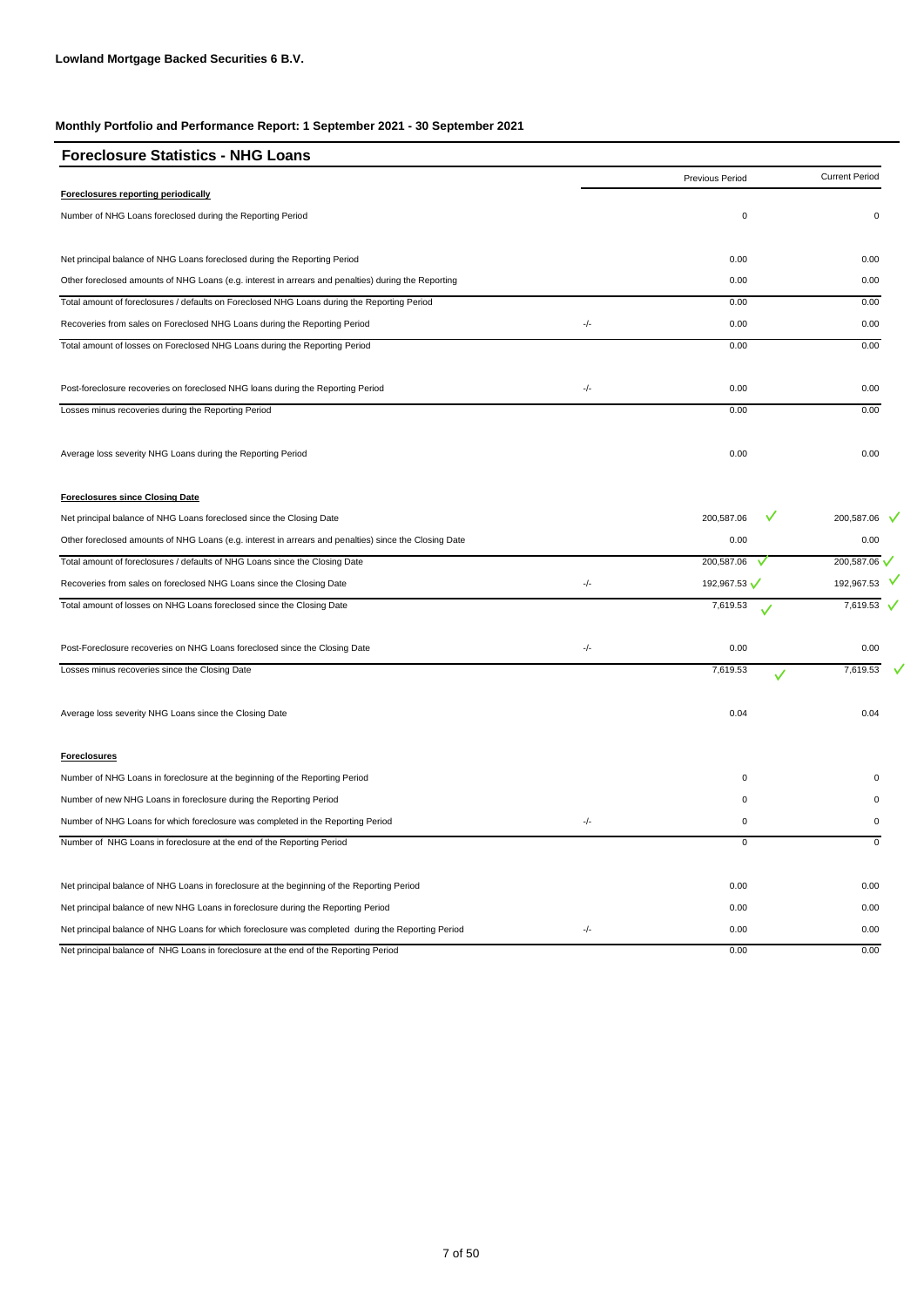| <b>WEW Claims periodically</b>                                            |       |             |             |
|---------------------------------------------------------------------------|-------|-------------|-------------|
| Number of claims to WEW at the beginning of the Reporting Period          |       | 0           | $\mathbf 0$ |
| New claims to WEW during the Reporting Period                             |       | 0           | 0           |
| Finalised claims with WEW during the Reporting Period                     | $-/-$ | 0           | $\mathsf 0$ |
| Number of claims to WEW at the end of the Reporting Period                |       | 0           | 0           |
|                                                                           |       |             |             |
| Notional amount of claims to WEW at the beginning of the Reporting Period |       | 0.00        | 0.00        |
| Notional amount of new claims to WEW during the Reporting Period          |       | 0.00        | 0.00        |
| Notional amount of finalised claims with WEW during the Reporting Period  | $-/-$ | 0.00        | 0.00        |
| Notional amount of claims to WEW at the end of the Reporting Period       |       | 0.00        | 0.00        |
|                                                                           |       |             |             |
| Notional amount of finalised claims with WEW during the Reporting Period  |       | 0.00        | 0.00        |
| Amount paid out by WEW during the Reporting Period                        |       | 0.00        | 0.00        |
| Payout ratio WEW during the Reporting Period                              |       | 0.00        | 0.00        |
|                                                                           |       |             |             |
| <b>WEW Claims since Closing</b>                                           |       |             |             |
| Number of finalised claims to WEW since the Closing Date                  |       | $\mathbf 0$ | 0           |
|                                                                           |       |             |             |
| Amount of finalised claims with WEW since the Closing Date                |       | 0.00        | 0.00        |
| Amount paid out by WEW since the Closing Date                             | $-/-$ | 0.00        | 0.00        |
| Payout ratio WEW since the Closing Date                                   |       | 0.00        | 0.00        |
|                                                                           |       |             |             |
| Reasons for non payout as percentage of non recovered claim amount        |       |             |             |
| Amount of finalised claims with WEW since the Closing Date                |       | 0.00        | 0.00        |
| Amount paid out by WEW since the Closing Date                             | $-/-$ | 0.00        | 0.00        |
| Non recovered amount of WEW since the Closing Date                        |       | 0.00        | 0.00        |
|                                                                           |       |             |             |
| Insufficient guaranteed amount due to decrease with annuity amount        |       | 0.00%       | 0.00%       |
| Loan does not comply with NHG criteria at origination                     |       | 0.00%       | 0.00%       |
| Other administrative reasons                                              |       | 0.00%       | 0.00%       |
| Other                                                                     |       | 0.00%       | 0.00%       |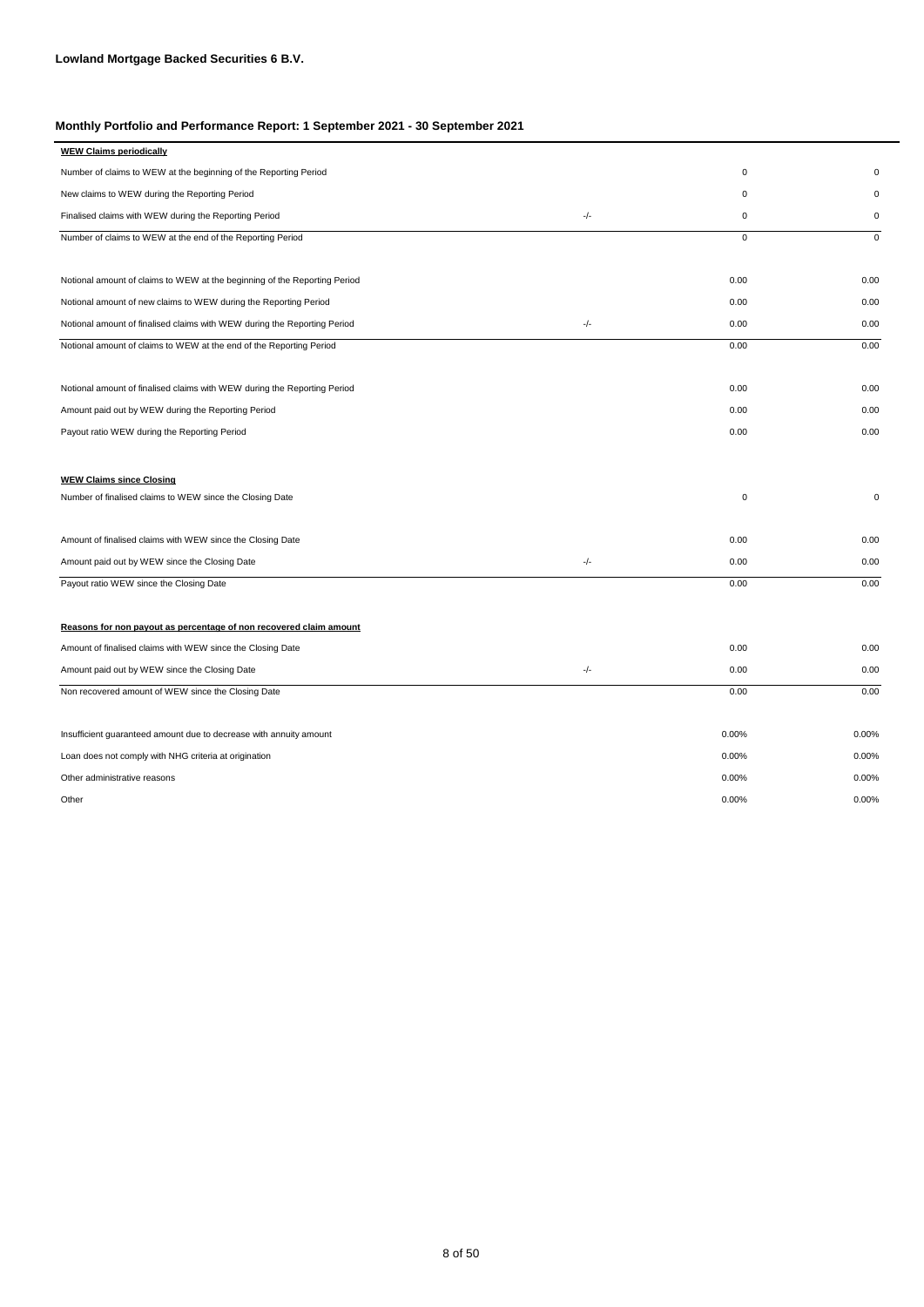| <b>Foreclosure Statistics - Non NHG Loans</b>                                                                  |     |                 |                       |              |
|----------------------------------------------------------------------------------------------------------------|-----|-----------------|-----------------------|--------------|
|                                                                                                                |     | Previous Period | <b>Current Period</b> |              |
| Foreclosures reporting periodically                                                                            |     |                 |                       |              |
| Number of Non NHG Loans foreclosed during the Reporting Period                                                 |     | $\mathsf 0$     |                       |              |
| Net principal balance of Non NHG Loans foreclosed during the Reporting Period                                  |     | 0.00            | 161,857.56            |              |
| Other foreclosed amounts of Non NHG Loans (e.g. interest in arrears and penalties) during the Reporting Period |     | 0.00            |                       | 0.00         |
| Total amount of foreclosures / defaults on Non Foreclosed NHG Loans during the Reporting Period                |     | 0.00            | 161,857.56            |              |
| Recoveries from sales on Foreclosed Non NHG Loans during the Reporting Period                                  | -/- | 0.00            | 145,015.69            |              |
| Total amount of losses on Foreclosed Non NHG Loans during the Reporting Period                                 |     | 0.00            | 16,841.87             | $\checkmark$ |
| Post-foreclosure recoveries on Foreclosed Non NHG Loans during the Reporting Period                            | -/- | 0.00            |                       | 0.00         |
| Losses minus recoveries during the Reporting Period                                                            |     | 0.00            | 16,841.87             |              |
| Average loss severity Non NHG Loans during the Reporting Period                                                |     | 0.00            |                       | 0.10         |
| <b>Foreclosures since Closing Date</b>                                                                         |     |                 |                       |              |
| Net principal balance of Non NHG loans foreclosed since the Closing Date                                       |     | 1,982,328.27    | 2,144,185.83          |              |
| Other foreclosed amounts of non Non NHG Loans (e.g. interest in arrears and penalties) since the Closing Date  |     | 0.00            |                       | 0.00         |
| Total amount of foreclosures / defaults of non Non NHG Loans since the Closing Date                            |     | 1,982,328.27    | 2,144,185.83          |              |
| Recoveries from sales on foreclosed Non NHG Loans since the Closing Date                                       | -/- | 1,704,107.67    | 1,849,123.36          |              |
| Total amount of losses on Non NHG Loans foreclosed since the Closing Date                                      |     | 278,220.60      | 295,062.47            |              |
| Post-Foreclosure recoveries on Non NHG Loans foreclosed since the Closing Date                                 | -/- | 0.00            |                       | 0.00         |
| Losses minus recoveries since the Closing Date                                                                 |     | 278,220.60      | 295,062.47            |              |
| Average loss severity Non NHG Loans since the Closing Date                                                     |     | 0.14            |                       | 0.14         |
| <b>Foreclosures</b>                                                                                            |     |                 |                       |              |
| Number of Non NHG Loans in foreclosure at the beginning of the Reporting Period                                |     | 0               |                       |              |
| Number of new Non NHG Loans in foreclosure during the Reporting Period                                         |     | 0               |                       |              |
| Number of Non NHG Loans for which foreclosure was completed in the Reporting Period                            | -/- | 0               |                       |              |
| Number of Non NHG Loans in foreclosure at the end of the Reporting Period                                      |     | U               |                       |              |
| Net principal balance of Non NHG Loans in foreclosure at the beginning of the Reporting Period                 |     | 0.00            |                       | 0.00         |
| Net principal balance of new Non NHG Loans in foreclosure during the Reporting Period                          |     | 0.00            | 161,857.56            |              |
| Net principal balance of Non NHG Loans for which foreclosure was completed during the Reporting Period         | -/- | 0.00            | 161,857.56            |              |
| Net principal balance of Non NHG Loans in foreclosure at the end of the Reporting Period                       |     | 0.00            |                       | 0.00         |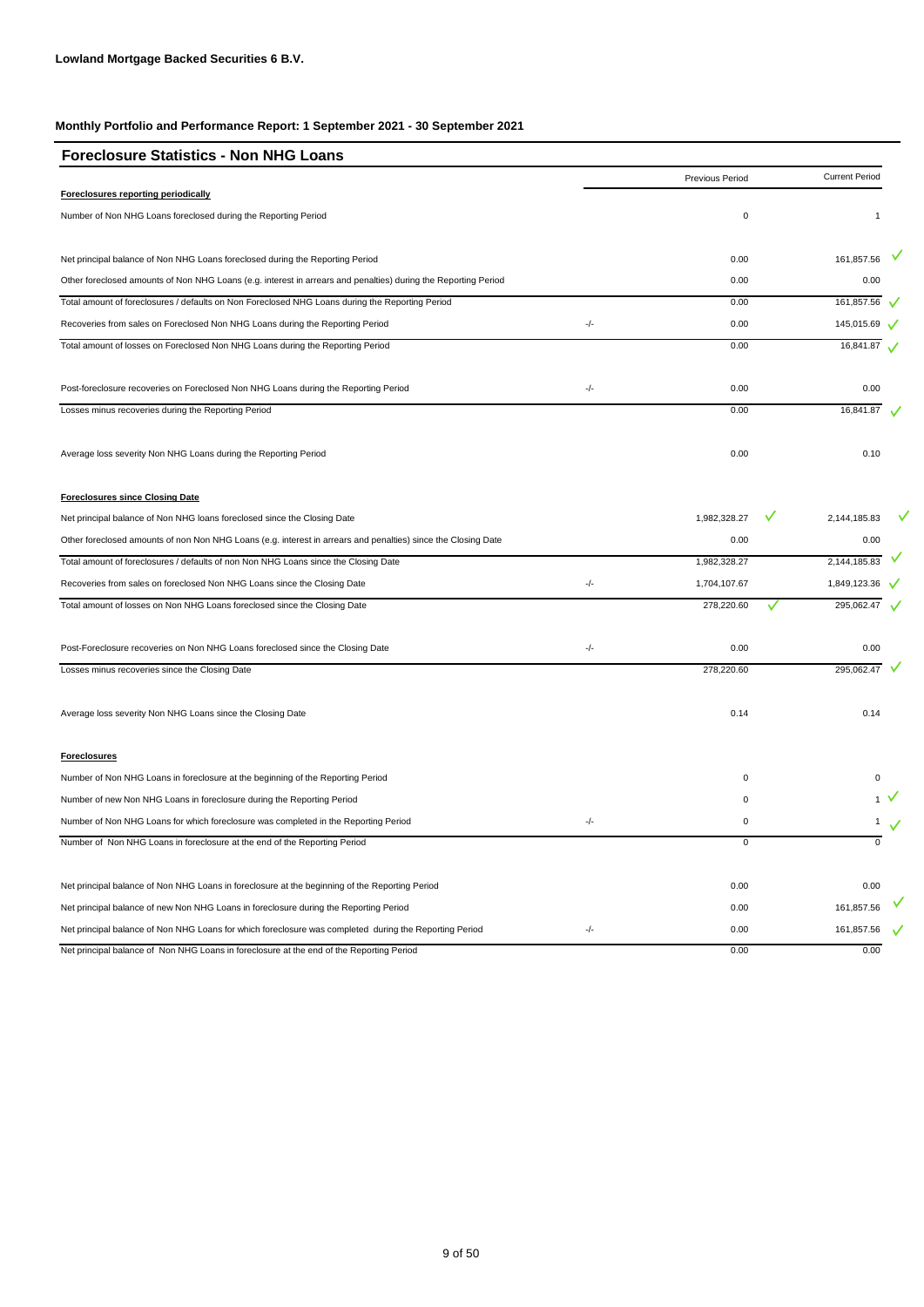| <b>Performance Ratios</b>             |                 |                       |
|---------------------------------------|-----------------|-----------------------|
|                                       | Previous Period | <b>Current Period</b> |
| <b>Constant Prepayment Rate (CPR)</b> |                 |                       |
| Annualized Life CPR                   | 9.3774%         | 9.5571%               |
| Annualized 1-month average CPR        | $-3.3796%$      | 15.6261%              |
| Annualized 3-month average CPR        | 14.0362%        | 14.5306%              |
| Annualized 6-month average CPR        | 12.7072%        | 13.0438%              |
| Annualized 12-month average CPR       | 12.2720%        | 12.7337%              |
|                                       |                 |                       |
| <b>Principal Payment Rate (PPR)</b>   |                 |                       |
| Annualized Life PPR                   | 1.8078%         | 1.8110%               |
| Annualized 1-month average PPR        | 1.9100%         | 1.9208%               |
| Annualized 3-month average PPR        | 1.8943%         | 1.9043%               |
| Annualized 6-month average PPR        | 1.8794%         | 1.8908%               |
| Annualized 12-month average PPR       | 1.8517%         | 1.8620%               |
|                                       |                 |                       |
| <b>Payment Ratio</b>                  |                 |                       |

Periodic Payment Ratio 99.7798%  $\sqrt{ }$  99.7798%  $\sqrt{ }$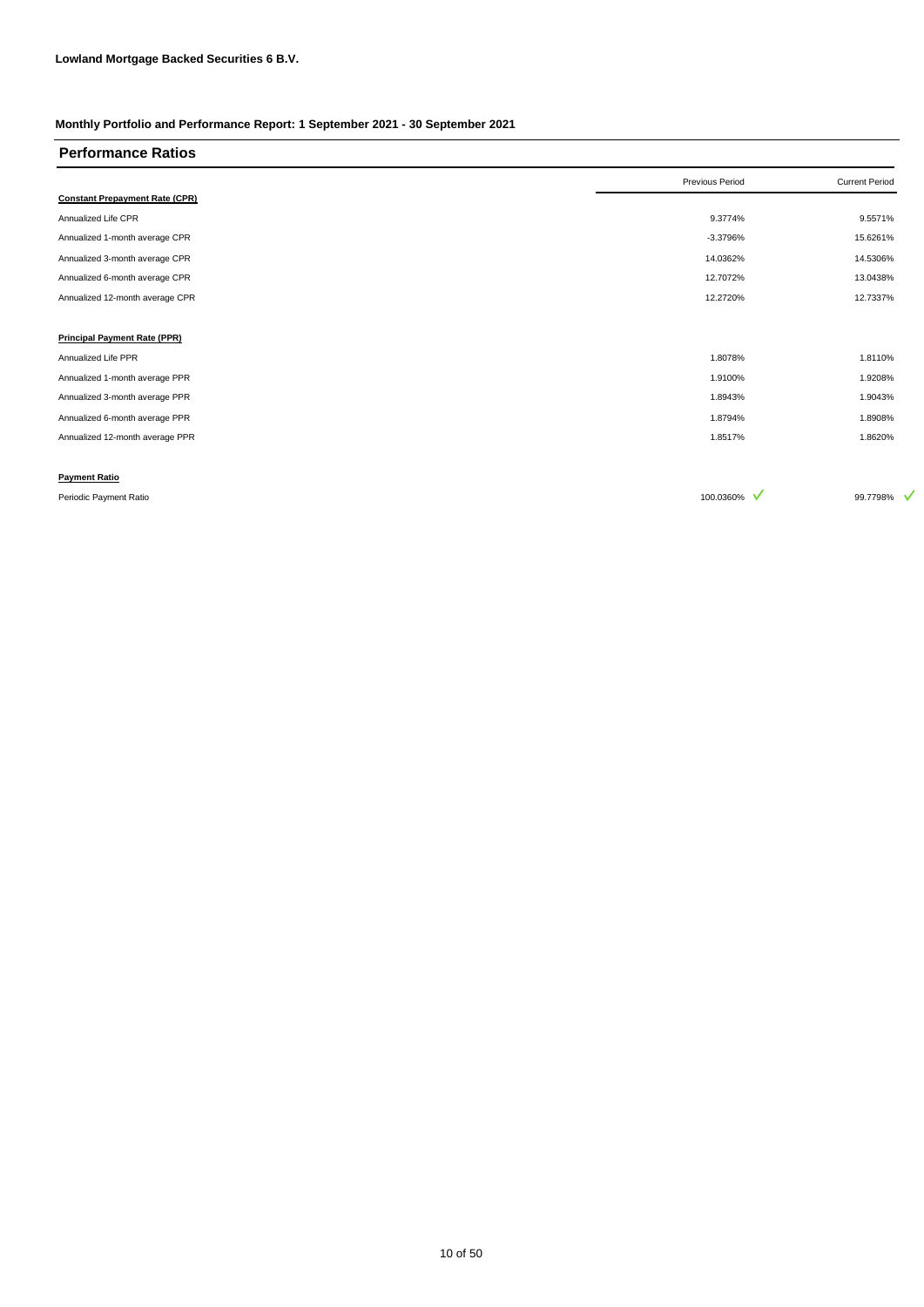# **Stratifications**

# **1. Key Characteristics**

| <b>Description</b>                                                                | As per Reporting Date | As per Closing Date |
|-----------------------------------------------------------------------------------|-----------------------|---------------------|
| Principal amount                                                                  | 2,552,807,697.98      | 2,529,062,074.29    |
| Value of savings deposits                                                         | 52,807,763.12         | 31,839,347.82       |
| Net principal balance                                                             | 2,499,999,934.86      | 2,497,222,726.47    |
| <b>Construction Deposits</b>                                                      | 21,403,778.63         | 33,334,737.00       |
| Net principal balance excl. Construction and Saving Deposits                      | 2,478,596,156.23      | 2,463,887,989.47    |
| Negative balance                                                                  | 0.00                  | 0.00                |
| Net principal balance excl. Construction and Saving Deposits and Negative Balance | 2,478,596,156.23      | 2,463,887,989.47    |
| Number of loans                                                                   | 12,546                | 12,097              |
| Number of loanparts                                                               | 27,605                | 24,774              |
| Number of negative loanparts                                                      | $\pmb{0}$             | $\mathbf 0$         |
| Average principal balance (borrower)                                              | 199,266.69            | 206,433.23          |
| Weighted average current interest rate                                            | 2.21%                 | 2.52%               |
| Weighted average maturity (in years)                                              | 23.71                 | 25.73               |
| Weighted average remaining time to interest reset (in years)                      | 8.71                  | 9.37                |
| Weighted average seasoning (in years)                                             | 5.75                  | 3.71                |
| Weighted average CLTOMV                                                           | 80.82%                | 91.82%              |
| Weighted average CLTIMV                                                           | 62.29%                | 85.31%              |
| Weighted average CLTIFV                                                           | 70.79%                | 96.94%              |
| Weighted average OLTOMV                                                           | 89.37%                | 96.05%              |
|                                                                                   | ✓                     |                     |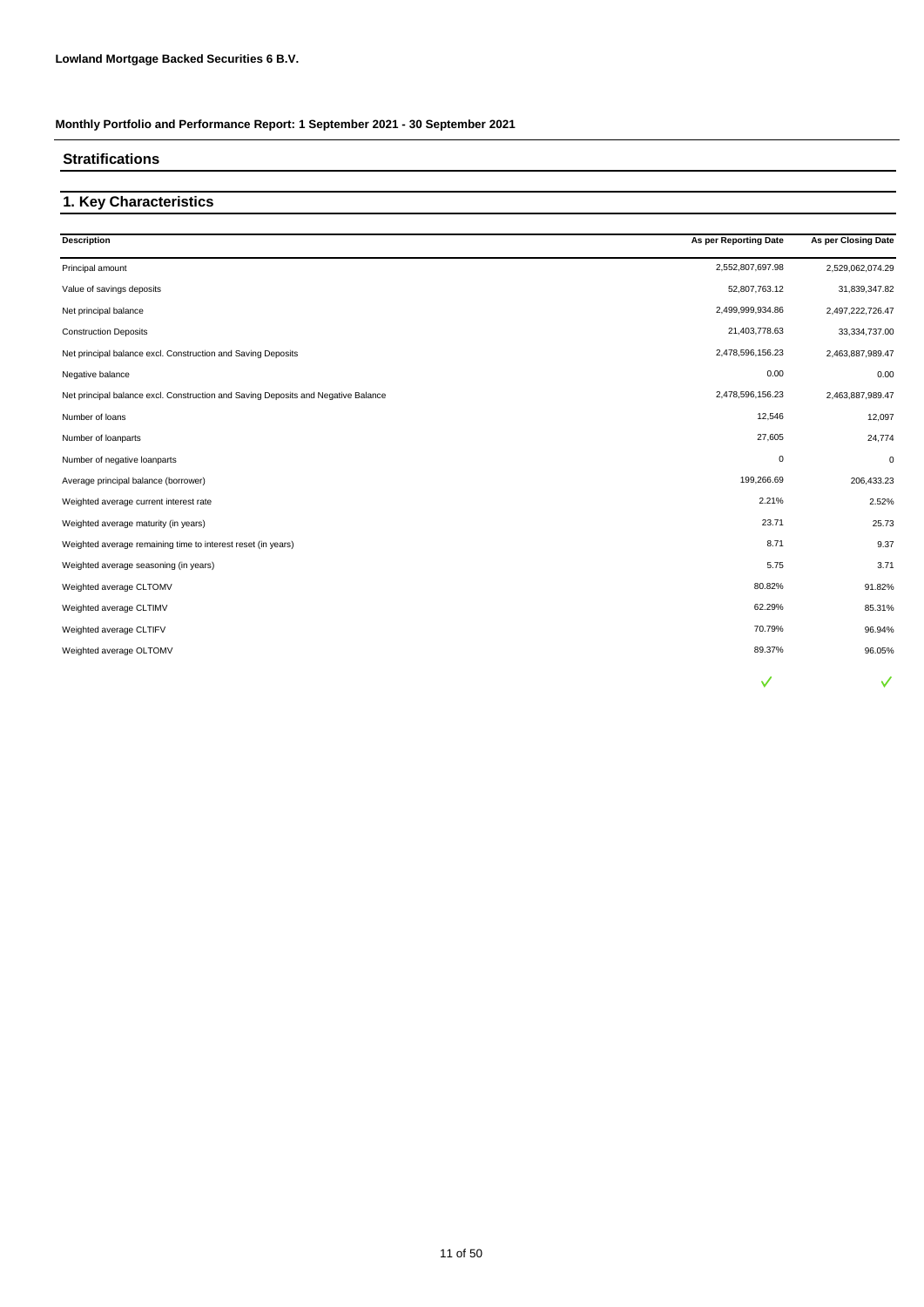# **2. Redemption Type**

| <b>Description</b>  |       | <b>Aggregate Outstanding</b><br>Amount | % of Total | Nr of<br>Loanparts | % of Total | Weighted<br>Average<br>Coupon | Weighted<br>Average<br><b>Maturity</b> | Weighted<br><b>CLTOMV</b> | % of Total<br>Average Not.Amount at<br><b>Closing Date</b> |
|---------------------|-------|----------------------------------------|------------|--------------------|------------|-------------------------------|----------------------------------------|---------------------------|------------------------------------------------------------|
| Annuity             |       | 1,485,290,331.47                       | 59.41%     | 16,118             | 58.39%     | 2.06%                         | 25.63                                  | 81.32%                    | 58.29%                                                     |
| <b>Bank Savings</b> |       | 50,234,408.05                          | 2.01%      | 750                | 2.72%      | 2.85%                         | 16.56                                  | 74.10%                    | 2.39%                                                      |
| Interest only       |       | 761,147,333.25                         | 30.45%     | 7,931              | 28.73%     | 2.41%                         | 21.62                                  | 80.63%                    | 30.27%                                                     |
| Investment          |       | 62,075,131.12                          | 2.48%      | 588                | 2.13%      | 2.64%                         | 13.66                                  | 92.48%                    | 3.18%                                                      |
| Linear              |       | 104,869,519.04                         | 4.19%      | 1,464              | 5.30%      | 1.95%                         | 24.79                                  | 75.28%                    | 4.32%                                                      |
| Savings             |       | 36,383,211.93                          | 1.46%      | 754                | 2.73%      | 3.21%                         | 13.23                                  | 69.62%                    | 1.54%                                                      |
|                     | Total | 2,499,999,934.86                       | 100.00%    | 27,605             | 100.00%    | 2.21%                         | 23.71                                  | 80.82%                    | 100.00%                                                    |

 $\checkmark$  $\checkmark$  $\checkmark$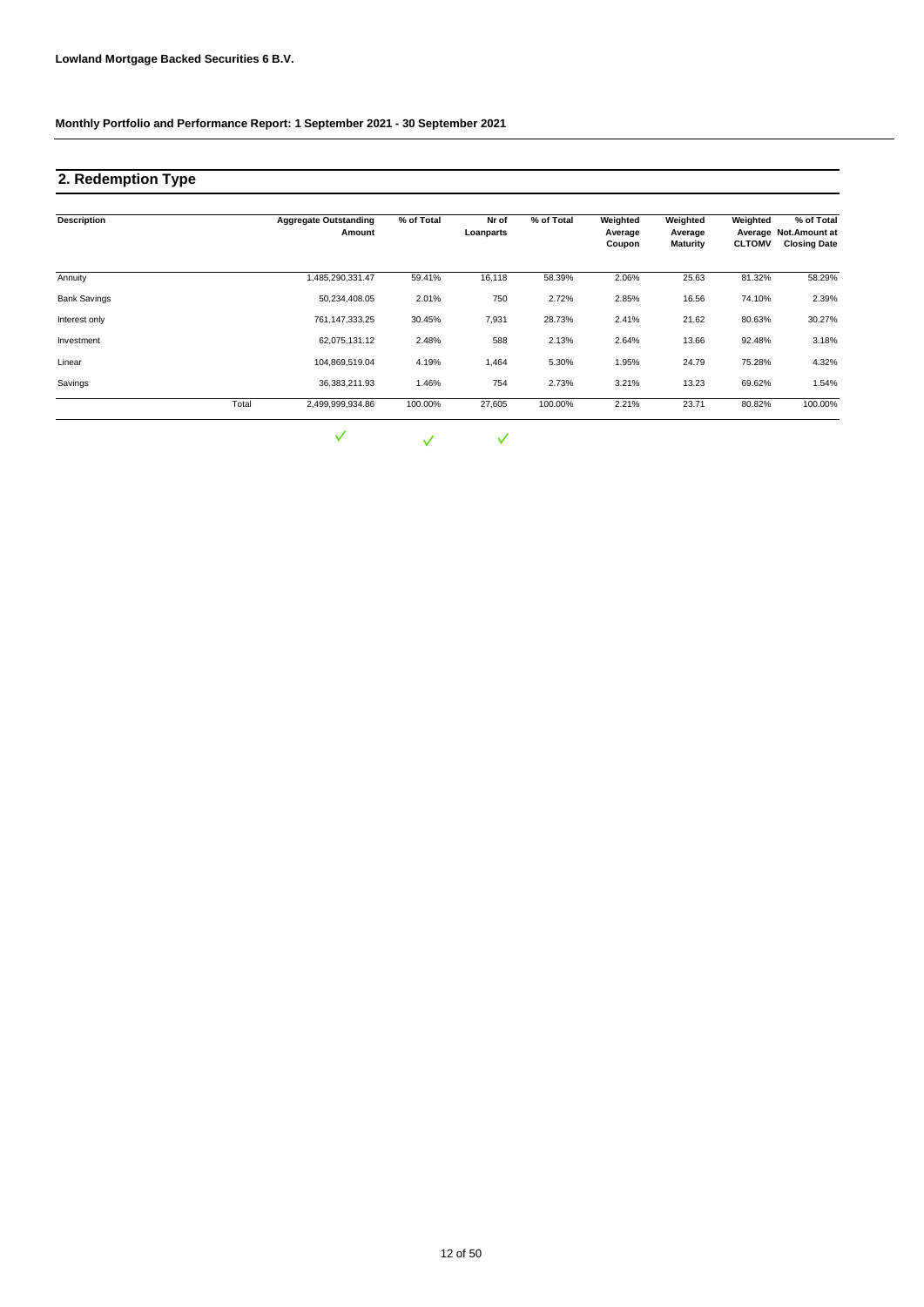# **3. Outstanding Loan Amount**

|                     |       | <b>Aggregate Outstanding</b><br>Amount | % of Total | Nr of Loans    | % of Total | Weighted<br>Average<br>Coupon | Weighted<br>Average<br><b>Maturity</b> | Weighted<br><b>CLTOMV</b> | % of Total<br>Average Not.Amount at<br><b>Closing Date</b> |
|---------------------|-------|----------------------------------------|------------|----------------|------------|-------------------------------|----------------------------------------|---------------------------|------------------------------------------------------------|
| < 25.000            |       | 1,579,466.25                           | 0.06%      | 119            | 0.95%      | 2.60%                         | 11.92                                  | 11.17%                    | 0.02%                                                      |
| 25,000 - 50,000     |       | 5, 194, 733.52                         | 0.21%      | 142            | 1.13%      | 2.84%                         | 13.97                                  | 26.15%                    | 0.07%                                                      |
| $50,000 - 75,000$   |       | 15,421,426.04                          | 0.62%      | 242            | 1.93%      | 2.50%                         | 18.32                                  | 50.58%                    | 0.30%                                                      |
| 75,000 - 100,000    |       | 54,035,338.26                          | 2.16%      | 608            | 4.85%      | 2.43%                         | 20.46                                  | 68.91%                    | 1.50%                                                      |
| 100,000 - 150,000   |       | 403,343,411.71                         | 16.13%     | 3,174          | 25.30%     | 2.24%                         | 22.82                                  | 78.26%                    | 14.45%                                                     |
| 150,000 - 200,000   |       | 513,647,456.47                         | 20.55%     | 2,962          | 23.61%     | 2.26%                         | 22.89                                  | 82.36%                    | 23.79%                                                     |
| 200,000 - 250,000   |       | 555,363,696.41                         | 22.21%     | 2,474          | 19.72%     | 2.19%                         | 23.84                                  | 83.11%                    | 23.13%                                                     |
| 250,000 - 300,000   |       | 355,747,780.03                         | 14.23%     | 1,324          | 10.55%     | 2.13%                         | 24.68                                  | 82.89%                    | 12.64%                                                     |
| 300,000 - 350,000   |       | 197,889,418.29                         | 7.92%      | 615            | 4.90%      | 2.18%                         | 24.81                                  | 81.01%                    | 8.20%                                                      |
| 350,000 - 400,000   |       | 130,384,127.92                         | 5.22%      | 350            | 2.79%      | 2.21%                         | 24.61                                  | 80.98%                    | 5.22%                                                      |
| 400,000 - 450,000   |       | 81,037,277.63                          | 3.24%      | 192            | 1.53%      | 2.26%                         | 24.54                                  | 80.83%                    | 3.64%                                                      |
| 450,000 - 500,000   |       | 67,915,323.90                          | 2.72%      | 143            | 1.14%      | 2.08%                         | 25.21                                  | 76.84%                    | 2.24%                                                      |
| 500,000 - 550,000   |       | 48, 157, 379. 79                       | 1.93%      | 93             | 0.74%      | 2.14%                         | 25.65                                  | 80.80%                    | 1.51%                                                      |
| 550,000 - 600,000   |       | 24,602,578.90                          | 0.98%      | 43             | 0.34%      | 2.09%                         | 24.97                                  | 82.18%                    | 1.11%                                                      |
| 600,000 - 650,000   |       | 20,623,238.10                          | 0.82%      | 33             | 0.26%      | 2.18%                         | 25.14                                  | 80.25%                    | 0.85%                                                      |
| 650,000 - 700,000   |       | 7,392,521.50                           | 0.30%      | 11             | 0.09%      | 1.76%                         | 25.77                                  | 79.85%                    | 0.67%                                                      |
| 700,000 - 750,000   |       | 6,530,351.27                           | 0.26%      | 9              | 0.07%      | 1.99%                         | 25.57                                  | 80.16%                    | 0.38%                                                      |
| 750,000 - 800,000   |       | 770,285.08                             | 0.03%      | $\mathbf{1}$   | 0.01%      | 1.92%                         | 26.75                                  | 66.63%                    | 0.15%                                                      |
| 800,000 - 850,000   |       | 2,450,119.56                           | 0.10%      | 3              | 0.02%      | 1.66%                         | 27.68                                  | 68.49%                    |                                                            |
| 850,000 - 900,000   |       | 886,785.02                             | 0.04%      | $\overline{1}$ | 0.01%      | 1.93%                         | 28.75                                  | 84.46%                    | 0.04%                                                      |
| 900,000 - 950,000   |       | 1,818,770.72                           | 0.07%      | $\overline{c}$ | 0.02%      | 1.88%                         | 20.92                                  | 81.55%                    | 0.04%                                                      |
| 950,000 - 1,000,000 |       | 1,930,766.43                           | 0.08%      | $\overline{2}$ | 0.02%      | 1.71%                         | 27.79                                  | 77.39%                    |                                                            |
| $= 1.000.000$       |       | 3,277,682.06                           | 0.13%      | 3              | 0.02%      | 1.86%                         | 22.45                                  | 76.85%                    | 0.04%                                                      |
| Unknown             |       |                                        |            |                |            |                               |                                        |                           |                                                            |
|                     | Total | 2,499,999,934.86                       | 100.00%    | 12,546         | 100.00%    | 2.21%                         | 23.71                                  | 80.82%                    | 100.00%                                                    |

| Average | 199,267   |
|---------|-----------|
| Minimum |           |
| Maximum | 1,249,932 |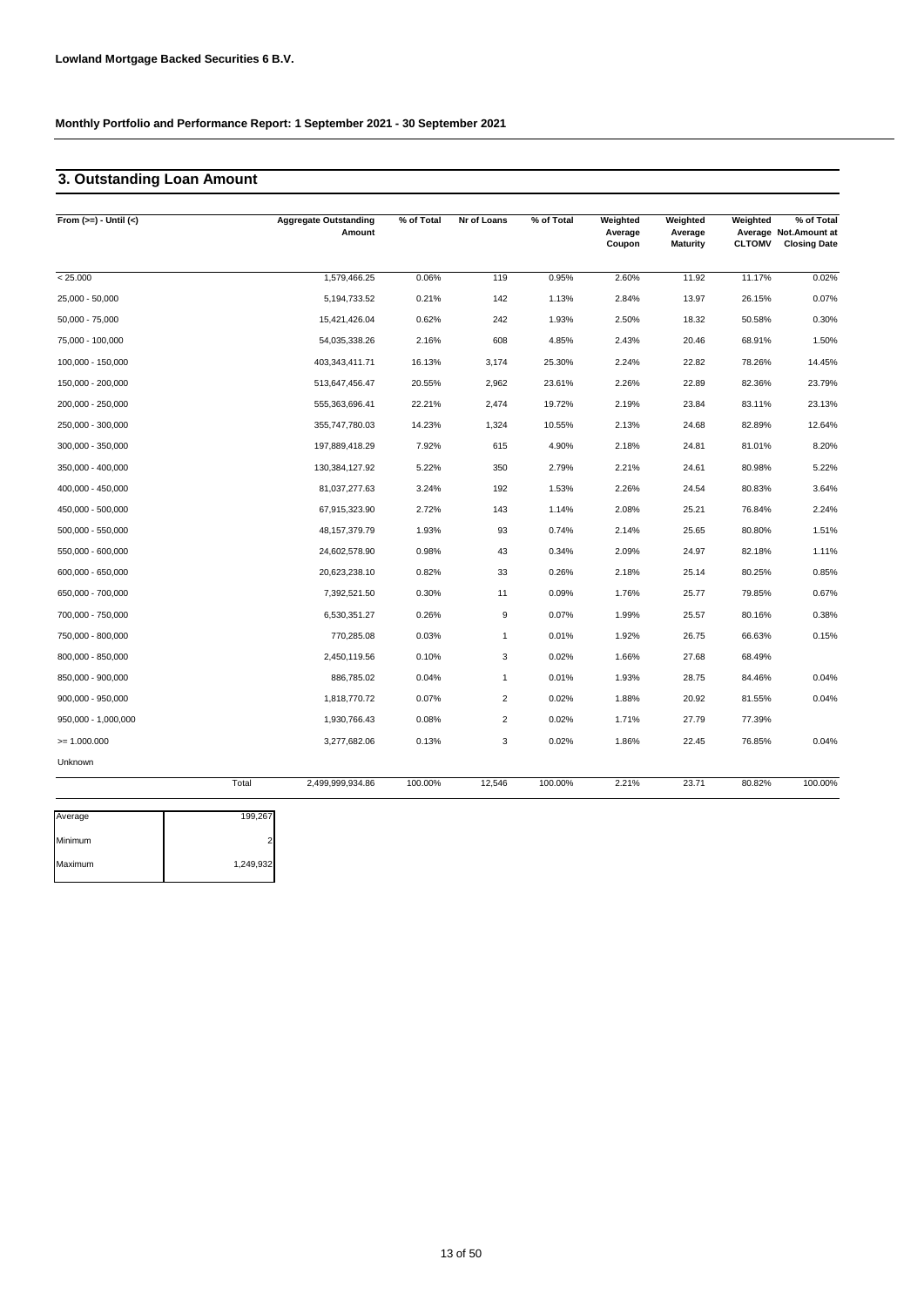# **4. Origination Year**

| From $(>=) -$ Until $(<)$ |       | <b>Aggregate Outstanding</b><br>Amount | % of Total | Nr of<br>Loanparts | % of Total | Weighted<br>Average | Weighted<br>Average | Weighted      | % of Total<br>Average Not.Amount at |
|---------------------------|-------|----------------------------------------|------------|--------------------|------------|---------------------|---------------------|---------------|-------------------------------------|
|                           |       |                                        |            |                    |            | Coupon              | <b>Maturity</b>     | <b>CLTOMV</b> | <b>Closing Date</b>                 |
| < 2000                    |       | 6,286,229.98                           | 0.25%      | 134                | 0.49%      | 2.55%               | 9.08                | 56.34%        | 0.21%                               |
| 2000 - 2001               |       | 8,256,283.33                           | 0.33%      | 127                | 0.46%      | 2.44%               | 9.52                | 66.59%        | 0.35%                               |
| 2001 - 2002               |       | 9,477,481.59                           | 0.38%      | 147                | 0.53%      | 2.78%               | 9.90                | 70.50%        | 0.39%                               |
| 2002 - 2003               |       | 20,895,973.78                          | 0.84%      | 254                | 0.92%      | 2.79%               | 11.10               | 79.03%        | 0.72%                               |
| 2003 - 2004               |       | 22,001,150.65                          | 0.88%      | 253                | 0.92%      | 2.77%               | 11.80               | 87.37%        | 1.24%                               |
| $2004 - 2005$             |       | 35,245,670.76                          | 1.41%      | 409                | 1.48%      | 2.60%               | 12.63               | 83.58%        | 1.65%                               |
| 2005 - 2006               |       | 55,614,671.46                          | 2.22%      | 653                | 2.37%      | 2.55%               | 13.56               | 88.95%        | 3.15%                               |
| 2006 - 2007               |       | 65,286,500.72                          | 2.61%      | 689                | 2.50%      | 2.71%               | 14.55               | 87.71%        | 3.75%                               |
| 2007 - 2008               |       | 59,169,886.36                          | 2.37%      | 628                | 2.27%      | 2.88%               | 15.44               | 86.26%        | 3.13%                               |
| 2008 - 2009               |       | 49,313,616.30                          | 1.97%      | 570                | 2.06%      | 2.87%               | 16.36               | 81.97%        | 1.76%                               |
| 2009 - 2010               |       | 28,807,088.02                          | 1.15%      | 325                | 1.18%      | 2.77%               | 17.14               | 77.17%        | 1.33%                               |
| 2010 - 2011               |       | 27,556,895.54                          | 1.10%      | 336                | 1.22%      | 2.58%               | 18.02               | 81.66%        | 1.25%                               |
| 2011 - 2012               |       | 43,453,324.78                          | 1.74%      | 574                | 2.08%      | 2.45%               | 18.35               | 76.00%        | 1.53%                               |
| 2012 - 2013               |       | 11,988,828.85                          | 0.48%      | 207                | 0.75%      | 3.40%               | 18.09               | 69.10%        | 0.42%                               |
| 2013 - 2014               |       | 29,258,281.53                          | 1.17%      | 357                | 1.29%      | 3.37%               | 20.25               | 75.99%        | 1.24%                               |
| 2014 - 2015               |       | 78,577,275.48                          | 3.14%      | 868                | 3.14%      | 3.26%               | 22.14               | 78.19%        | 4.63%                               |
| 2015 - 2016               |       | 101,904,685.94                         | 4.08%      | 1,053              | 3.81%      | 2.65%               | 23.33               | 79.42%        | 6.35%                               |
| 2016 - 2017               |       | 307,715,443.76                         | 12.31%     | 3,310              | 11.99%     | 2.30%               | 24.38               | 80.55%        | 16.29%                              |
| 2017 - 2018               |       | 524,851,143.17                         | 20.99%     | 5,531              | 20.04%     | 2.08%               | 25.32               | 81.87%        | 29.14%                              |
| 2018 - 2019               |       | 542,521,168.40                         | 21.70%     | 5,666              | 20.53%     | 2.04%               | 25.98               | 79.20%        | 21.49%                              |
| $2019 ==$                 |       | 471,818,334.46                         | 18.87%     | 5,514              | 19.97%     | 1.66%               | 27.75               | 81.30%        |                                     |
| Unknown                   |       |                                        |            |                    |            |                     |                     |               |                                     |
|                           | Total | 2,499,999,934.86                       | 100.00%    | 27,605             | 100.00%    | 2.21%               | 23.71               | 80.82%        | 100.00%                             |

| <b>Weighted Average</b> | 2016 |
|-------------------------|------|
| Minimum                 | 1999 |
| Maximum                 | 2021 |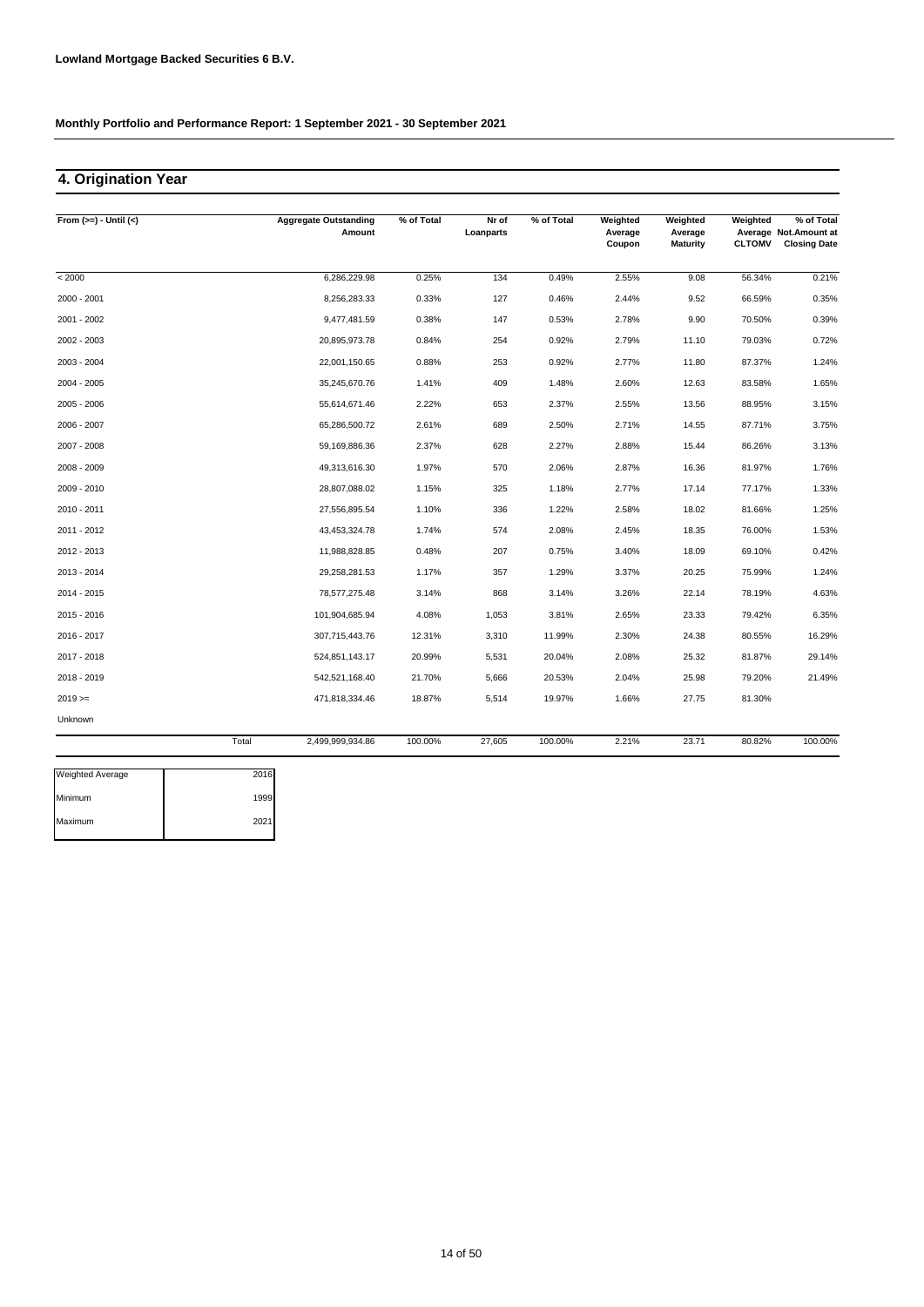# **5. Seasoning**

| From $(>=) -$ Until $(<)$   | <b>Aggregate Outstanding</b> | % of Total | Nr of     | % of Total | Weighted          | Weighted                   | Weighted      | % of Total                                   |
|-----------------------------|------------------------------|------------|-----------|------------|-------------------|----------------------------|---------------|----------------------------------------------|
|                             | Amount                       |            | Loanparts |            | Average<br>Coupon | Average<br><b>Maturity</b> | <b>CLTOMV</b> | Average Not.Amount at<br><b>Closing Date</b> |
|                             |                              |            |           |            |                   |                            |               |                                              |
| 1 Year                      | 143,860,241.67               | 5.75%      | 1,799     | 6.52%      | 1.49%             | 28.34                      | 80.72%        | 29.48%                                       |
| 1 year(s) - $2$ year(s)     | 254,999,520.22               | 10.20%     | 2,790     | 10.11%     | 1.64%             | 27.77                      | 81.94%        | 25.45%                                       |
| $2$ year(s) - $3$ year(s)   | 84,526,019.09                | 3.38%      | 1,076     | 3.90%      | 2.07%             | 26.50                      | 80.10%        | 13.23%                                       |
| $3$ year(s) - 4 year(s)     | 680,022,256.75               | 27.20%     | 7,148     | 25.89%     | 2.04%             | 25.88                      | 79.83%        | 6.32%                                        |
| 4 year(s) - 5 year(s)       | 459,126,949.04               | 18.37%     | 4,811     | 17.43%     | 2.06%             | 25.13                      | 81.54%        | 4.09%                                        |
| $5$ year(s) - 6 year(s)     | 244,845,145.51               | 9.79%      | 2,613     | 9.47%      | 2.45%             | 24.23                      | 80.47%        | 0.66%                                        |
| $6$ year(s) - 7 year(s)     | 98,590,382.76                | 3.94%      | 1,039     | 3.76%      | 2.74%             | 23.10                      | 79.52%        | 0.56%                                        |
| $7$ year(s) - 8 year(s)     | 73,633,670.28                | 2.95%      | 781       | 2.83%      | 3.33%             | 21.93                      | 77.96%        | 1.60%                                        |
| $8$ year(s) - $9$ year(s)   | 18,874,510.93                | 0.75%      | 271       | 0.98%      | 3.32%             | 19.33                      | 73.53%        | 1.22%                                        |
| $9$ year(s) - 10 year(s)    | 14,421,583.44                | 0.58%      | 235       | 0.85%      | 3.31%             | 18.30                      | 70.98%        | 1.33%                                        |
| 10 year(s) - 11 year(s)     | 45,465,342.24                | 1.82%      | 598       | 2.17%      | 2.41%             | 18.29                      | 76.71%        | 1.79%                                        |
| 11 year(s) - $12$ year(s)   | 25,780,186.34                | 1.03%      | 305       | 1.10%      | 2.54%             | 17.87                      | 80.78%        | 3.33%                                        |
| 12 year(s) - 13 year(s)     | 29,639,810.29                | 1.19%      | 348       | 1.26%      | 2.83%             | 17.00                      | 77.30%        | 3.95%                                        |
| 13 year(s) - 14 year(s)     | 50,518,611.88                | 2.02%      | 581       | 2.10%      | 2.90%             | 16.26                      | 82.48%        | 2.73%                                        |
| 14 year(s) - $15$ year(s)   | 61,382,780.07                | 2.46%      | 634       | 2.30%      | 2.82%             | 15.34                      | 86.70%        | 1.51%                                        |
| 15 year(s) - 16 year(s)     | 69,390,223.42                | 2.78%      | 750       | 2.72%      | 2.71%             | 14.35                      | 88.16%        | 1.26%                                        |
| 16 year(s) - 17 year(s)     | 48,878,406.41                | 1.96%      | 592       | 2.14%      | 2.53%             | 13.43                      | 87.67%        | 0.62%                                        |
| 17 year(s) - $18$ year(s)   | 31,680,413.01                | 1.27%      | 363       | 1.31%      | 2.63%             | 12.51                      | 84.56%        | 0.35%                                        |
| 18 year(s) - 19 year(s)     | 23,685,061.08                | 0.95%      | 248       | 0.90%      | 2.74%             | 11.77                      | 87.25%        | 0.39%                                        |
| 19 year(s) - 20 year(s)     | 18,376,661.51                | 0.74%      | 242       | 0.88%      | 2.80%             | 10.94                      | 76.28%        | 0.12%                                        |
| 20 year(s) - 21 year(s)     | 9,371,906.88                 | 0.37%      | 137       | 0.50%      | 2.81%             | 10.10                      | 70.76%        |                                              |
| $21$ year(s) - $22$ year(s) | 8,860,805.42                 | 0.35%      | 147       | 0.53%      | 2.39%             | 9.24                       | 64.23%        |                                              |
| $22$ year(s) - $23$ year(s) | 4,069,446.62                 | 0.16%      | 97        | 0.35%      | 2.61%             | 8.28                       | 54.87%        |                                              |
| 23 year(s) - 24 year(s)     |                              |            |           |            |                   |                            |               |                                              |
| 24 year(s) - 25 year(s)     |                              |            |           |            |                   |                            |               |                                              |
| 25 year(s) - 26 year(s)     |                              |            |           |            |                   |                            |               |                                              |

26 year(s) - 27 year(s)

27 year(s) - 28 year(s)

Maximum 22.75 year(s)

28 year(s) - 29 year(s)

29 year(s) - 30 year(s)

Unknown 30 year(s) >=

100.00% 27,605 2.21% 80.82% 100.00% Weighted Average 5.75 year(s) Minimum .08 year(s) Total 2,499,999,934.86 100.00% 23.71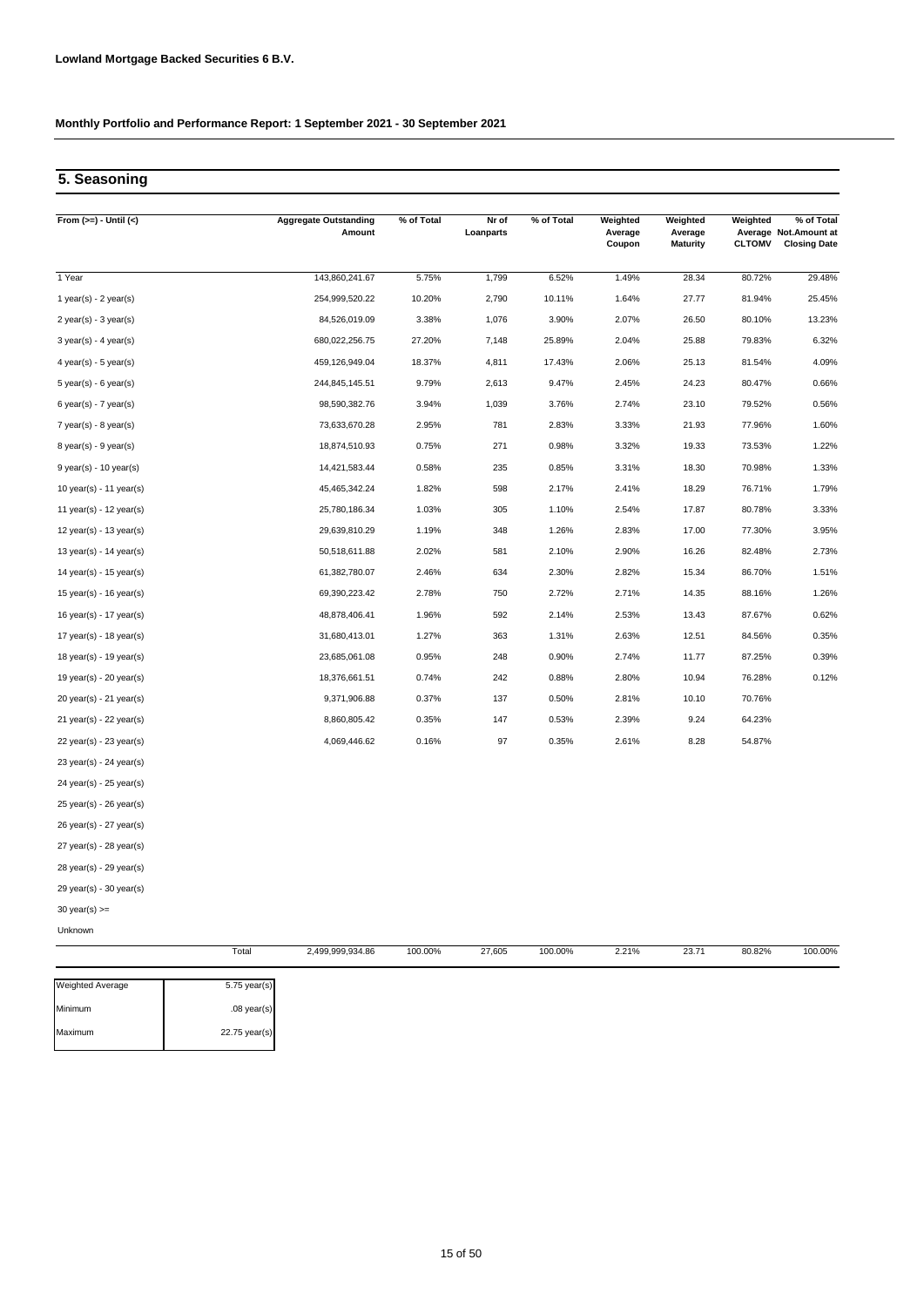Maximum 2053

**Monthly Portfolio and Performance Report: 1 September 2021 - 30 September 2021**

# **6. Legal Maturity**

| From $(>=) -$ Until $(<)$ |       | <b>Aggregate Outstanding</b><br>Amount | % of Total | Nr of<br>Loanparts | % of Total | Weighted<br>Average<br>Coupon | Weighted<br>Average<br><b>Maturity</b> | Weighted<br><b>CLTOMV</b> | % of Total<br>Average Not.Amount at<br><b>Closing Date</b> |
|---------------------------|-------|----------------------------------------|------------|--------------------|------------|-------------------------------|----------------------------------------|---------------------------|------------------------------------------------------------|
| $2020 - 2025$             |       | 1,325,871.85                           | 0.05%      | 118                | 0.43%      | 2.82%                         | 2.35                                   | 56.41%                    | 0.06%                                                      |
| 2025 - 2030               |       | 17,323,160.88                          | 0.69%      | 531                | 1.92%      | 2.68%                         | 6.78                                   | 66.37%                    | 0.72%                                                      |
| 2030 - 2035               |       | 119,924,561.34                         | 4.80%      | 1,708              | 6.19%      | 2.68%                         | 11.25                                  | 78.93%                    | 5.51%                                                      |
| 2035 - 2040               |       | 295,648,147.29                         | 11.83%     | 3,494              | 12.66%     | 2.70%                         | 15.50                                  | 83.79%                    | 14.46%                                                     |
| 2040 - 2045               |       | 236,415,646.76                         | 9.46%      | 2,669              | 9.67%      | 2.66%                         | 21.28                                  | 76.81%                    | 10.19%                                                     |
| 2045 - 2050               |       | 1,510,276,731.65                       | 60.41%     | 15,523             | 56.23%     | 2.13%                         | 25.78                                  | 80.87%                    | 69.06%                                                     |
| 2050 - 2055               |       | 319,085,815.09                         | 12.76%     | 3,562              | 12.90%     | 1.59%                         | 29.04                                  | 82.41%                    |                                                            |
| 2055 - 2060               |       |                                        |            |                    |            |                               |                                        |                           |                                                            |
| 2060 - 2065               |       |                                        |            |                    |            |                               |                                        |                           |                                                            |
| 2065 - 2070               |       |                                        |            |                    |            |                               |                                        |                           |                                                            |
| 2070 - 2075               |       |                                        |            |                    |            |                               |                                        |                           |                                                            |
| 2075 - 2080               |       |                                        |            |                    |            |                               |                                        |                           |                                                            |
| 2080 - 2085               |       |                                        |            |                    |            |                               |                                        |                           |                                                            |
| 2085 - 2090               |       |                                        |            |                    |            |                               |                                        |                           |                                                            |
| 2090 - 2095               |       |                                        |            |                    |            |                               |                                        |                           |                                                            |
| 2095 - 2100               |       |                                        |            |                    |            |                               |                                        |                           |                                                            |
| $2100 >=$                 |       |                                        |            |                    |            |                               |                                        |                           |                                                            |
| Unknown                   |       |                                        |            |                    |            |                               |                                        |                           |                                                            |
|                           | Total | 2,499,999,934.86                       | 100.00%    | 27,605             | 100.00%    | 2.21%                         | 23.71                                  | 80.82%                    | 100.00%                                                    |
| <b>Weighted Average</b>   | 2045  | $\checkmark$                           |            | $\checkmark$       |            |                               |                                        |                           |                                                            |
| Minimum                   | 2021  |                                        |            |                    |            |                               |                                        |                           |                                                            |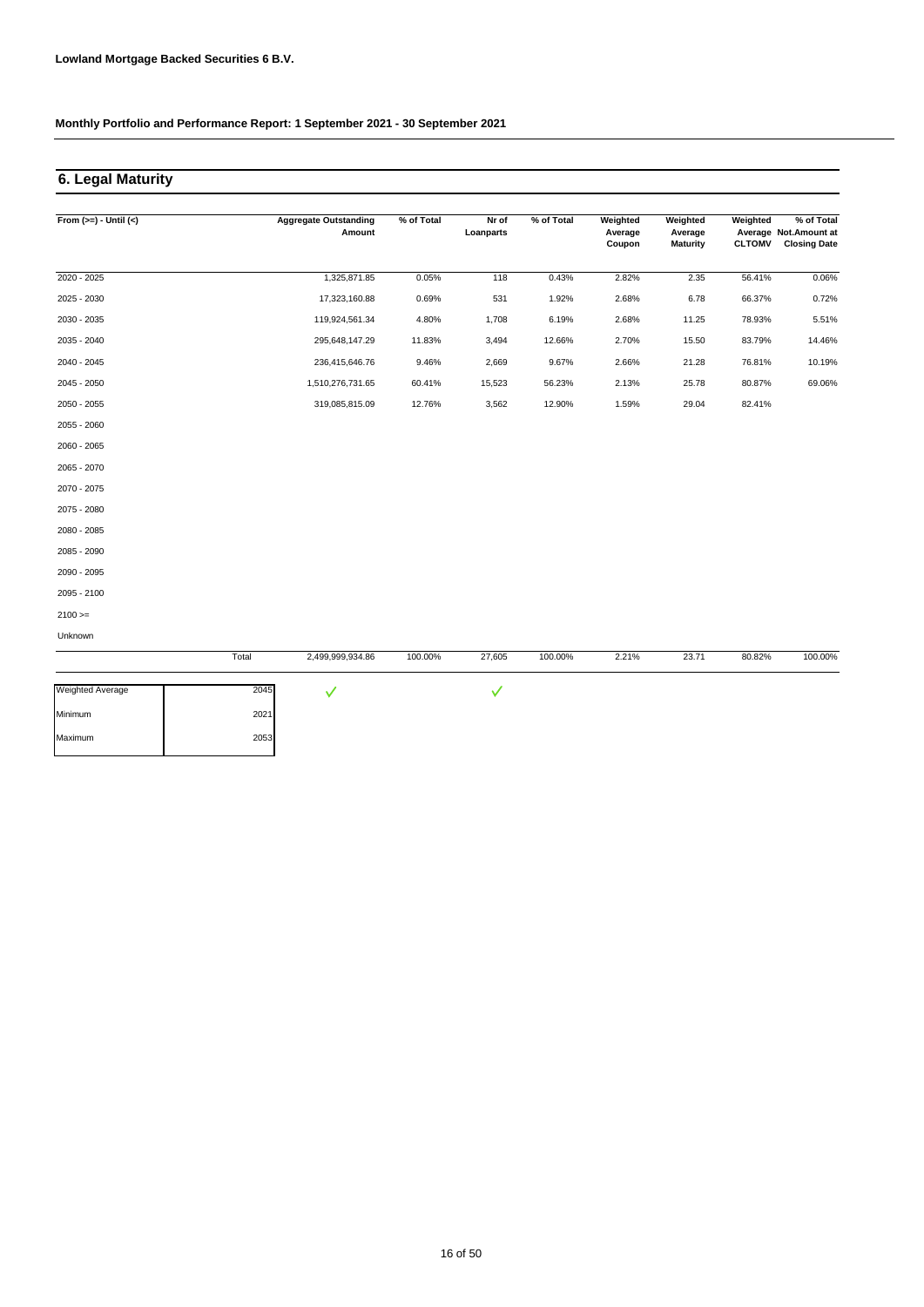# **7. Remaining Tenor**

| From $(>=) -$ Until $(<)$   | <b>Aggregate Outstanding</b><br>Amount | % of Total | Nr of<br>Loanparts | % of Total | Weighted<br>Average<br>Coupon | Weighted<br>Average<br><b>Maturity</b> | Weighted<br><b>CLTOMV</b> | % of Total<br>Average Not. Amount at<br><b>Closing Date</b> |
|-----------------------------|----------------------------------------|------------|--------------------|------------|-------------------------------|----------------------------------------|---------------------------|-------------------------------------------------------------|
| 0 Year - 1 Year             | 58,892.74                              | 0.00%      | 31                 | 0.11%      | 2.81%                         | 0.66                                   | 43.82%                    |                                                             |
| 1 Year - 2 Years            | 367,623.35                             | 0.01%      | 32                 | 0.12%      | 2.73%                         | 1.50                                   | 62.45%                    |                                                             |
| 2 year(s) - $3$ year(s)     | 490,411.95                             | 0.02%      | 39                 | 0.14%      | 2.98%                         | 2.57                                   | 38.95%                    |                                                             |
| 3 year(s) - 4 year(s)       | 1,001,747.90                           | 0.04%      | 52                 | 0.19%      | 2.75%                         | 3.36                                   | 67.01%                    |                                                             |
| 4 year(s) - 5 year(s)       | 1,830,928.73                           | 0.07%      | 80                 | 0.29%      | 2.85%                         | 4.52                                   | 73.60%                    | 0.00%                                                       |
| 5 year(s) - 6 year(s)       | 2,056,288.03                           | 0.08%      | 88                 | 0.32%      | 2.68%                         | 5.38                                   | 69.53%                    | 0.04%                                                       |
| 6 year(s) - $7$ year(s)     | 3,389,100.26                           | 0.14%      | 106                | 0.38%      | 2.64%                         | 6.51                                   | 66.12%                    | 0.05%                                                       |
| 7 year(s) - 8 year(s)       | 5,186,795.50                           | 0.21%      | 138                | 0.50%      | 2.85%                         | 7.59                                   | 62.69%                    | 0.10%                                                       |
| 8 year(s) - $9$ year(s)     | 12,362,907.17                          | 0.49%      | 235                | 0.85%      | 2.46%                         | 8.42                                   | 68.60%                    | 0.10%                                                       |
| $9$ year(s) - 10 year(s)    | 16,899,842.35                          | 0.68%      | 298                | 1.08%      | 2.72%                         | 9.52                                   | 69.58%                    | 0.13%                                                       |
| 10 $year(s) - 11$ $year(s)$ | 22,093,081.46                          | 0.88%      | 357                | 1.29%      | 2.81%                         | 10.50                                  | 73.86%                    | 0.23%                                                       |
| 11 year(s) - 12 year(s)     | 28,499,932.33                          | 1.14%      | 355                | 1.29%      | 2.69%                         | 11.46                                  | 84.02%                    | 0.56%                                                       |
| 12 year(s) - 13 year(s)     | 35,543,834.51                          | 1.42%      | 434                | 1.57%      | 2.71%                         | 12.54                                  | 83.91%                    | 0.70%                                                       |
| 13 year(s) - $14$ year(s)   | 52,838,829.26                          | 2.11%      | 670                | 2.43%      | 2.47%                         | 13.51                                  | 84.82%                    | 0.86%                                                       |
| 14 year(s) - 15 year(s)     | 76,034,874.54                          | 3.04%      | 893                | 3.23%      | 2.65%                         | 14.50                                  | 85.82%                    | 1.46%                                                       |
| 15 year(s) - 16 year(s)     | 65,420,755.54                          | 2.62%      | 738                | 2.67%      | 2.75%                         | 15.48                                  | 86.01%                    | 1.61%                                                       |
| 16 year(s) - 17 year(s)     | 59,233,362.36                          | 2.37%      | 675                | 2.45%      | 2.79%                         | 16.46                                  | 81.55%                    | 2.70%                                                       |
| 17 year(s) - 18 year(s)     | 40,559,511.59                          | 1.62%      | 509                | 1.84%      | 2.82%                         | 17.40                                  | 79.13%                    | 4.07%                                                       |
| 18 year(s) - 19 year(s)     | 34,413,770.44                          | 1.38%      | 406                | 1.47%      | 2.57%                         | 18.40                                  | 78.44%                    | 3.65%                                                       |
| 19 year(s) - 20 year(s)     | 47,443,067.15                          | 1.90%      | 590                | 2.14%      | 2.23%                         | 19.50                                  | 76.69%                    | 2.33%                                                       |
| $20$ year(s) - $21$ year(s) | 21,245,716.91                          | 0.85%      | 298                | 1.08%      | 2.89%                         | 20.36                                  | 74.99%                    | 1.69%                                                       |
| 21 year(s) - 22 year(s)     | 23,120,776.27                          | 0.92%      | 289                | 1.05%      | 2.28%                         | 21.59                                  | 73.25%                    | 1.43%                                                       |
| 22 year(s) - 23 year(s)     | 93,325,061.05                          | 3.73%      | 937                | 3.39%      | 2.93%                         | 22.48                                  | 77.92%                    | 1.74%                                                       |
| 23 year(s) - 24 year(s)     | 118,806,770.29                         | 4.75%      | 1,195              | 4.33%      | 2.56%                         | 23.48                                  | 78.96%                    | 0.79%                                                       |
| 24 year(s) - $25$ year(s)   | 233,579,561.31                         | 9.34%      | 2,367              | 8.57%      | 2.41%                         | 24.56                                  | 80.03%                    | 0.87%                                                       |
| 25 year(s) - 26 year(s)     | 424,533,846.02                         | 16.98%     | 4,258              | 15.42%     | 2.06%                         | 25.47                                  | 81.96%                    | 4.42%                                                       |
| 26 year(s) - 27 year(s)     | 629,627,811.42                         | 25.19%     | 6,429              | 23.29%     | 2.04%                         | 26.42                                  | 80.63%                    | 6.48%                                                       |
| 27 year(s) - 28 year(s)     | 114,446,596.08                         | 4.58%      | 1,325              | 4.80%      | 2.03%                         | 27.33                                  | 80.54%                    | 11.68%                                                      |
| $28$ year(s) - $29$ year(s) | 156,166,607.90                         | 6.25%      | 1,685              | 6.10%      | 1.62%                         | 28.65                                  | 83.22%                    | 22.65%                                                      |
| $29$ year(s) - 30 year(s)   | 178,895,031.40                         | 7.16%      | 2,079              | 7.53%      | 1.58%                         | 29.29                                  | 81.80%                    | 29.63%                                                      |
| 30 year(s) $>=$             | 526,599.05                             | 0.02%      | 17                 | 0.06%      | 1.56%                         | 30.26                                  | 55.61%                    | 0.01%                                                       |
| Unknown                     |                                        |            |                    |            |                               |                                        |                           |                                                             |
|                             | Total<br>2,499,999,934.86              | 100.00%    | 27,605             | 100.00%    | 2.21%                         | 23.71                                  | 80.82%                    | 100.00%                                                     |

| <b>Weighted Average</b> | $23.67$ year(s)  |
|-------------------------|------------------|
| Minimum                 | $\text{year}(s)$ |
| Maximum                 | 31.25 year(s)    |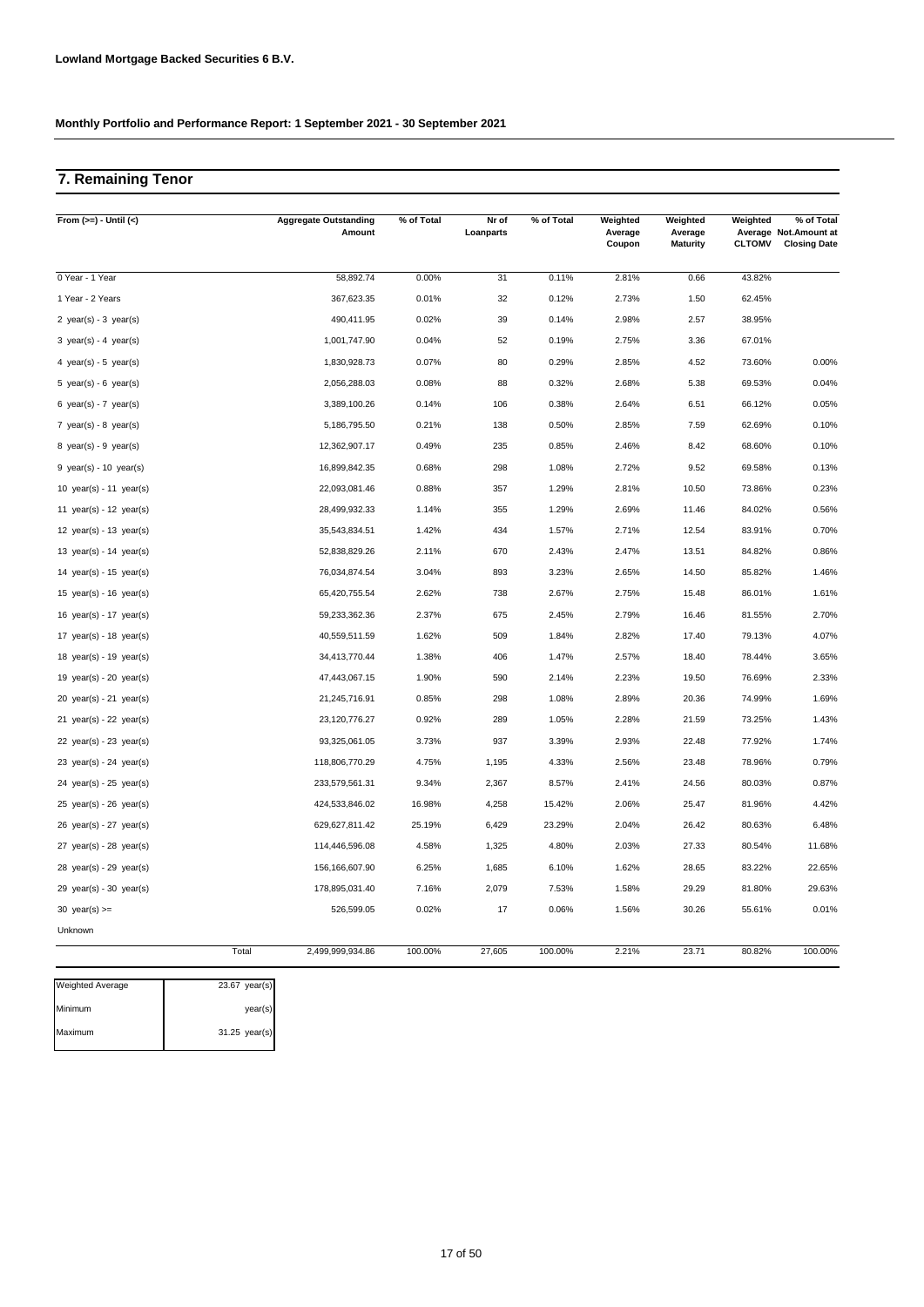# **8a. Original Loan To Original Foreclosure Value (Non-NHG)**

| From $(>=) -$ Until $(<)$ |       | <b>Aggregate Outstanding</b><br>Amount | % of Total | Nr of Loans    | % of Total | Weighted<br>Average<br>Coupon | Weighted<br>Average<br><b>Maturity</b> | Weighted<br><b>CLTOMV</b> | % of Total<br>Average Not.Amount at<br><b>Closing Date</b> |
|---------------------------|-------|----------------------------------------|------------|----------------|------------|-------------------------------|----------------------------------------|---------------------------|------------------------------------------------------------|
| NHG                       |       | 1,055,356,748.39                       | 42.21%     | 6,560          | 52.29%     | 2.09%                         | 24.61                                  | 84.05%                    | 45.39%                                                     |
| < 10%                     |       | 484,350.19                             | 0.02%      | $\overline{7}$ | 0.06%      | 1.58%                         | 15.13                                  | 48.56%                    | 0.00%                                                      |
| 10% - 20%                 |       | 620,831.45                             | 0.02%      | 25             | 0.20%      | 2.20%                         | 18.90                                  | 11.20%                    | 0.02%                                                      |
| 20% - 30%                 |       | 2,070,515.19                           | 0.08%      | 39             | 0.31%      | 2.13%                         | 18.76                                  | 19.85%                    | 0.04%                                                      |
| 30% - 40%                 |       | 5,716,389.82                           | 0.23%      | 70             | 0.56%      | 2.09%                         | 21.88                                  | 26.44%                    | 0.05%                                                      |
| 40% - 50%                 |       | 12,015,276.83                          | 0.48%      | 98             | 0.78%      | 1.95%                         | 23.77                                  | 37.26%                    | 0.20%                                                      |
| 50% - 60%                 |       | 34,645,228.99                          | 1.39%      | 208            | 1.66%      | 1.99%                         | 23.83                                  | 44.06%                    | 0.52%                                                      |
| 60% - 70%                 |       | 64,889,333.89                          | 2.60%      | 317            | 2.53%      | 2.00%                         | 23.75                                  | 52.88%                    | 0.74%                                                      |
| 70% - 80%                 |       | 131,235,454.66                         | 5.25%      | 564            | 4.50%      | 2.08%                         | 24.04                                  | 60.81%                    | 1.60%                                                      |
| 80% - 90%                 |       | 187,662,752.84                         | 7.51%      | 698            | 5.56%      | 2.08%                         | 24.20                                  | 68.98%                    | 2.49%                                                      |
| 90% - 100%                |       | 314,252,150.01                         | 12.57%     | 1,174          | 9.36%      | 2.18%                         | 23.96                                  | 76.37%                    | 10.56%                                                     |
| 100% - 110%               |       | 237,433,106.41                         | 9.50%      | 870            | 6.93%      | 2.27%                         | 23.53                                  | 83.71%                    | 8.29%                                                      |
| 110% - 120%               |       | 306,623,605.70                         | 12.26%     | 1,176          | 9.37%      | 2.47%                         | 23.60                                  | 92.03%                    | 20.05%                                                     |
| 120% - 130%               |       | 145, 187, 520. 38                      | 5.81%      | 731            | 5.83%      | 2.91%                         | 16.44                                  | 100.16%                   | 10.04%                                                     |
| 130% - 140%               |       | 532,222.60                             | 0.02%      | 3              | 0.02%      | 2.53%                         | 18.19                                  | 93.22%                    |                                                            |
| 140% - 150%               |       | 981,669.86                             | 0.04%      | $\overline{4}$ | 0.03%      | 3.21%                         | 22.33                                  | 91.46%                    |                                                            |
| $150\%>=$                 |       | 292,777.65                             | 0.01%      | $\overline{2}$ | 0.02%      | 2.37%                         | 26.98                                  | 81.78%                    |                                                            |
| Null values               |       |                                        |            |                |            |                               |                                        |                           |                                                            |
|                           | Total | 2,499,999,934.86                       | 100.00%    | 12,546         | 100.00%    | 2.21%                         | 23.71                                  | 80.82%                    | 100.00%                                                    |

| <b>Weighted Average</b> | 102% |
|-------------------------|------|
| Minimum                 | 0%   |
| Maximum                 | 208% |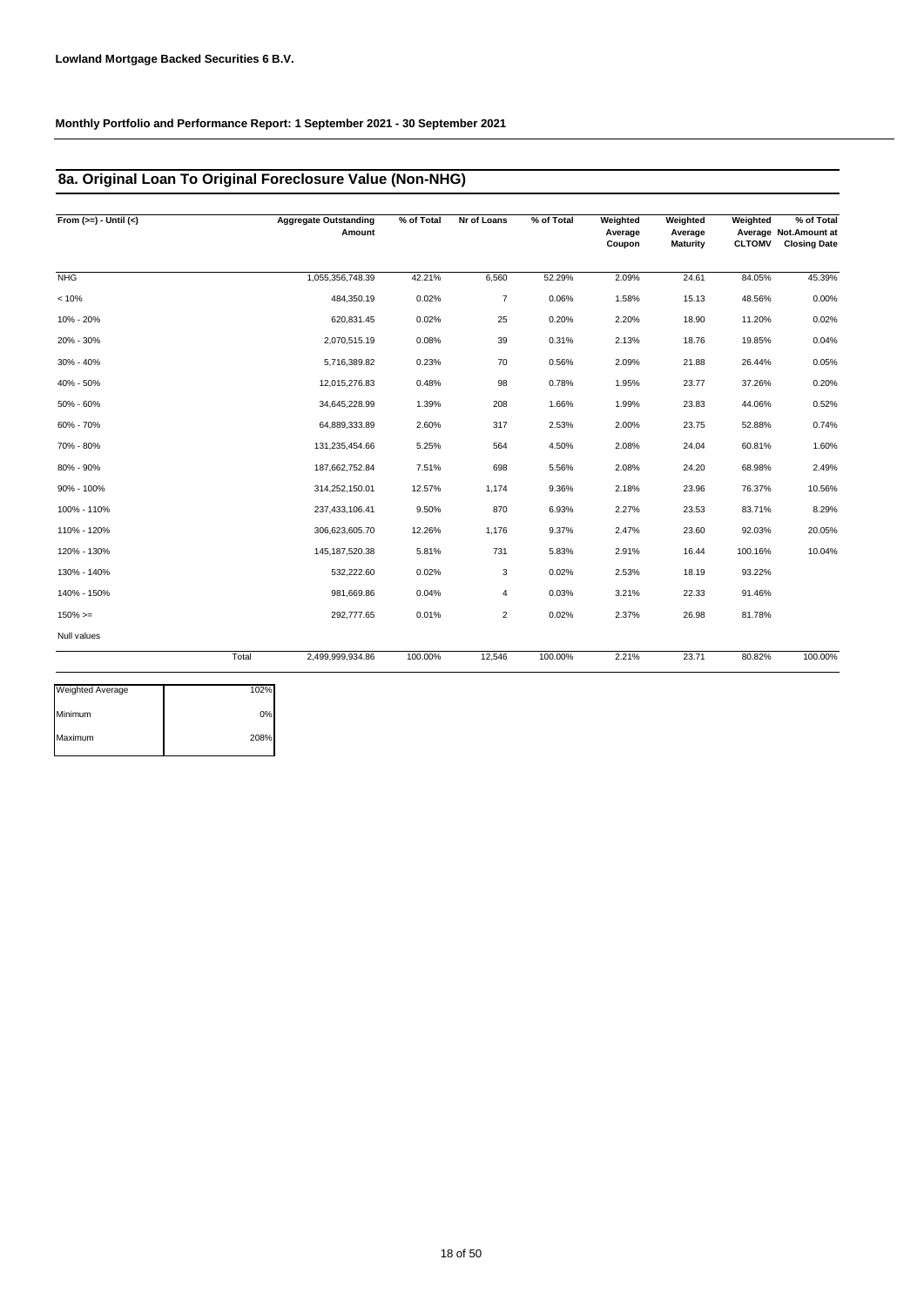# **8b. Original Loan To Original Foreclosure Value (NHG)**

| From $(>=) -$ Until $(<)$ |       | <b>Aggregate Outstanding</b><br>Amount | % of Total | Nr of Loans    | % of Total | Weighted<br>Average<br>Coupon | Weighted<br>Average<br><b>Maturity</b> | Weighted<br><b>CLTOMV</b> | % of Total<br>Average Not. Amount at<br><b>Closing Date</b> |
|---------------------------|-------|----------------------------------------|------------|----------------|------------|-------------------------------|----------------------------------------|---------------------------|-------------------------------------------------------------|
| Non-NHG                   |       | 1,444,643,186.47                       | 57.79%     | 5,986          | 47.71%     | 2.29%                         | 23.06                                  | 78.46%                    | 54.61%                                                      |
| < 10%                     |       |                                        |            |                |            |                               |                                        |                           |                                                             |
| 10% - 20%                 |       | 232,722.25                             | 0.01%      | 8              | 0.06%      | 2.31%                         | 13.88                                  | 11.12%                    | 0.01%                                                       |
| 20% - 30%                 |       | 309,593.52                             | 0.01%      | 13             | 0.10%      | 2.35%                         | 17.60                                  | 16.71%                    | 0.00%                                                       |
| 30% - 40%                 |       | 647,063.90                             | 0.03%      | 14             | 0.11%      | 2.18%                         | 17.52                                  | 22.30%                    | 0.00%                                                       |
| 40% - 50%                 |       | 3,127,087.68                           | 0.13%      | 31             | 0.25%      | 2.13%                         | 21.91                                  | 35.25%                    | 0.02%                                                       |
| 50% - 60%                 |       | 7,677,214.93                           | 0.31%      | 72             | 0.57%      | 1.96%                         | 23.91                                  | 44.53%                    | 0.04%                                                       |
| 60% - 70%                 |       | 16,443,475.37                          | 0.66%      | 126            | 1.00%      | 2.01%                         | 24.01                                  | 51.62%                    | 0.09%                                                       |
| 70% - 80%                 |       | 34,070,084.80                          | 1.36%      | 231            | 1.84%      | 1.98%                         | 24.55                                  | 59.54%                    | 0.35%                                                       |
| 80% - 90%                 |       | 51,699,092.09                          | 2.07%      | 334            | 2.66%      | 2.01%                         | 25.03                                  | 67.86%                    | 0.54%                                                       |
| 90% - 100%                |       | 125,768,283.65                         | 5.03%      | 817            | 6.51%      | 2.01%                         | 24.63                                  | 75.19%                    | 4.03%                                                       |
| 100% - 110%               |       | 176,582,416.49                         | 7.06%      | 1,051          | 8.38%      | 2.01%                         | 24.80                                  | 83.64%                    | 6.08%                                                       |
| 110% - 120%               |       | 588,252,947.12                         | 23.53%     | 3,560          | 28.38%     | 2.11%                         | 24.95                                  | 90.08%                    | 31.66%                                                      |
| 120% - 130%               |       | 48,799,503.36                          | 1.95%      | 293            | 2.34%      | 2.52%                         | 20.08                                  | 91.93%                    | 2.57%                                                       |
| 130% - 140%               |       | 705,338.26                             | 0.03%      | $\overline{4}$ | 0.03%      | 2.10%                         | 25.07                                  | 73.07%                    |                                                             |
| 140% - 150%               |       | 150,716.75                             | 0.01%      | $\mathbf{1}$   | 0.01%      | 2.74%                         | 24.33                                  | 71.77%                    |                                                             |
| $150\% >=$                |       | 891,208.22                             | 0.04%      | 5              | 0.04%      | 2.11%                         | 26.16                                  | 87.12%                    |                                                             |
| Unknown                   |       |                                        |            |                |            |                               |                                        |                           |                                                             |
|                           | Total | 2,499,999,934.86                       | 100.00%    | 12,546         | 100.00%    | 2.21%                         | 23.71                                  | 80.82%                    | 100.00%                                                     |

| <b>Weighted Average</b> | 102% |
|-------------------------|------|
| Minimum                 | 0%   |
| Maximum                 | 208% |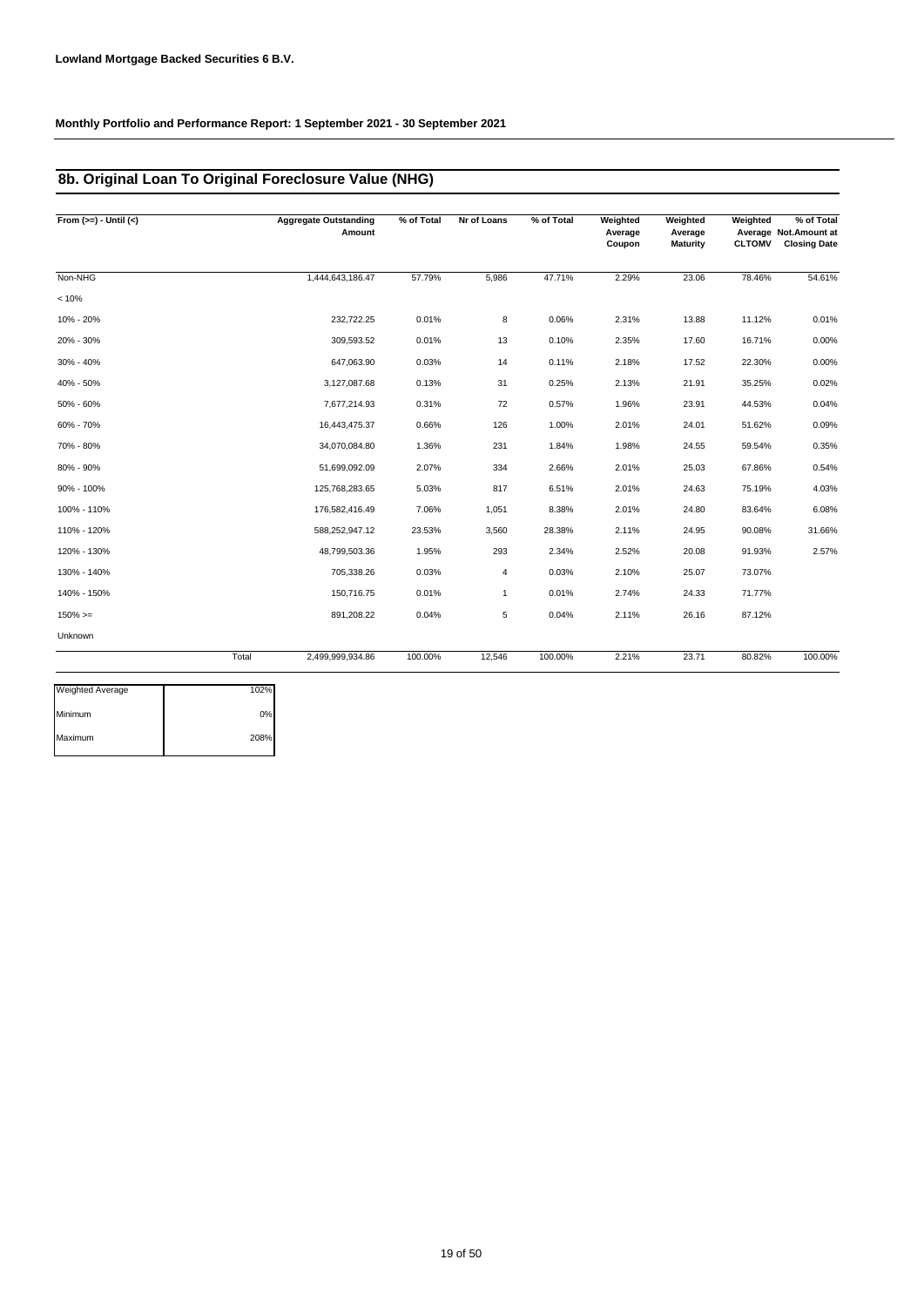# **9a. Current Loan To Original Foreclosure Value (Non-NHG)**

| From $(>=) -$ Until $(<)$ |       | <b>Aggregate Outstanding</b><br>Amount | % of Total | Nr of Loans | % of Total | Weighted<br>Average<br>Coupon | Weighted<br>Average<br><b>Maturity</b> | Weighted<br><b>CLTOMV</b> | % of Total<br>Average Not.Amount at<br><b>Closing Date</b> |
|---------------------------|-------|----------------------------------------|------------|-------------|------------|-------------------------------|----------------------------------------|---------------------------|------------------------------------------------------------|
| <b>NHG</b>                |       | 1,055,356,748.39                       | 42.21%     | 6,560       | 52.29%     | 2.09%                         | 24.61                                  | 84.05%                    | 45.39%                                                     |
| < 10%                     |       | 740,719.89                             | 0.03%      | 58          | 0.46%      | 2.56%                         | 11.57                                  | 6.21%                     | 0.01%                                                      |
| 10% - 20%                 |       | 2,890,981.79                           | 0.12%      | 74          | 0.59%      | 2.61%                         | 17.00                                  | 13.94%                    | 0.05%                                                      |
| 20% - 30%                 |       | 5,448,503.19                           | 0.22%      | 78          | 0.62%      | 2.44%                         | 17.97                                  | 22.85%                    | 0.05%                                                      |
| 30% - 40%                 |       | 11,320,772.21                          | 0.45%      | 106         | 0.84%      | 2.03%                         | 20.56                                  | 31.31%                    | 0.11%                                                      |
| 40% - 50%                 |       | 24,035,113.48                          | 0.96%      | 161         | 1.28%      | 2.16%                         | 22.09                                  | 40.21%                    | 0.26%                                                      |
| 50% - 60%                 |       | 60,441,391.42                          | 2.42%      | 309         | 2.46%      | 2.08%                         | 22.82                                  | 48.71%                    | 0.63%                                                      |
| 60% - 70%                 |       | 118,499,012.48                         | 4.74%      | 527         | 4.20%      | 2.12%                         | 23.26                                  | 57.68%                    | 1.03%                                                      |
| 70% - 80%                 |       | 194,752,189.51                         | 7.79%      | 780         | 6.22%      | 2.15%                         | 23.65                                  | 66.20%                    | 2.32%                                                      |
| 80% - 90%                 |       | 291,733,246.83                         | 11.67%     | 1,100       | 8.77%      | 2.17%                         | 23.77                                  | 75.03%                    | 5.09%                                                      |
| 90% - 100%                |       | 272,968,975.08                         | 10.92%     | 994         | 7.92%      | 2.22%                         | 23.78                                  | 83.31%                    | 11.59%                                                     |
| 100% - 110%               |       | 287,421,477.22                         | 11.50%     | 1,057       | 8.42%      | 2.45%                         | 24.23                                  | 92.40%                    | 9.98%                                                      |
| 110% - 120%               |       | 108,358,437.41                         | 4.33%      | 429         | 3.42%      | 2.55%                         | 21.70                                  | 99.95%                    | 17.95%                                                     |
| 120% - 130%               |       | 66,032,365.96                          | 2.64%      | 313         | 2.49%      | 3.00%                         | 13.79                                  | 108.65%                   | 5.55%                                                      |
| 130% - 140%               |       |                                        |            |             |            |                               |                                        |                           |                                                            |
| 140% - 150%               |       |                                        |            |             |            |                               |                                        |                           |                                                            |
| $150\%>=$                 |       |                                        |            |             |            |                               |                                        |                           |                                                            |
| Unknown                   |       |                                        |            |             |            |                               |                                        |                           |                                                            |
|                           | Total | 2,499,999,934.86                       | 100.00%    | 12,546      | 100.00%    | 2.21%                         | 23.71                                  | 80.82%                    | 100.00%                                                    |

| Weighted Average | 92%  |
|------------------|------|
| Minimum          | 0%   |
| Maximum          | 129% |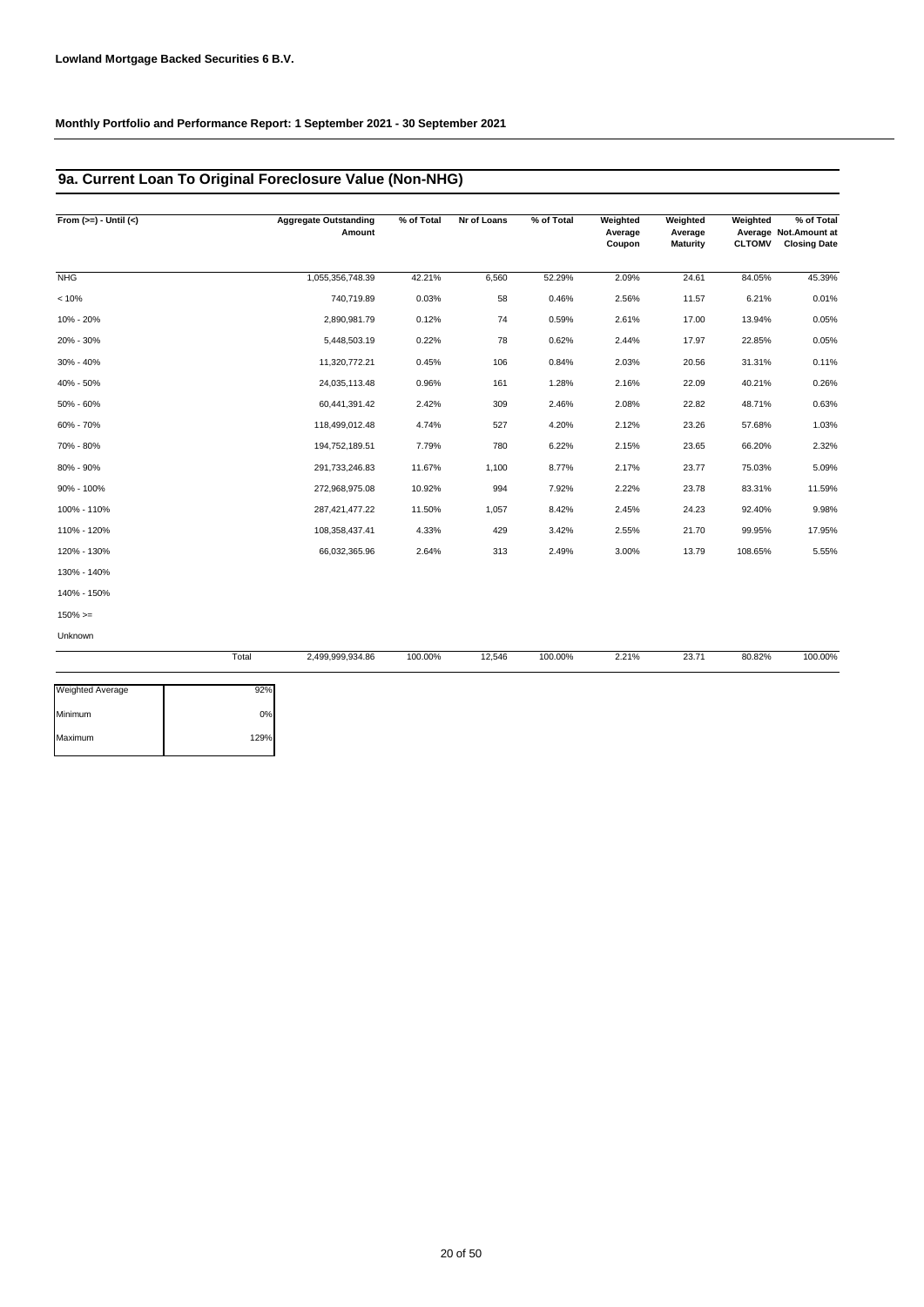# **9b. Current Loan To Original Foreclosure Value (NHG)**

| From $(>=) -$ Until $(<)$ |       | <b>Aggregate Outstanding</b><br>Amount | % of Total | Nr of Loans | % of Total | Weighted<br>Average<br>Coupon | Weighted<br>Average<br><b>Maturity</b> | Weighted | % of Total<br>Average Not.Amount at<br><b>CLTOMV</b> Closing Date |
|---------------------------|-------|----------------------------------------|------------|-------------|------------|-------------------------------|----------------------------------------|----------|-------------------------------------------------------------------|
| Non-NHG                   |       | 1,444,643,186.47                       | 57.79%     | 5,986       | 47.71%     | 2.29%                         | 23.06                                  | 78.46%   | 54.61%                                                            |
| < 10%                     |       | 229,489.03                             | 0.01%      | 25          | 0.20%      | 2.52%                         | 14.95                                  | 6.60%    | 0.00%                                                             |
| 10% - 20%                 |       | 955,971.45                             | 0.04%      | 32          | 0.26%      | 2.81%                         | 15.10                                  | 13.48%   | 0.02%                                                             |
| 20% - 30%                 |       | 1,098,711.58                           | 0.04%      | 21          | 0.17%      | 2.76%                         | 14.66                                  | 22.49%   | 0.00%                                                             |
| 30% - 40%                 |       | 3,165,902.06                           | 0.13%      | 42          | 0.33%      | 2.54%                         | 18.70                                  | 31.38%   | 0.01%                                                             |
| 40% - 50%                 |       | 7,353,525.74                           | 0.29%      | 75          | 0.60%      | 2.41%                         | 20.06                                  | 40.39%   | 0.04%                                                             |
| 50% - 60%                 |       | 19,732,037.22                          | 0.79%      | 166         | 1.32%      | 2.31%                         | 22.04                                  | 48.97%   | 0.09%                                                             |
| 60% - 70%                 |       | 38,542,640.02                          | 1.54%      | 277         | 2.21%      | 2.16%                         | 23.02                                  | 57.84%   | 0.23%                                                             |
| 70% - 80%                 |       | 68,012,122.56                          | 2.72%      | 471         | 3.75%      | 2.18%                         | 23.45                                  | 66.59%   | 0.69%                                                             |
| 80% - 90%                 |       | 131,355,580.34                         | 5.25%      | 859         | 6.85%      | 2.15%                         | 23.88                                  | 75.15%   | 2.19%                                                             |
| 90% - 100%                |       | 250,034,051.96                         | 10.00%     | 1,554       | 12.39%     | 2.16%                         | 24.32                                  | 84.50%   | 5.36%                                                             |
| 100% - 110%               |       | 461,202,578.28                         | 18.45%     | 2,706       | 21.57%     | 2.05%                         | 25.37                                  | 91.55%   | 16.17%                                                            |
| 110% - 120%               |       | 68,955,036.31                          | 2.76%      | 307         | 2.45%      | 1.66%                         | 26.51                                  | 98.81%   | 20.18%                                                            |
| 120% - 130%               |       | 4,719,101.84                           | 0.19%      | 25          | 0.20%      | 2.60%                         | 15.46                                  | 107.69%  | 0.42%                                                             |
| 130% - 140%               |       |                                        |            |             |            |                               |                                        |          |                                                                   |
| 140% - 150%               |       |                                        |            |             |            |                               |                                        |          |                                                                   |
| $150\%>=$                 |       |                                        |            |             |            |                               |                                        |          |                                                                   |
| Unknown                   |       |                                        |            |             |            |                               |                                        |          |                                                                   |
|                           | Total | 2,499,999,934.86                       | 100.00%    | 12,546      | 100.00%    | 2.21%                         | 23.71                                  | 80.82%   | 100.00%                                                           |

| Weighted Average | 92%  |
|------------------|------|
| Minimum          | 0%   |
| Maximum          | 129% |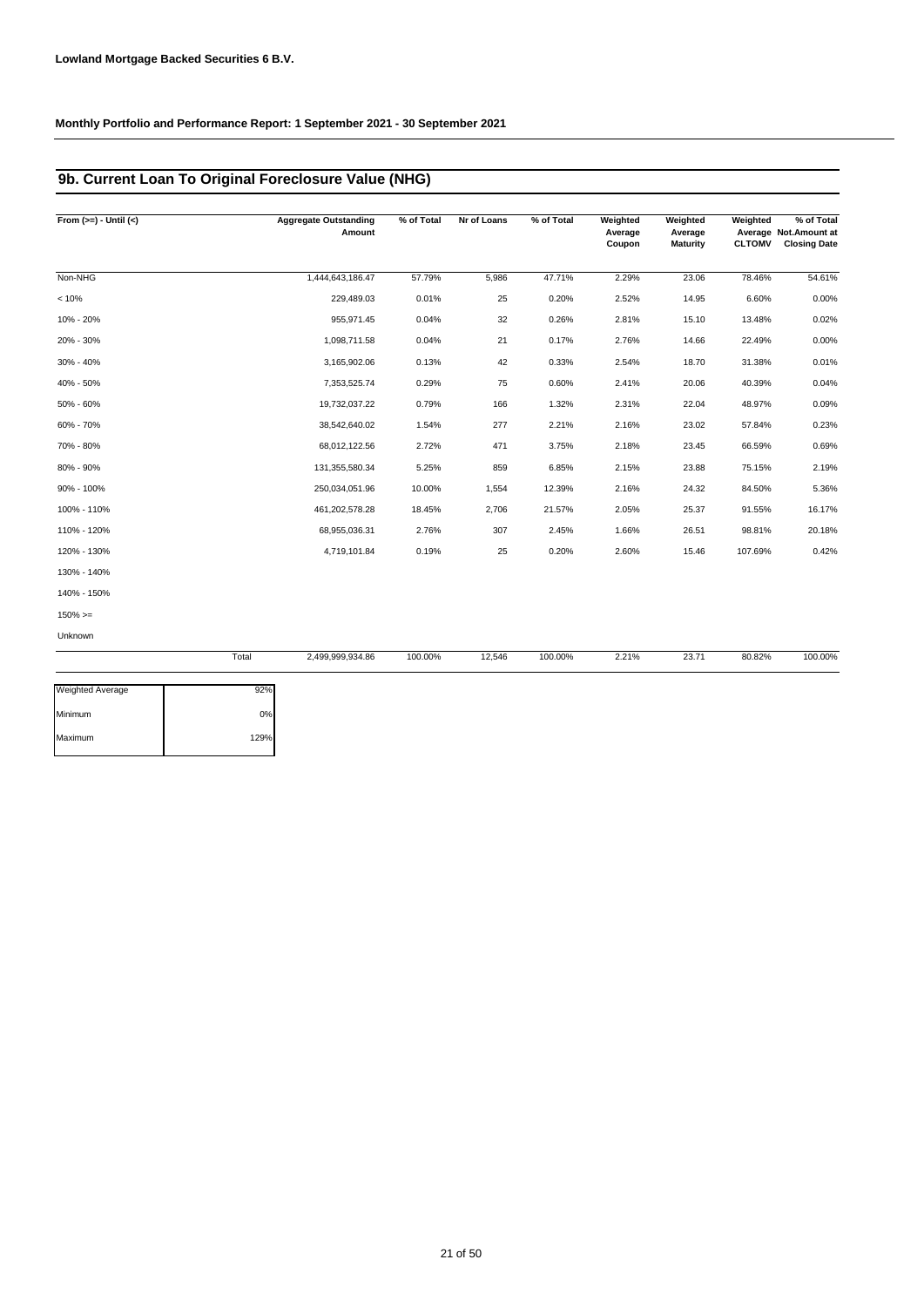# **10a. Current Loan To Indexed Foreclosure Value (Non-NHG)**

| From $(>=) -$ Until $(<)$ |       | <b>Aggregate Outstanding</b><br>Amount | % of Total | Nr of Loans | % of Total | Weighted<br>Average<br>Coupon | Weighted<br>Average<br><b>Maturity</b> | Weighted<br><b>CLTOMV</b> | % of Total<br>Average Not. Amount at<br><b>Closing Date</b> |
|---------------------------|-------|----------------------------------------|------------|-------------|------------|-------------------------------|----------------------------------------|---------------------------|-------------------------------------------------------------|
| NHG                       |       | 1,055,356,748.39                       | 42.21%     | 6,560       | 52.29%     | 2.09%                         | 24.61                                  | 84.05%                    | 45.39%                                                      |
| < 10%                     |       | 1,745,030.14                           | 0.07%      | 94          | 0.75%      | 2.64%                         | 13.44                                  | 9.23%                     | 0.01%                                                       |
| 10% - 20%                 |       | 5,046,335.21                           | 0.20%      | 98          | 0.78%      | 2.66%                         | 14.67                                  | 19.98%                    | 0.06%                                                       |
| 20% - 30%                 |       | 12,300,224.43                          | 0.49%      | 127         | 1.01%      | 2.23%                         | 19.27                                  | 30.98%                    | 0.06%                                                       |
| 30% - 40%                 |       | 31,681,348.08                          | 1.27%      | 217         | 1.73%      | 2.20%                         | 20.00                                  | 42.95%                    | 0.18%                                                       |
| 40% - 50%                 |       | 83,071,909.95                          | 3.32%      | 439         | 3.50%      | 2.22%                         | 21.64                                  | 54.15%                    | 0.34%                                                       |
| 50% - 60%                 |       | 185,748,175.79                         | 7.43%      | 833         | 6.64%      | 2.27%                         | 22.35                                  | 64.85%                    | 0.83%                                                       |
| 60% - 70%                 |       | 354, 352, 263. 27                      | 14.17%     | 1,380       | 11.00%     | 2.27%                         | 23.16                                  | 75.84%                    | 1.63%                                                       |
| 70% - 80%                 |       | 418,409,051.45                         | 16.74%     | 1,535       | 12.23%     | 2.32%                         | 23.83                                  | 84.44%                    | 3.87%                                                       |
| 80% - 90%                 |       | 224,300,444.54                         | 8.97%      | 812         | 6.47%      | 2.35%                         | 23.00                                  | 90.58%                    | 8.77%                                                       |
| 90% - 100%                |       | 104,298,047.90                         | 4.17%      | 378         | 3.01%      | 2.29%                         | 23.11                                  | 96.84%                    | 14.30%                                                      |
| 100% - 110%               |       | 19,793,181.01                          | 0.79%      | 62          | 0.49%      | 2.06%                         | 27.16                                  | 97.90%                    | 15.20%                                                      |
| 110% - 120%               |       | 3,897,174.70                           | 0.16%      | 11          | 0.09%      | 1.66%                         | 29.24                                  | 99.73%                    | 7.16%                                                       |
| 120% - 130%               |       |                                        |            |             |            |                               |                                        |                           | 1.95%                                                       |
| 130% - 140%               |       |                                        |            |             |            |                               |                                        |                           | 0.28%                                                       |
| 140% - 150%               |       |                                        |            |             |            |                               |                                        |                           |                                                             |
| $150\% >=$                |       |                                        |            |             |            |                               |                                        |                           |                                                             |
| Unknown                   |       |                                        |            |             |            |                               |                                        |                           |                                                             |
|                           | Total | 2,499,999,934.86                       | 100.00%    | 12,546      | 100.00%    | 2.21%                         | 23.71                                  | 80.82%                    | 100.00%                                                     |

| <b>Weighted Average</b> | 71%  |
|-------------------------|------|
| Minimum                 | 0%   |
| Maximum                 | 116% |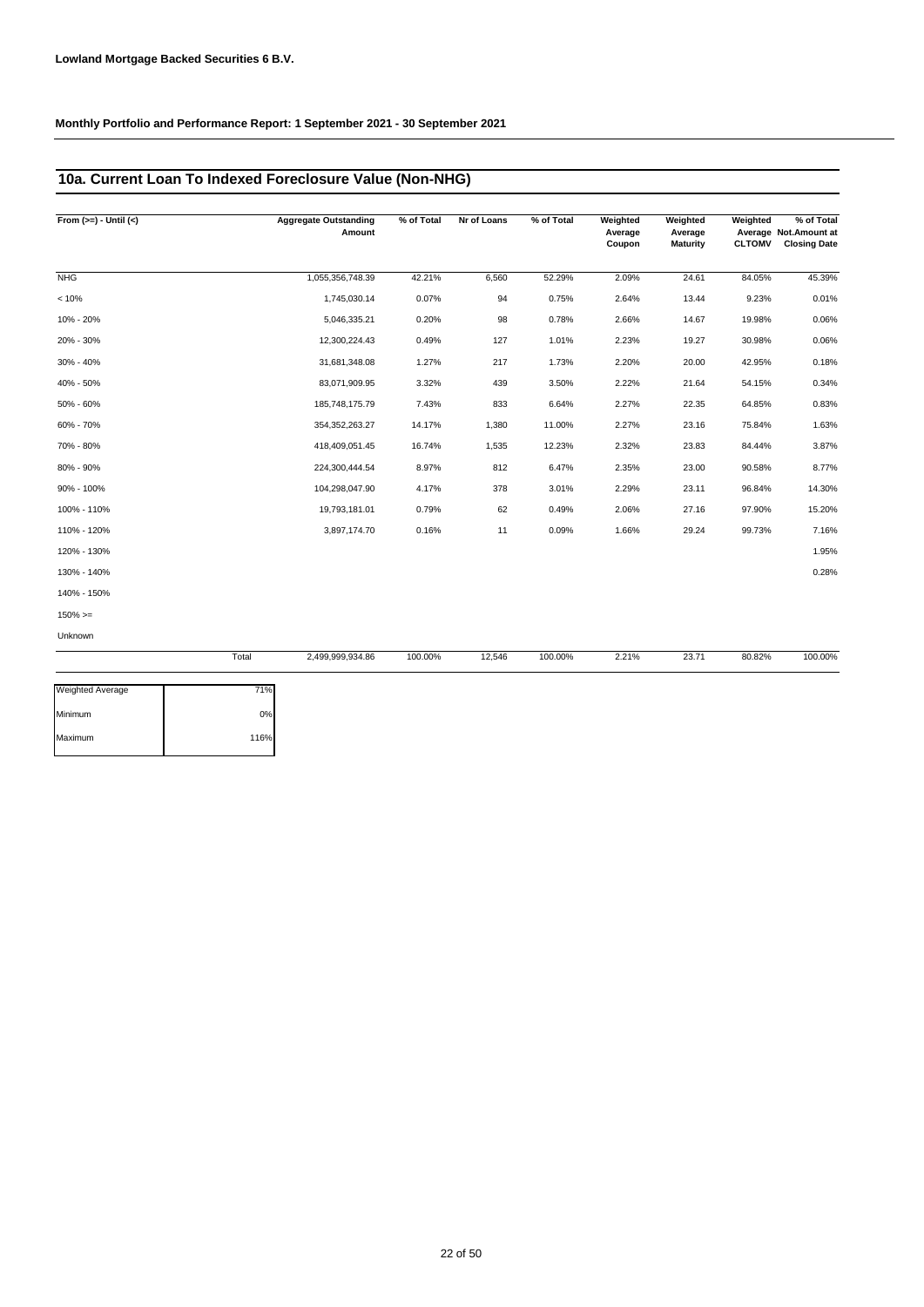# **10b. Current Loan To Indexed Foreclosure Value (NHG)**

| From $(>=) -$ Until $(<)$ |       | <b>Aggregate Outstanding</b><br>Amount | % of Total | Nr of Loans | % of Total | Weighted<br>Average<br>Coupon | Weighted<br>Average<br>Maturity | Weighted<br><b>CLTOMV</b> | % of Total<br>Average Not. Amount at<br><b>Closing Date</b> |
|---------------------------|-------|----------------------------------------|------------|-------------|------------|-------------------------------|---------------------------------|---------------------------|-------------------------------------------------------------|
| Non-NHG                   |       | 1,444,643,186.47                       | 57.79%     | 5,986       | 47.71%     | 2.29%                         | 23.06                           | 78.46%                    | 54.61%                                                      |
| < 10%                     |       | 552,628.32                             | 0.02%      | 39          | 0.31%      | 2.52%                         | 13.92                           | 9.40%                     | 0.00%                                                       |
| 10% - 20%                 |       | 1,901,300.13                           | 0.08%      | 43          | 0.34%      | 3.01%                         | 15.89                           | 21.03%                    | 0.02%                                                       |
| 20% - 30%                 |       | 2,538,519.67                           | 0.10%      | 38          | 0.30%      | 2.40%                         | 16.62                           | 33.52%                    | 0.00%                                                       |
| 30% - 40%                 |       | 12,797,346.79                          | 0.51%      | 131         | 1.04%      | 2.64%                         | 18.58                           | 44.94%                    | 0.03%                                                       |
| 40% - 50%                 |       | 32,854,518.56                          | 1.31%      | 272         | 2.17%      | 2.46%                         | 21.35                           | 57.76%                    | 0.06%                                                       |
| 50% - 60%                 |       | 119,207,293.95                         | 4.77%      | 839         | 6.69%      | 2.49%                         | 22.70                           | 71.84%                    | 0.18%                                                       |
| 60% - 70%                 |       | 330,001,051.76                         | 13.20%     | 2,177       | 17.35%     | 2.28%                         | 23.99                           | 83.33%                    | 0.59%                                                       |
| 70% - 80%                 |       | 331,657,766.57                         | 13.27%     | 1,983       | 15.81%     | 1.98%                         | 25.14                           | 88.35%                    | 2.52%                                                       |
| 80% - 90%                 |       | 109,401,311.29                         | 4.38%      | 550         | 4.38%      | 1.87%                         | 25.59                           | 89.71%                    | 6.60%                                                       |
| 90% - 100%                |       | 81,777,070.71                          | 3.27%      | 355         | 2.83%      | 1.53%                         | 27.51                           | 94.34%                    | 14.60%                                                      |
| 100% - 110%               |       | 26,733,375.94                          | 1.07%      | 111         | 0.88%      | 1.31%                         | 28.89                           | 97.71%                    | 15.14%                                                      |
| 110% - 120%               |       | 5,934,564.70                           | 0.24%      | 22          | 0.18%      | 1.19%                         | 29.60                           | 100.34%                   | 5.39%                                                       |
| 120% - 130%               |       |                                        |            |             |            |                               |                                 |                           | 0.22%                                                       |
| 130% - 140%               |       |                                        |            |             |            |                               |                                 |                           | 0.03%                                                       |
| 140% - 150%               |       |                                        |            |             |            |                               |                                 |                           |                                                             |
| $150\%>=$                 |       |                                        |            |             |            |                               |                                 |                           |                                                             |
| Unknown                   |       |                                        |            |             |            |                               |                                 |                           |                                                             |
|                           | Total | 2,499,999,934.86                       | 100.00%    | 12,546      | 100.00%    | 2.21%                         | 23.71                           | 80.82%                    | 100.00%                                                     |

| Weighted Average | 71%  |
|------------------|------|
| Minimum          | 0%   |
| Maximum          | 116% |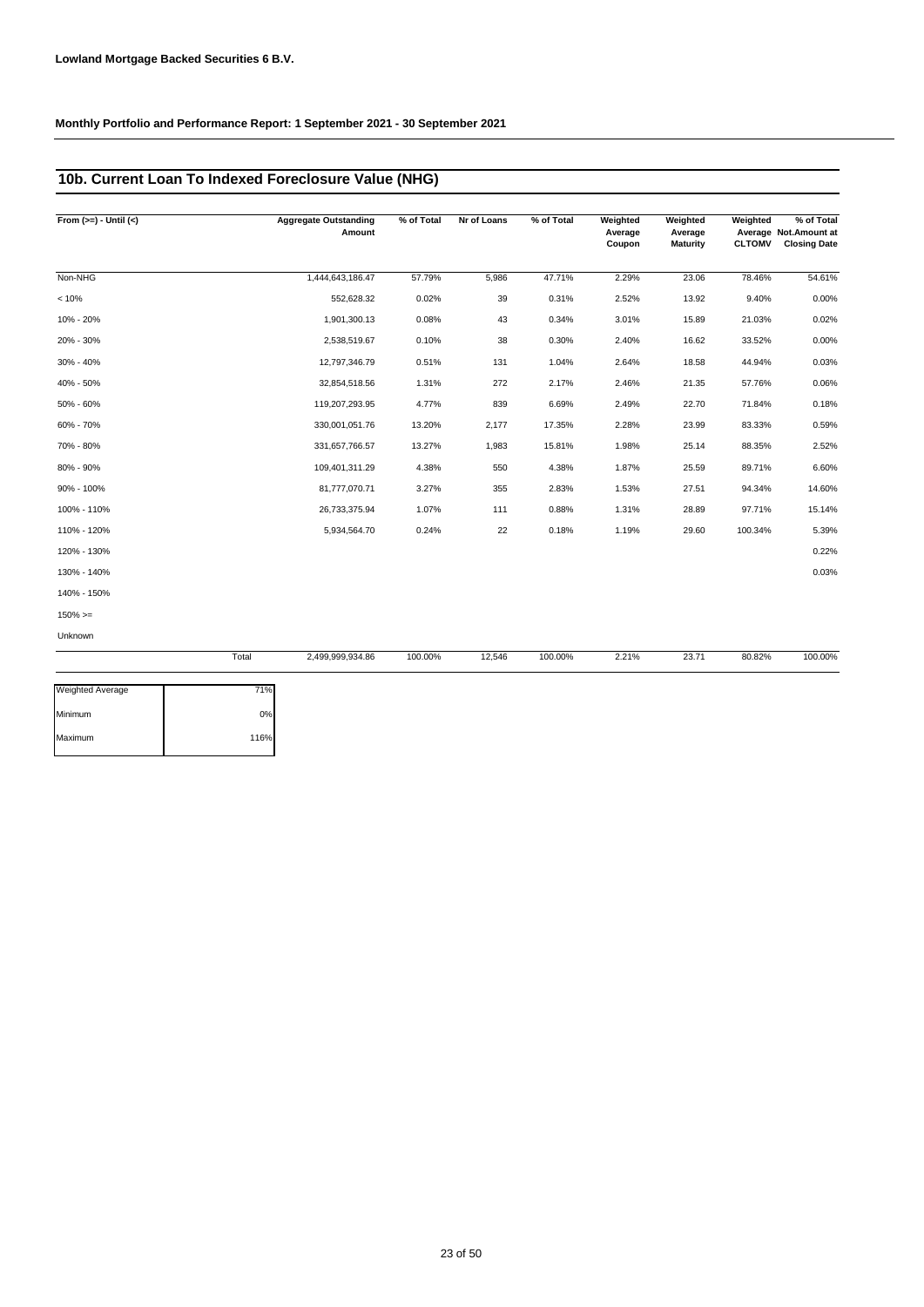# **11a. Original Loan To Original Market Value (Non-NHG)**

| From $(>=) -$ Until $(<)$ |       | <b>Aggregate Outstanding</b><br>Amount | % of Total | Nr of Loans    | % of Total | Weighted<br>Average<br>Coupon | Weighted<br>Average<br><b>Maturity</b> | Weighted<br><b>CLTOMV</b> | % of Total<br>Average Not.Amount at<br><b>Closing Date</b> |
|---------------------------|-------|----------------------------------------|------------|----------------|------------|-------------------------------|----------------------------------------|---------------------------|------------------------------------------------------------|
| NHG                       |       | 1,055,356,748.39                       | 42.21%     | 6,560          | 52.29%     | 2.09%                         | 24.61                                  | 84.05%                    | 45.39%                                                     |
| < 10%                     |       | 555,973.88                             | 0.02%      | 11             | 0.09%      | 1.66%                         | 15.78                                  | 43.36%                    | 0.00%                                                      |
| 10% - 20%                 |       | 1,045,800.52                           | 0.04%      | 34             | 0.27%      | 2.31%                         | 17.85                                  | 13.80%                    | 0.03%                                                      |
| 20% - 30%                 |       | 3,987,578.44                           | 0.16%      | 61             | 0.49%      | 2.05%                         | 20.61                                  | 22.58%                    | 0.07%                                                      |
| 30% - 40%                 |       | 8,756,944.00                           | 0.35%      | 82             | 0.65%      | 2.02%                         | 22.50                                  | 32.29%                    | 0.15%                                                      |
| 40% - 50%                 |       | 29,732,164.33                          | 1.19%      | 195            | 1.55%      | 1.97%                         | 24.17                                  | 42.39%                    | 0.36%                                                      |
| 50% - 60%                 |       | 63,593,562.15                          | 2.54%      | 322            | 2.57%      | 1.96%                         | 23.73                                  | 51.08%                    | 0.80%                                                      |
| 60% - 70%                 |       | 137,574,803.65                         | 5.50%      | 595            | 4.74%      | 2.08%                         | 24.01                                  | 60.15%                    | 1.67%                                                      |
| 70% - 80%                 |       | 222,734,168.12                         | 8.91%      | 844            | 6.73%      | 2.08%                         | 24.14                                  | 69.32%                    | 3.28%                                                      |
| 80% - 90%                 |       | 357,250,857.13                         | 14.29%     | 1,309          | 10.43%     | 2.19%                         | 23.82                                  | 77.62%                    | 12.26%                                                     |
| 90% - 100%                |       | 258,800,779.79                         | 10.35%     | 974            | 7.76%      | 2.32%                         | 23.64                                  | 86.82%                    | 10.51%                                                     |
| 100% - 110%               |       | 343,091,385.90                         | 13.72%     | 1,471          | 11.72%     | 2.66%                         | 20.96                                  | 95.39%                    | 24.60%                                                     |
| 110% - 120%               |       | 16,013,550.01                          | 0.64%      | 81             | 0.65%      | 2.98%                         | 15.04                                  | 103.34%                   | 0.88%                                                      |
| 120% - 130%               |       | 997,668.68                             | 0.04%      | $\overline{4}$ | 0.03%      | 2.68%                         | 23.79                                  | 96.35%                    |                                                            |
| 130% - 140%               |       | 411,070.30                             | 0.02%      | $\overline{2}$ | 0.02%      | 3.58%                         | 21.16                                  | 83.01%                    |                                                            |
| 140% - 150%               |       |                                        |            |                |            |                               |                                        |                           |                                                            |
| $150\%>=$                 |       | 96.879.57                              | 0.00%      | $\mathbf{1}$   | 0.01%      | 2.84%                         | 27.08                                  | 99.88%                    |                                                            |
| Unknown                   |       |                                        |            |                |            |                               |                                        |                           |                                                            |
|                           | Total | 2,499,999,934.86                       | 100.00%    | 12,546         | 100.00%    | 2.21%                         | 23.71                                  | 80.82%                    | 100.00%                                                    |

| Weighted Average | 89%  |
|------------------|------|
| Minimum          | 0%   |
| Maximum          | 183% |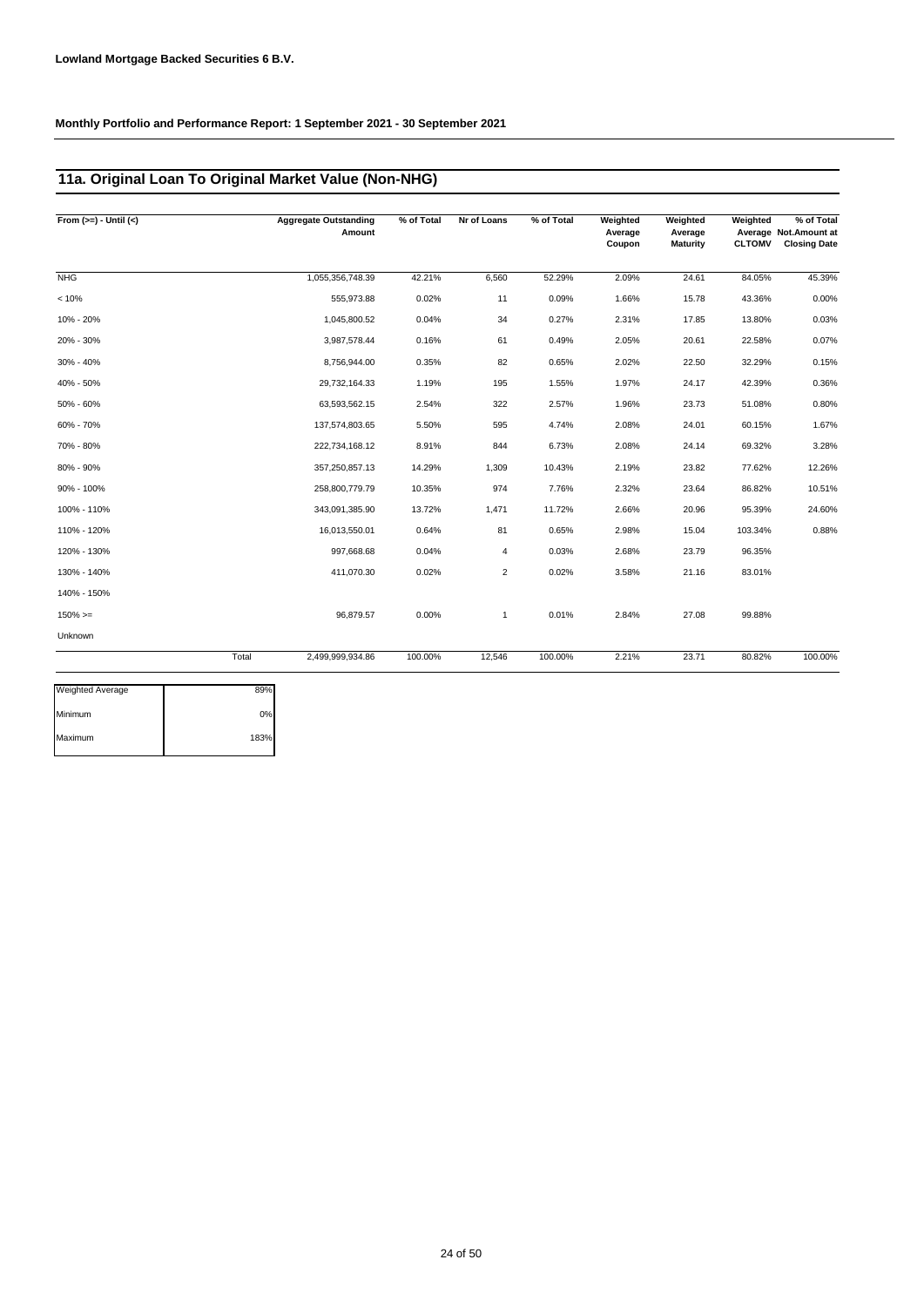# **11b. Original Loan To Original Market Value (NHG)**

| From $(>=) -$ Until $(<)$ |       | <b>Aggregate Outstanding</b><br>Amount | % of Total | Nr of Loans    | % of Total | Weighted<br>Average<br>Coupon | Weighted<br>Average<br>Maturity | Weighted<br><b>CLTOMV</b> | % of Total<br>Average Not.Amount at<br><b>Closing Date</b> |
|---------------------------|-------|----------------------------------------|------------|----------------|------------|-------------------------------|---------------------------------|---------------------------|------------------------------------------------------------|
| Non-NHG                   |       | 1,444,643,186.47                       | 57.79%     | 5,986          | 47.71%     | 2.29%                         | 23.06                           | 78.46%                    | 54.61%                                                     |
| < 10%                     |       |                                        |            |                |            |                               |                                 |                           |                                                            |
| 10% - 20%                 |       | 255,038.62                             | 0.01%      | 9              | 0.07%      | 2.51%                         | 13.55                           | 11.10%                    | 0.01%                                                      |
| 20% - 30%                 |       | 477,286.89                             | 0.02%      | 17             | 0.14%      | 2.09%                         | 17.91                           | 19.41%                    | 0.00%                                                      |
| 30% - 40%                 |       | 1,143,405.81                           | 0.05%      | 19             | 0.15%      | 2.08%                         | 19.18                           | 28.71%                    | 0.01%                                                      |
| 40% - 50%                 |       | 6,272,300.54                           | 0.25%      | 62             | 0.49%      | 1.99%                         | 23.48                           | 39.42%                    | 0.03%                                                      |
| 50% - 60%                 |       | 16,135,428.56                          | 0.65%      | 127            | 1.01%      | 2.06%                         | 23.78                           | 49.64%                    | 0.07%                                                      |
| 60% - 70%                 |       | 36,113,926.33                          | 1.44%      | 247            | 1.97%      | 1.97%                         | 24.54                           | 58.79%                    | 0.36%                                                      |
| 70% - 80%                 |       | 63,762,402.09                          | 2.55%      | 419            | 3.34%      | 2.00%                         | 24.99                           | 68.22%                    | 0.89%                                                      |
| 80% - 90%                 |       | 151,256,540.53                         | 6.05%      | 965            | 7.69%      | 2.01%                         | 24.69                           | 76.66%                    | 4.83%                                                      |
| 90% - 100%                |       | 285,401,448.35                         | 11.42%     | 1,664          | 13.26%     | 1.99%                         | 25.09                           | 87.09%                    | 11.09%                                                     |
| 100% - 110%               |       | 491,508,505.40                         | 19.66%     | 3,011          | 24.00%     | 2.20%                         | 24.34                           | 90.42%                    | 28.08%                                                     |
| 110% - 120%               |       | 1,712,976.54                           | 0.07%      | 12             | 0.10%      | 2.42%                         | 22.53                           | 80.31%                    | 0.02%                                                      |
| 120% - 130%               |       | 426,280.51                             | 0.02%      | 3              | 0.02%      | 1.97%                         | 25.92                           | 63.69%                    |                                                            |
| 130% - 140%               |       | 737,582.99                             | 0.03%      | $\overline{4}$ | 0.03%      | 2.04%                         | 25.88                           | 86.98%                    |                                                            |
| 140% - 150%               |       | 153,625.23                             | 0.01%      | $\mathbf{1}$   | 0.01%      | 2.46%                         | 27.48                           | 87.79%                    |                                                            |
| $150\%>=$                 |       |                                        |            |                |            |                               |                                 |                           |                                                            |
| Unknown                   |       |                                        |            |                |            |                               |                                 |                           |                                                            |
|                           | Total | 2,499,999,934.86                       | 100.00%    | 12,546         | 100.00%    | 2.21%                         | 23.71                           | 80.82%                    | 100.00%                                                    |

| Weighted Average | 89%  |
|------------------|------|
| Minimum          | 0%   |
| Maximum          | 183% |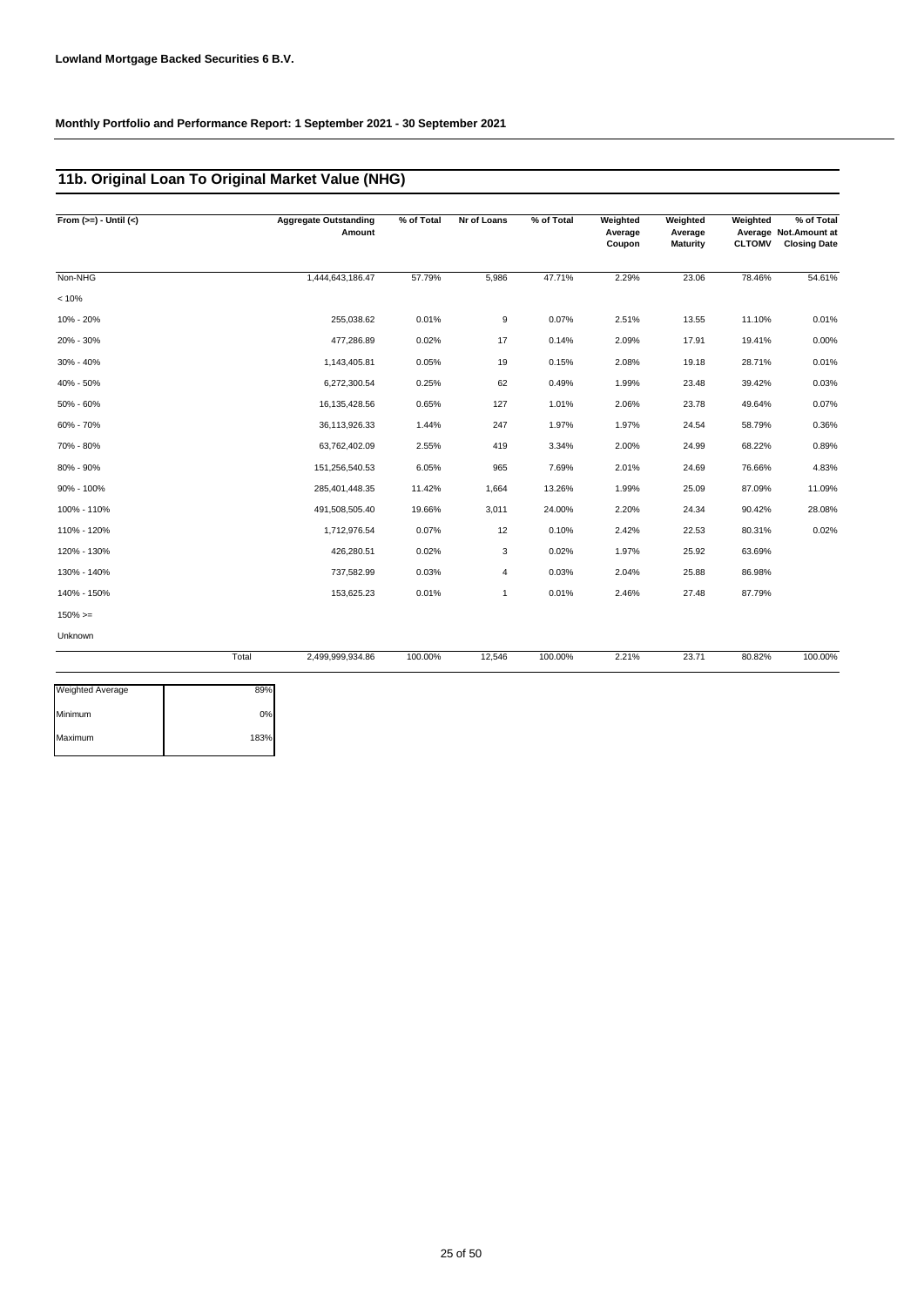# **12a. Current Loan To Original Market Value (Non-NHG)**

| From $(>=) -$ Until $(<)$ |       | <b>Aggregate Outstanding</b><br>Amount | % of Total | Nr of Loans | % of Total | Weighted<br>Average<br>Coupon | Weighted<br>Average<br><b>Maturity</b> | Weighted | % of Total<br>Average Not.Amount at<br><b>CLTOMV</b> Closing Date |
|---------------------------|-------|----------------------------------------|------------|-------------|------------|-------------------------------|----------------------------------------|----------|-------------------------------------------------------------------|
| <b>NHG</b>                |       | 1,055,356,748.39                       | 42.21%     | 6,560       | 52.29%     | 2.09%                         | 24.61                                  | 84.05%   | 45.39%                                                            |
| < 10%                     |       | 926,308.14                             | 0.04%      | 64          | 0.51%      | 2.74%                         | 13.01                                  | 6.89%    | 0.01%                                                             |
| 10% - 20%                 |       | 3,758,391.40                           | 0.15%      | 90          | 0.72%      | 2.64%                         | 16.30                                  | 15.53%   | 0.06%                                                             |
| 20% - 30%                 |       | 7,708,261.23                           | 0.31%      | 94          | 0.75%      | 2.29%                         | 18.73                                  | 25.72%   | 0.09%                                                             |
| 30% - 40%                 |       | 18,513,830.43                          | 0.74%      | 146         | 1.16%      | 2.04%                         | 21.25                                  | 35.57%   | 0.21%                                                             |
| 40% - 50%                 |       | 52,318,641.88                          | 2.09%      | 286         | 2.28%      | 2.10%                         | 22.84                                  | 45.90%   | 0.54%                                                             |
| 50% - 60%                 |       | 115,618,299.21                         | 4.62%      | 524         | 4.18%      | 2.11%                         | 23.26                                  | 55.83%   | 1.03%                                                             |
| 60% - 70%                 |       | 209,689,042.27                         | 8.39%      | 850         | 6.78%      | 2.15%                         | 23.50                                  | 65.38%   | 2.42%                                                             |
| 70% - 80%                 |       | 331,680,975.84                         | 13.27%     | 1,252       | 9.98%      | 2.17%                         | 23.82                                  | 75.30%   | 5.87%                                                             |
| 80% - 90%                 |       | 306, 184, 953. 17                      | 12.25%     | 1,113       | 8.87%      | 2.27%                         | 23.66                                  | 84.86%   | 12.74%                                                            |
| 90% - 100%                |       | 290,548,703.45                         | 11.62%     | 1,070       | 8.53%      | 2.45%                         | 24.33                                  | 94.50%   | 20.47%                                                            |
| 100% - 110%               |       | 98,173,581.90                          | 3.93%      | 451         | 3.59%      | 2.93%                         | 15.66                                  | 105.92%  | 10.65%                                                            |
| 110% - 120%               |       | 9,522,197.55                           | 0.38%      | 46          | 0.37%      | 2.94%                         | 14.12                                  | 110.08%  | 0.53%                                                             |
| 120% - 130%               |       |                                        |            |             |            |                               |                                        |          |                                                                   |
| 130% - 140%               |       |                                        |            |             |            |                               |                                        |          |                                                                   |
| 140% - 150%               |       |                                        |            |             |            |                               |                                        |          |                                                                   |
| $150\%>=$                 |       |                                        |            |             |            |                               |                                        |          |                                                                   |
| Unknown                   |       |                                        |            |             |            |                               |                                        |          |                                                                   |
|                           | Total | 2,499,999,934.86                       | 100.00%    | 12,546      | 100.00%    | 2.21%                         | 23.71                                  | 80.82%   | 100.00%                                                           |

| <b>Weighted Average</b> | 81%  |
|-------------------------|------|
| Minimum                 | 0%   |
| Maximum                 | 113% |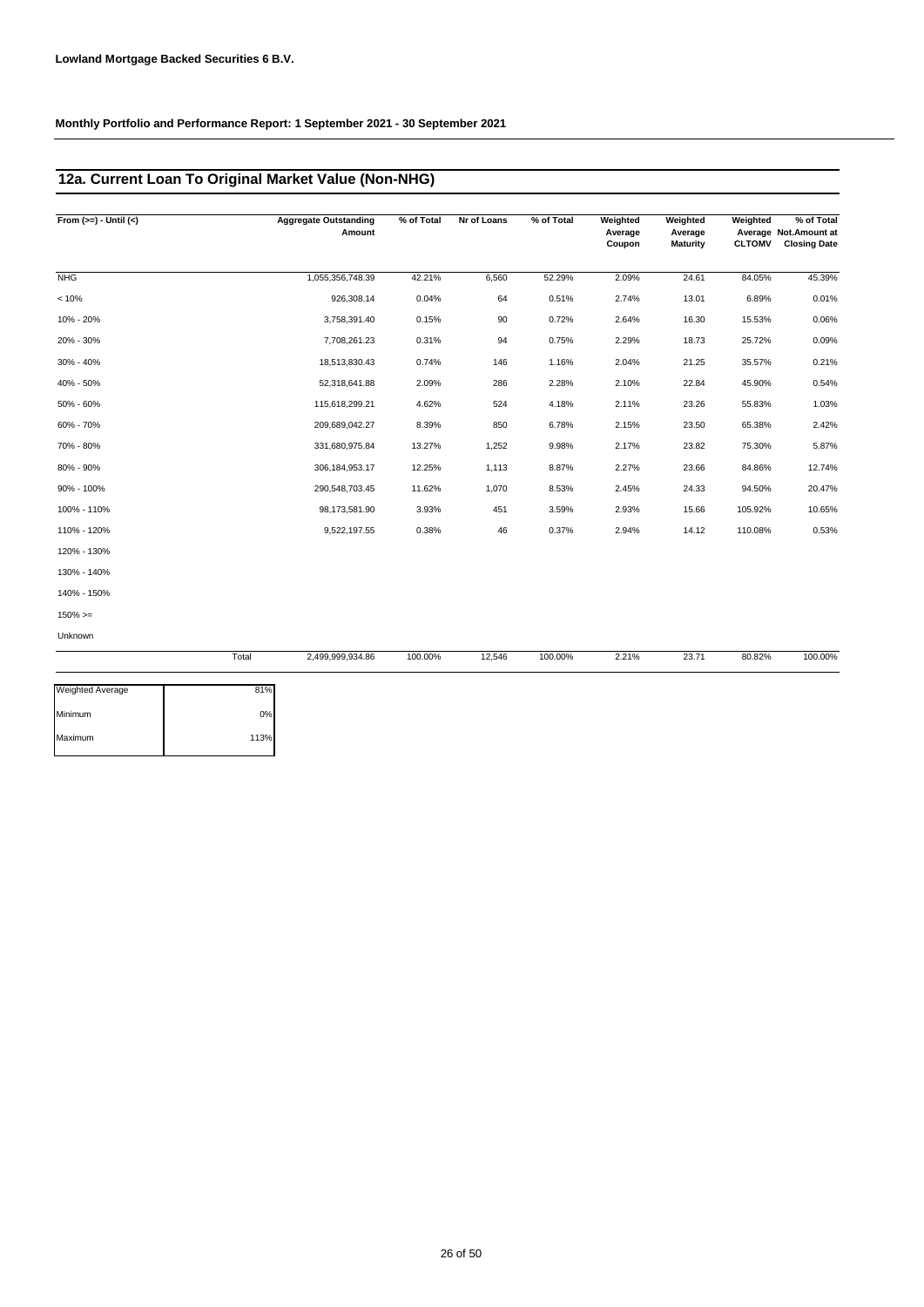# **12b. Current Loan To Original Market Value (NHG)**

| From $(>=) -$ Until $(<)$ | <b>Aggregate Outstanding</b><br>Amount | % of Total | Nr of Loans | % of Total | Weighted<br>Average<br>Coupon | Weighted<br>Average<br><b>Maturity</b> | Weighted<br><b>CLTOMV</b> | % of Total<br>Average Not. Amount at<br><b>Closing Date</b> |
|---------------------------|----------------------------------------|------------|-------------|------------|-------------------------------|----------------------------------------|---------------------------|-------------------------------------------------------------|
| Non-NHG                   | 1,444,643,186.47                       | 57.79%     | 5,986       | 47.71%     | 2.29%                         | 23.06                                  | 78.46%                    | 54.61%                                                      |
| < 10%                     | 279.593.98                             | 0.01%      | 27          | 0.22%      | 2.50%                         | 15.16                                  | 7.12%                     | 0.00%                                                       |
| 10% - 20%                 | 1,123,556.38                           | 0.04%      | 34          | 0.27%      | 2.81%                         | 14.78                                  | 14.83%                    | 0.02%                                                       |
| 20% - 30%                 | 1,955,071.44                           | 0.08%      | 34          | 0.27%      | 2.56%                         | 16.57                                  | 25.71%                    | 0.00%                                                       |
| 30% - 40%                 | 5,002,817.71                           | 0.20%      | 54          | 0.43%      | 2.44%                         | 19.92                                  | 36.03%                    | 0.02%                                                       |
| 40% - 50%                 | 16,958,515.62                          | 0.68%      | 154         | 1.23%      | 2.34%                         | 21.29                                  | 46.15%                    | 0.06%                                                       |
| 50% - 60%                 | 36,316,721.82                          | 1.45%      | 271         | 2.16%      | 2.19%                         | 22.73                                  | 55.73%                    | 0.20%                                                       |
| 60% - 70%                 | 74,174,931.88                          | 2.97%      | 511         | 4.07%      | 2.19%                         | 23.47                                  | 65.70%                    | 0.74%                                                       |
| 70% - 80%                 | 148,820,088.93                         | 5.95%      | 971         | 7.74%      | 2.13%                         | 23.96                                  | 75.47%                    | 2.64%                                                       |
| 80% - 90%                 | 396,374,506.96                         | 15.85%     | 2,517       | 20.06%     | 2.18%                         | 24.46                                  | 86.49%                    | 6.59%                                                       |
| 90% - 100%                | 357,645,490.35                         | 14.31%     | 1,906       | 15.19%     | 1.92%                         | 25.97                                  | 93.74%                    | 32.31%                                                      |
| 100% - 110%               | 16,705,453.32                          | 0.67%      | 81          | 0.65%      | 2.11%                         | 20.62                                  | 103.66%                   | 2.80%                                                       |
| 110% - 120%               |                                        |            |             |            |                               |                                        |                           |                                                             |
| 120% - 130%               |                                        |            |             |            |                               |                                        |                           |                                                             |
| 130% - 140%               |                                        |            |             |            |                               |                                        |                           |                                                             |
| 140% - 150%               |                                        |            |             |            |                               |                                        |                           |                                                             |
| $150\%>=$                 |                                        |            |             |            |                               |                                        |                           |                                                             |
| Unknown                   |                                        |            |             |            |                               |                                        |                           |                                                             |
|                           | Total<br>2,499,999,934.86              | 100.00%    | 12,546      | 100.00%    | 2.21%                         | 23.71                                  | 80.82%                    | 100.00%                                                     |

| Weighted Average | 81%  |
|------------------|------|
| Minimum          | 0%   |
| Maximum          | 113% |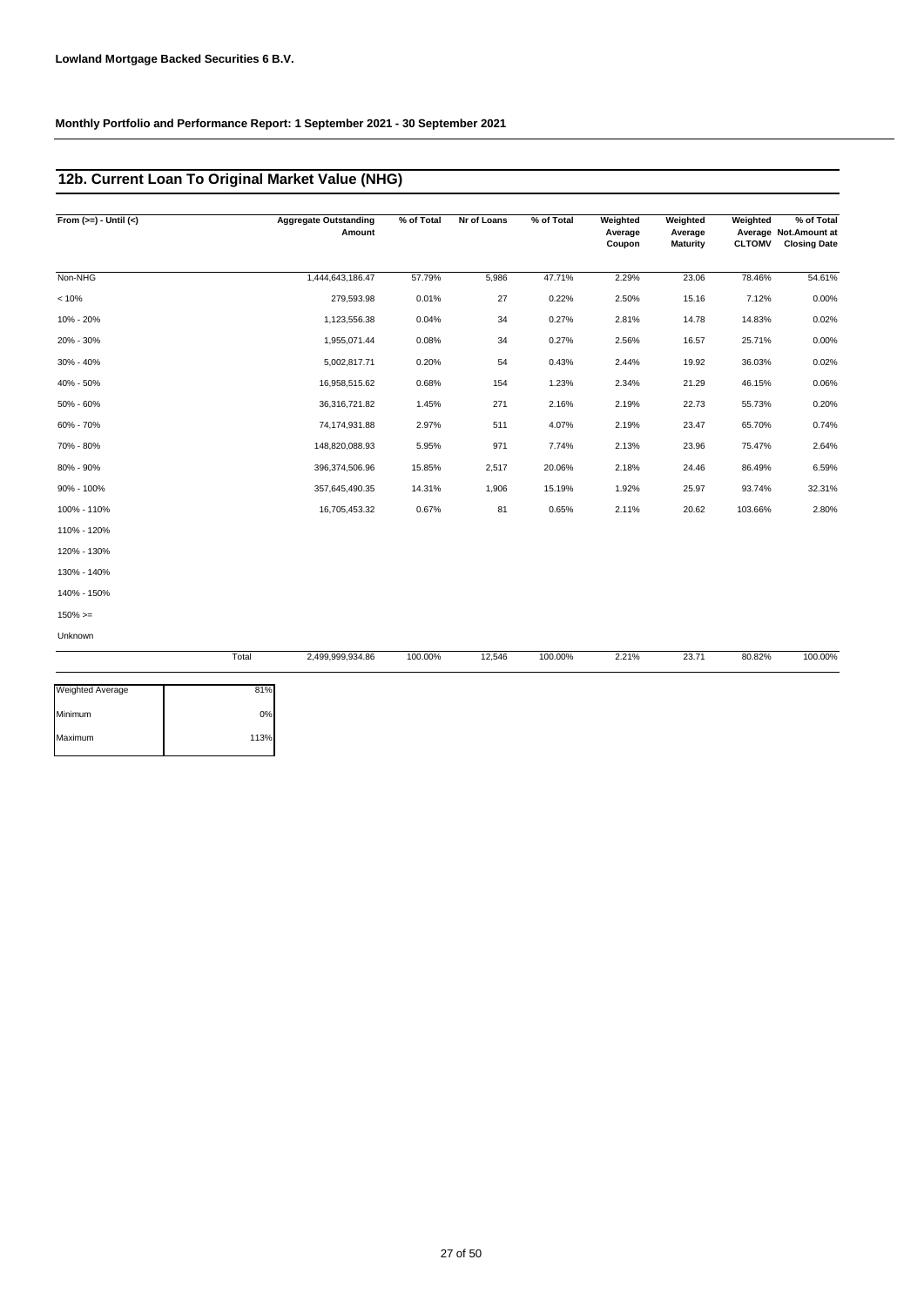# **13a. Current Loan To Indexed Market Value (Non-NHG)**

| From $(>=) -$ Until $(<)$ | <b>Aggregate Outstanding</b><br>Amount | % of Total | Nr of Loans  | % of Total | Weighted<br>Average<br>Coupon | Weighted<br>Average<br><b>Maturity</b> | Weighted<br><b>CLTOMV</b> | % of Total<br>Average Not. Amount at<br><b>Closing Date</b> |
|---------------------------|----------------------------------------|------------|--------------|------------|-------------------------------|----------------------------------------|---------------------------|-------------------------------------------------------------|
| <b>NHG</b>                | 1,055,356,748.39                       | 42.21%     | 6,560        | 52.29%     | 2.09%                         | 24.61                                  | 84.05%                    | 45.39%                                                      |
| < 10%                     | 2,162,790.63                           | 0.09%      | 105          | 0.84%      | 2.65%                         | 13.68                                  | 10.29%                    | 0.02%                                                       |
| 10% - 20%                 | 7,727,772.94                           | 0.31%      | 119          | 0.95%      | 2.48%                         | 16.17                                  | 23.10%                    | 0.06%                                                       |
| 20% - 30%                 | 18,874,279.40                          | 0.75%      | 171          | 1.36%      | 2.22%                         | 18.98                                  | 36.20%                    | 0.12%                                                       |
| 30% - 40%                 | 56,909,418.77                          | 2.28%      | 336          | 2.68%      | 2.21%                         | 21.03                                  | 48.52%                    | 0.22%                                                       |
| 40% - 50%                 | 156, 195, 726.02                       | 6.25%      | 750          | 5.98%      | 2.23%                         | 22.03                                  | 60.55%                    | 0.76%                                                       |
| 50% - 60%                 | 356,684,888.78                         | 14.27%     | 1,421        | 11.33%     | 2.28%                         | 23.13                                  | 73.30%                    | 1.51%                                                       |
| 60% - 70%                 | 474,616,933.27                         | 18.98%     | 1,753        | 13.97%     | 2.32%                         | 23.67                                  | 83.66%                    | 4.01%                                                       |
| 70% - 80%                 | 256,093,568.84                         | 10.24%     | 926          | 7.38%      | 2.34%                         | 23.10                                  | 90.35%                    | 9.98%                                                       |
| 80% - 90%                 | 104,141,080.42                         | 4.17%      | 370          | 2.95%      | 2.29%                         | 23.57                                  | 97.46%                    | 17.06%                                                      |
| 90% - 100%                | 10,854,289.94                          | 0.43%      | 34           | 0.27%      | 1.89%                         | 27.45                                  | 99.03%                    | 15.98%                                                      |
| 100% - 110%               | 382,437.46                             | 0.02%      | $\mathbf{1}$ | 0.01%      | 1.99%                         | 29.75                                  | 101.98%                   | 3.81%                                                       |
| 110% - 120%               |                                        |            |              |            |                               |                                        |                           | 1.06%                                                       |
| 120% - 130%               |                                        |            |              |            |                               |                                        |                           |                                                             |
| 130% - 140%               |                                        |            |              |            |                               |                                        |                           |                                                             |
| 140% - 150%               |                                        |            |              |            |                               |                                        |                           |                                                             |
| $150\% >=$                |                                        |            |              |            |                               |                                        |                           |                                                             |
| Unknown                   |                                        |            |              |            |                               |                                        |                           |                                                             |

|                         | Total | 2,499,999,934.86 | 100.00% | 12,546 | 100.00% | 2.21% | 23.71 | 80.82% | 100.00% |
|-------------------------|-------|------------------|---------|--------|---------|-------|-------|--------|---------|
| <b>Weighted Average</b> | 62%   |                  |         |        |         |       |       |        |         |
| Minimum                 | 0%    |                  |         |        |         |       |       |        |         |

| weighted Average | 62%  |
|------------------|------|
| Minimum          | 0%   |
| Maximum          | 102% |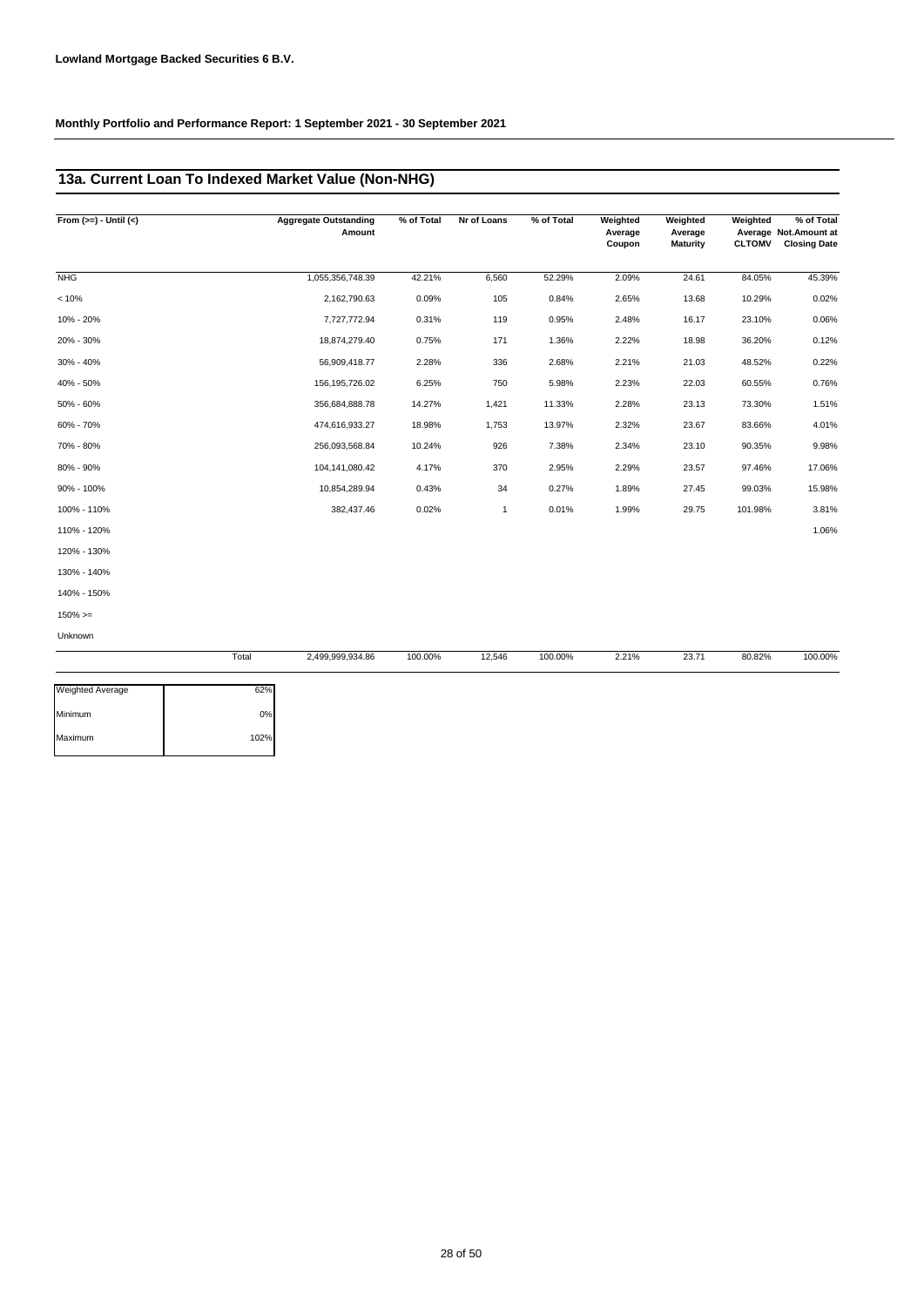# **13b. Current Loan To Indexed Market Value (NHG)**

| From $(>=) -$ Until $(<)$ | <b>Aggregate Outstanding</b><br>Amount | % of Total | Nr of Loans    | % of Total | Weighted<br>Average<br>Coupon | Weighted<br>Average<br><b>Maturity</b> | Weighted<br><b>CLTOMV</b> | % of Total<br>Average Not.Amount at<br><b>Closing Date</b> |
|---------------------------|----------------------------------------|------------|----------------|------------|-------------------------------|----------------------------------------|---------------------------|------------------------------------------------------------|
| Non-NHG                   | 1,444,643,186.47                       | 57.79%     | 5,986          | 47.71%     | 2.29%                         | 23.06                                  | 78.46%                    | 54.61%                                                     |
| < 10%                     | 864,050.72                             | 0.03%      | 49             | 0.39%      | 2.68%                         | 13.95                                  | 11.20%                    | 0.01%                                                      |
| 10% - 20%                 | 2,037,925.37                           | 0.08%      | 42             | 0.33%      | 3.01%                         | 16.28                                  | 24.42%                    | 0.01%                                                      |
| 20% - 30%                 | 5,776,291.35                           | 0.23%      | 66             | 0.53%      | 2.53%                         | 17.45                                  | 38.08%                    | 0.01%                                                      |
| 30% - 40%                 | 22,764,385.60                          | 0.91%      | 213            | 1.70%      | 2.47%                         | 20.21                                  | 51.11%                    | 0.04%                                                      |
| 40% - 50%                 | 84, 101, 527. 12                       | 3.36%      | 616            | 4.91%      | 2.53%                         | 22.21                                  | 66.99%                    | 0.12%                                                      |
| 50% - 60%                 | 303,867,061.18                         | 12.15%     | 2,046          | 16.31%     | 2.36%                         | 23.68                                  | 81.21%                    | 0.50%                                                      |
| 60% - 70%                 | 400,605,303.18                         | 16.02%     | 2,427          | 19.34%     | 2.01%                         | 25.01                                  | 87.78%                    | 2.53%                                                      |
| 70% - 80%                 | 127,583,757.50                         | 5.10%      | 643            | 5.13%      | 1.86%                         | 25.60                                  | 89.85%                    | 7.77%                                                      |
| 80% - 90%                 | 87,542,470.88                          | 3.50%      | 379            | 3.02%      | 1.50%                         | 27.80                                  | 95.04%                    | 17.63%                                                     |
| 90% - 100%                | 19,625,689.45                          | 0.79%      | 77             | 0.61%      | 1.25%                         | 29.13                                  | 98.84%                    | 15.77%                                                     |
| 100% - 110%               | 588,286.04                             | 0.02%      | $\overline{2}$ | 0.02%      | 1.26%                         | 28.82                                  | 101.43%                   | 0.89%                                                      |
| 110% - 120%               |                                        |            |                |            |                               |                                        |                           | 0.11%                                                      |
| 120% - 130%               |                                        |            |                |            |                               |                                        |                           |                                                            |
| 130% - 140%               |                                        |            |                |            |                               |                                        |                           |                                                            |
| 140% - 150%               |                                        |            |                |            |                               |                                        |                           |                                                            |
| $150\% >=$                |                                        |            |                |            |                               |                                        |                           |                                                            |

Unknown

|                  | Tota<br>. | 2,499,999,934.86<br>. | 100.00% | 12,546 | 100.00% | 221%<br>2.21/0<br>$\sim$ $\sim$ | $\sim -1$<br>20.1<br>the contract of the contract of the | 80.82%<br>. | 100.00%<br>. |
|------------------|-----------|-----------------------|---------|--------|---------|---------------------------------|----------------------------------------------------------|-------------|--------------|
|                  |           |                       |         |        |         |                                 |                                                          |             |              |
| Meinhted Average | 62%       |                       |         |        |         |                                 |                                                          |             |              |

| <b>Weighted Average</b> | 62%  |
|-------------------------|------|
| Minimum                 | 0%   |
| Maximum                 | 102% |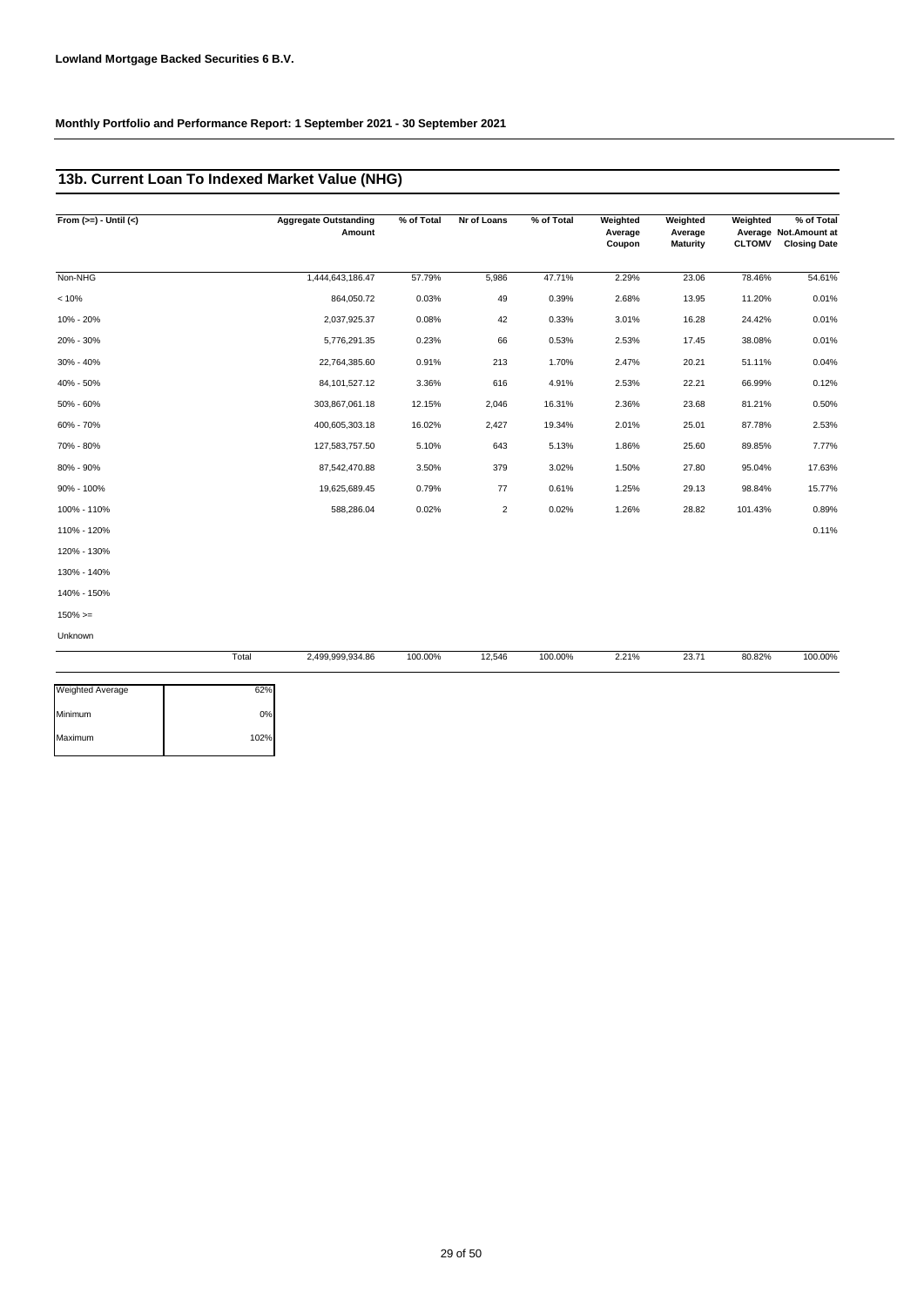# **14. Loanpart Coupon (interest rate bucket)**

| From $(>=) -$ Until $(<)$ |       | <b>Aggregate Outstanding</b><br>Amount | % of Total | Nr of<br>Loanparts | % of Total | Weighted<br>Average<br>Coupon | Weighted<br>Average<br>Maturity | Weighted<br><b>CLTOMV</b> | % of Total<br>Average Not. Amount at<br><b>Closing Date</b> |
|---------------------------|-------|----------------------------------------|------------|--------------------|------------|-------------------------------|---------------------------------|---------------------------|-------------------------------------------------------------|
| $< 0.50\%$                |       | 9.305.50                               | 0.00%      | $\mathbf{1}$       | 0.00%      | 0.49%                         | 27.83                           | 47.22%                    |                                                             |
| $0.50\% - 1.00\%$         |       | 8,241,454.50                           | 0.33%      | 126                | 0.46%      | 0.91%                         | 26.32                           | 75.16%                    |                                                             |
| 1.00% - 1.50%             |       | 212, 172, 585. 14                      | 8.49%      | 2,743              | 9.94%      | 1.29%                         | 25.79                           | 78.11%                    | 0.07%                                                       |
| 1.50% - 2.00%             |       | 1,017,317,108.08                       | 40.69%     | 11,224             | 40.66%     | 1.76%                         | 25.21                           | 79.19%                    | 31.42%                                                      |
| 2.00% - 2.50%             |       | 551,838,056.99                         | 22.07%     | 5,665              | 20.52%     | 2.22%                         | 23.64                           | 82.29%                    | 25.37%                                                      |
| 2.50% - 3.00%             |       | 383,171,344.36                         | 15.33%     | 4,178              | 15.13%     | 2.72%                         | 22.15                           | 81.94%                    | 20.36%                                                      |
| $3.00\% - 3.50\%$         |       | 184, 147, 957. 63                      | 7.37%      | 1,960              | 7.10%      | 3.19%                         | 20.19                           | 85.40%                    | 11.24%                                                      |
| $3.50\% - 4.00\%$         |       | 80,584,561.35                          | 3.22%      | 877                | 3.18%      | 3.72%                         | 19.96                           | 85.38%                    | 6.03%                                                       |
| 4.00% - 4.50%             |       | 30,252,424.85                          | 1.21%      | 310                | 1.12%      | 4.10%                         | 19.83                           | 83.00%                    | 2.13%                                                       |
| 4.50% - 5.00%             |       | 13,492,425.20                          | 0.54%      | 205                | 0.74%      | 4.71%                         | 16.19                           | 79.40%                    | 1.46%                                                       |
| $5.00\% - 5.50\%$         |       | 8,115,813.23                           | 0.32%      | 138                | 0.50%      | 5.18%                         | 15.01                           | 71.03%                    | 1.10%                                                       |
| $5.50\% - 6.00\%$         |       | 6,474,911.52                           | 0.26%      | 103                | 0.37%      | 5.70%                         | 15.16                           | 74.36%                    | 0.58%                                                       |
| $6.00\% - 6.50\%$         |       | 3,184,056.84                           | 0.13%      | 58                 | 0.21%      | 6.15%                         | 13.77                           | 61.50%                    | 0.20%                                                       |
| $6.50\% - 7.00\%$         |       | 674,692.07                             | 0.03%      | 11                 | 0.04%      | 6.69%                         | 11.16                           | 52.64%                    | 0.03%                                                       |
| $7.00\% =$                |       | 323,237.60                             | 0.01%      | 6                  | 0.02%      | 7.42%                         | 12.53                           | 45.19%                    | 0.01%                                                       |
| Unknown                   |       |                                        |            |                    |            |                               |                                 |                           |                                                             |
|                           | Total | 2,499,999,934.86                       | 100.00%    | 27,605             | 100.00%    | 2.21%                         | 23.71                           | 80.82%                    | 100.00%                                                     |

| <b>Weighted Average</b> | 2.21% |
|-------------------------|-------|
| Minimum                 | 0.49% |
| Maximum                 | 8.30% |
|                         |       |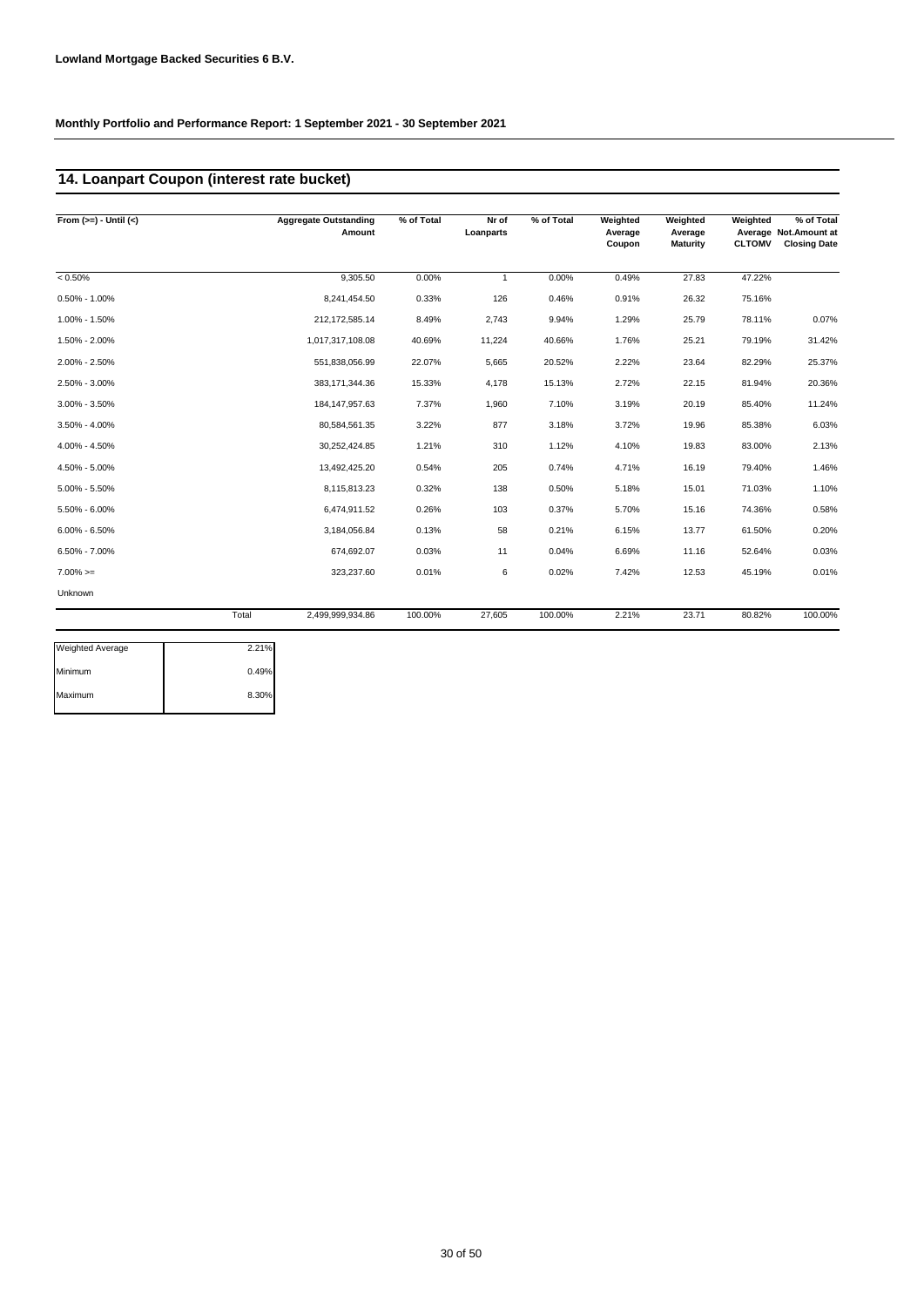# **15. Remaining Interest Rate Fixed Period**

| From $(>=) -$ Until $(<)$       | <b>Aggregate Outstanding</b><br>Amount | % of Total | Nr of<br>Loanparts | % of Total | Weighted<br>Average<br>Coupon | Weighted<br>Average<br><b>Maturity</b> | Weighted<br><b>CLTOMV</b> | % of Total<br>Average Not. Amount at<br><b>Closing Date</b> |
|---------------------------------|----------------------------------------|------------|--------------------|------------|-------------------------------|----------------------------------------|---------------------------|-------------------------------------------------------------|
| $<$ 12 month(s)                 | 71,265,433.44                          | 2.85%      | 1,075              | 3.89%      | 2.24%                         | 15.87                                  | 82.32%                    | 4.05%                                                       |
| 12 month(s) - 24 month(s)       | 13,720,676.39                          | 0.55%      | 274                | 0.99%      | 3.09%                         | 15.81                                  | 83.66%                    | 1.53%                                                       |
| 24 month(s) - 36 month(s)       | 57,654,374.99                          | 2.31%      | 695                | 2.52%      | 3.72%                         | 20.61                                  | 79.57%                    | 1.49%                                                       |
| $36$ month(s) - 48 month(s)     | 105,445,375.03                         | 4.22%      | 1,284              | 4.65%      | 2.96%                         | 19.53                                  | 80.99%                    | 0.64%                                                       |
| $48$ month(s) - 60 month(s)     | 229,430,954.03                         | 9.18%      | 2,633              | 9.54%      | 2.57%                         | 20.29                                  | 82.73%                    | 0.57%                                                       |
| 60 month(s) - 72 month(s)       | 371,861,369.36                         | 14.87%     | 3,984              | 14.43%     | 2.03%                         | 23.06                                  | 82.60%                    | 3.10%                                                       |
| 72 month(s) - 84 month(s)       | 574,371,444.14                         | 22.97%     | 5,931              | 21.49%     | 1.97%                         | 25.07                                  | 80.17%                    | 7.10%                                                       |
| 84 month(s) - 96 month(s)       | 135,076,365.58                         | 5.40%      | 1,490              | 5.40%      | 2.07%                         | 24.29                                  | 79.48%                    | 12.35%                                                      |
| 96 month(s) - 108 month(s)      | 134,383,531.87                         | 5.38%      | 1,476              | 5.35%      | 1.68%                         | 24.43                                  | 80.47%                    | 22.13%                                                      |
| 108 month(s) - 120 month(s)     | 125,450,365.33                         | 5.02%      | 1,427              | 5.17%      | 1.70%                         | 25.25                                  | 79.74%                    | 29.08%                                                      |
| $120$ month(s) - $132$ month(s) | 32,876,227.42                          | 1.32%      | 374                | 1.35%      | 2.44%                         | 22.98                                  | 79.42%                    | 0.16%                                                       |
| 132 month(s) - 144 month(s)     | 43,372,978.33                          | 1.73%      | 472                | 1.71%      | 2.39%                         | 23.74                                  | 79.19%                    | 0.70%                                                       |
| 144 month(s) - 156 month(s)     | 7,236,889.82                           | 0.29%      | 83                 | 0.30%      | 2.77%                         | 21.63                                  | 78.22%                    | 0.81%                                                       |
| 156 month(s) - 168 month(s)     | 24,038,524.82                          | 0.96%      | 263                | 0.95%      | 2.72%                         | 21.92                                  | 78.78%                    | 1.26%                                                       |
| 168 month(s) - 180 month(s)     | 85,529,908.48                          | 3.42%      | 900                | 3.26%      | 2.82%                         | 23.39                                  | 78.81%                    | 1.38%                                                       |
| 180 month(s) - 192 month(s)     | 94,760,343.15                          | 3.79%      | 955                | 3.46%      | 2.81%                         | 24.63                                  | 81.02%                    | 0.04%                                                       |
| 192 month(s) - 204 month(s)     | 105,797,538.20                         | 4.23%      | 1,121              | 4.06%      | 2.79%                         | 25.54                                  | 79.09%                    | 0.56%                                                       |
| 204 month(s) - 216 month(s)     | 26,529,810.99                          | 1.06%      | 325                | 1.18%      | 2.71%                         | 25.35                                  | 77.60%                    | 3.49%                                                       |
| 216 month(s) - 228 month(s)     | 115,344,242.40                         | 4.61%      | 1,167              | 4.23%      | 1.79%                         | 27.18                                  | 82.40%                    | 4.83%                                                       |
| 228 month(s) - 240 month(s)     | 145,628,800.24                         | 5.83%      | 1,666              | 6.04%      | 1.68%                         | 27.55                                  | 80.66%                    | 4.72%                                                       |
| 240 month(s) - 252 month(s)     | 224,780.85                             | 0.01%      | 10                 | 0.04%      | 1.53%                         | 30.00                                  | 76.32%                    | 0.00%                                                       |
| 252 month(s) - 264 month(s)     |                                        |            |                    |            |                               |                                        |                           |                                                             |
| 264 month(s) - 276 month(s)     |                                        |            |                    |            |                               |                                        |                           | 0.01%                                                       |
| 276 month(s) - 288 month(s)     |                                        |            |                    |            |                               |                                        |                           |                                                             |
| 288 month(s) - 300 month(s)     |                                        |            |                    |            |                               |                                        |                           |                                                             |
| 300 month(s) - 312 month(s)     |                                        |            |                    |            |                               |                                        |                           |                                                             |
| 312 month(s) - 324 month(s)     |                                        |            |                    |            |                               |                                        |                           |                                                             |
| 324 month(s) - 336 month(s)     |                                        |            |                    |            |                               |                                        |                           |                                                             |

336 month(s) - 348 month(s)

348 month(s) - 360 month(s)

Weighted Average

 $360$  month(s)  $>=$ 

Unknown

| Total             | 2,499,999,934.86 | 100.00% | 27.605 | 100.00% | 2.21% | 23.71 | 80.82% | 100.00% |
|-------------------|------------------|---------|--------|---------|-------|-------|--------|---------|
|                   |                  |         |        |         |       |       |        |         |
| $104.48$ month(s) |                  |         |        |         |       |       |        |         |
| $mean + h(a)$     |                  |         |        |         |       |       |        |         |

Minimum month(s) Maximum 240 month(s)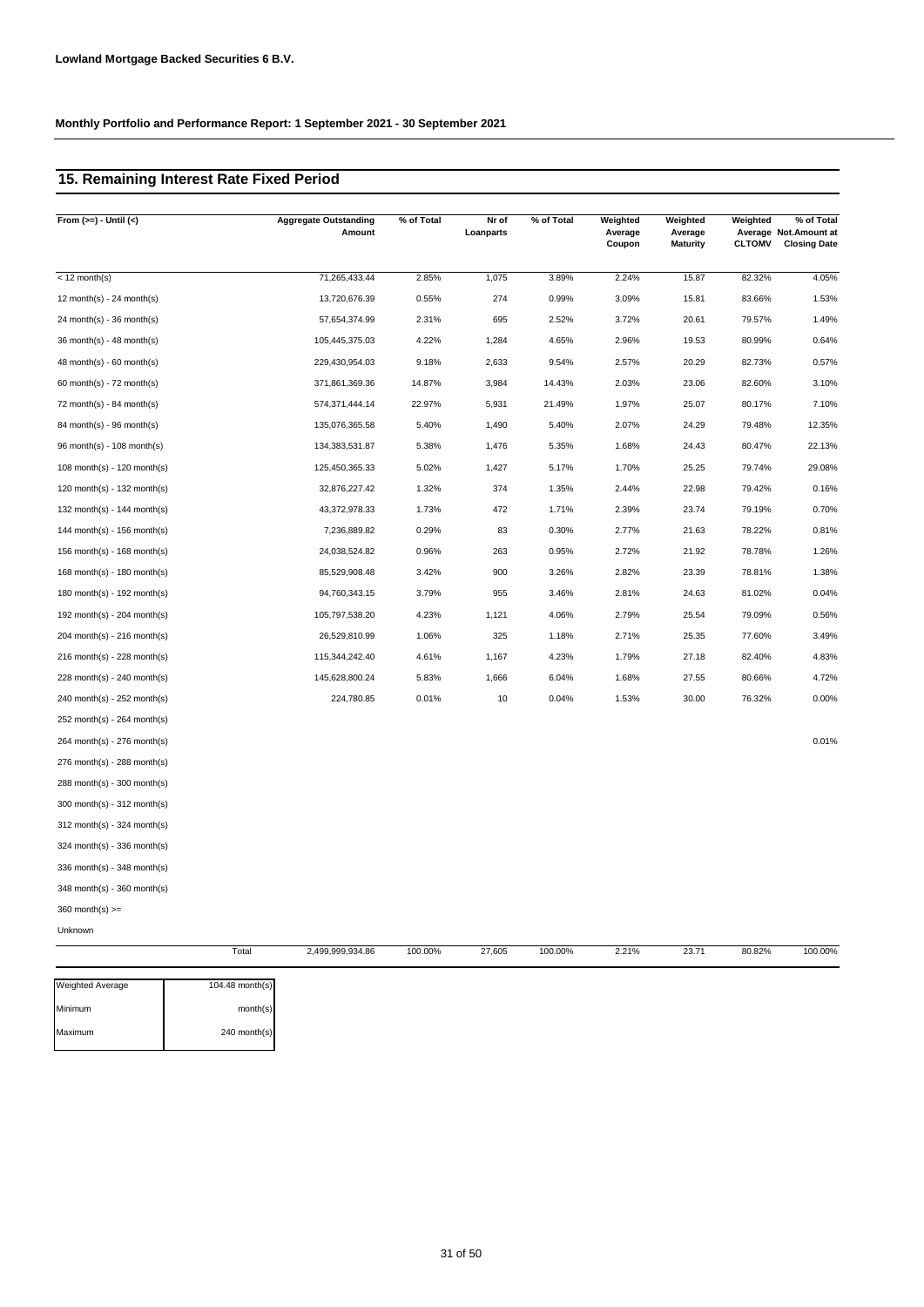# **16. Interest Payment Type**

| Description                     |       | <b>Aggregate Outstanding</b><br>Amount | % of Total | Nr of<br>Loanparts | % of Total | Weighted<br>Average<br>Coupon | Weighted<br>Average<br><b>Maturity</b> | Weighted<br><b>CLTOMV</b> | % of Total<br>Average Not.Amount at<br><b>Closing Date</b> |
|---------------------------------|-------|----------------------------------------|------------|--------------------|------------|-------------------------------|----------------------------------------|---------------------------|------------------------------------------------------------|
| Fixed Interest Rate Mortgage    |       | 2,462,683,498.28                       | 98.51%     | 27.077             | 98.09%     | 2.21%                         | 23.85                                  | 80.75%                    | 98.00%                                                     |
| Floating Interest Rate Mortgage |       | 37.316.436.58                          | 1.49%      | 528                | 1.91%      | 1.86%                         | 14.89                                  | 85.88%                    | 2.00%                                                      |
| Unknown                         |       |                                        |            |                    |            |                               |                                        |                           |                                                            |
|                                 | Total | 2,499,999,934.86                       | 100.00%    | 27.605             | 100.00%    | 2.21%                         | 23.71                                  | 80.82%                    | 100.00%                                                    |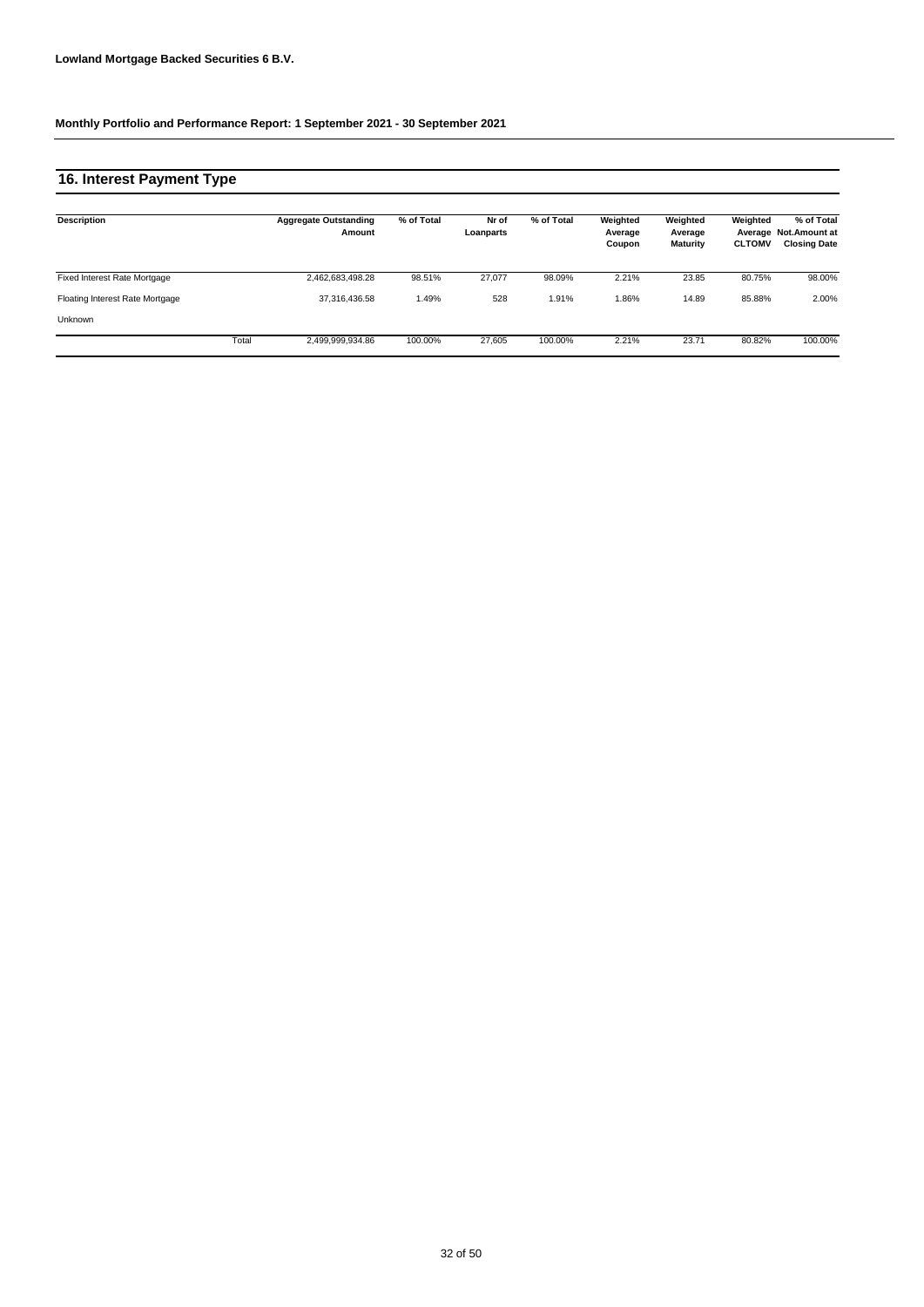# **17. Property Description**

| <b>Description</b> |       | <b>Aggregate Outstanding</b><br>Amount | % of Total | Nr of<br><b>Borrowers</b> | % of Total | Weighted<br>Average<br>Coupon | Weighted<br>Average<br><b>Maturity</b> | Weighted<br><b>CLTOMV</b> | % of Total<br>Average Not.Amount at<br><b>Closing Date</b> |
|--------------------|-------|----------------------------------------|------------|---------------------------|------------|-------------------------------|----------------------------------------|---------------------------|------------------------------------------------------------|
| House              |       | 2,168,016,991.53                       | 86.72%     | 10.417                    | 83.03%     | 2.23%                         | 23.63                                  | 80.93%                    | 84.43%                                                     |
| Apartment          |       | 328.339.227.80                         | 13.13%     | 2,099                     | 16.73%     | 2.03%                         | 24.29                                  | 80.35%                    | 15.47%                                                     |
| Other              |       | 3.643.715.53                           | 0.15%      | 30                        | 0.24%      | 2.16%                         | 21.73                                  | 59.91%                    | 0.10%                                                      |
|                    | Total | 2,499,999,934.86                       | 100.00%    | 12.546                    | 100.00%    | 2.21%                         | 23.71                                  | 80.82%                    | 100.00%                                                    |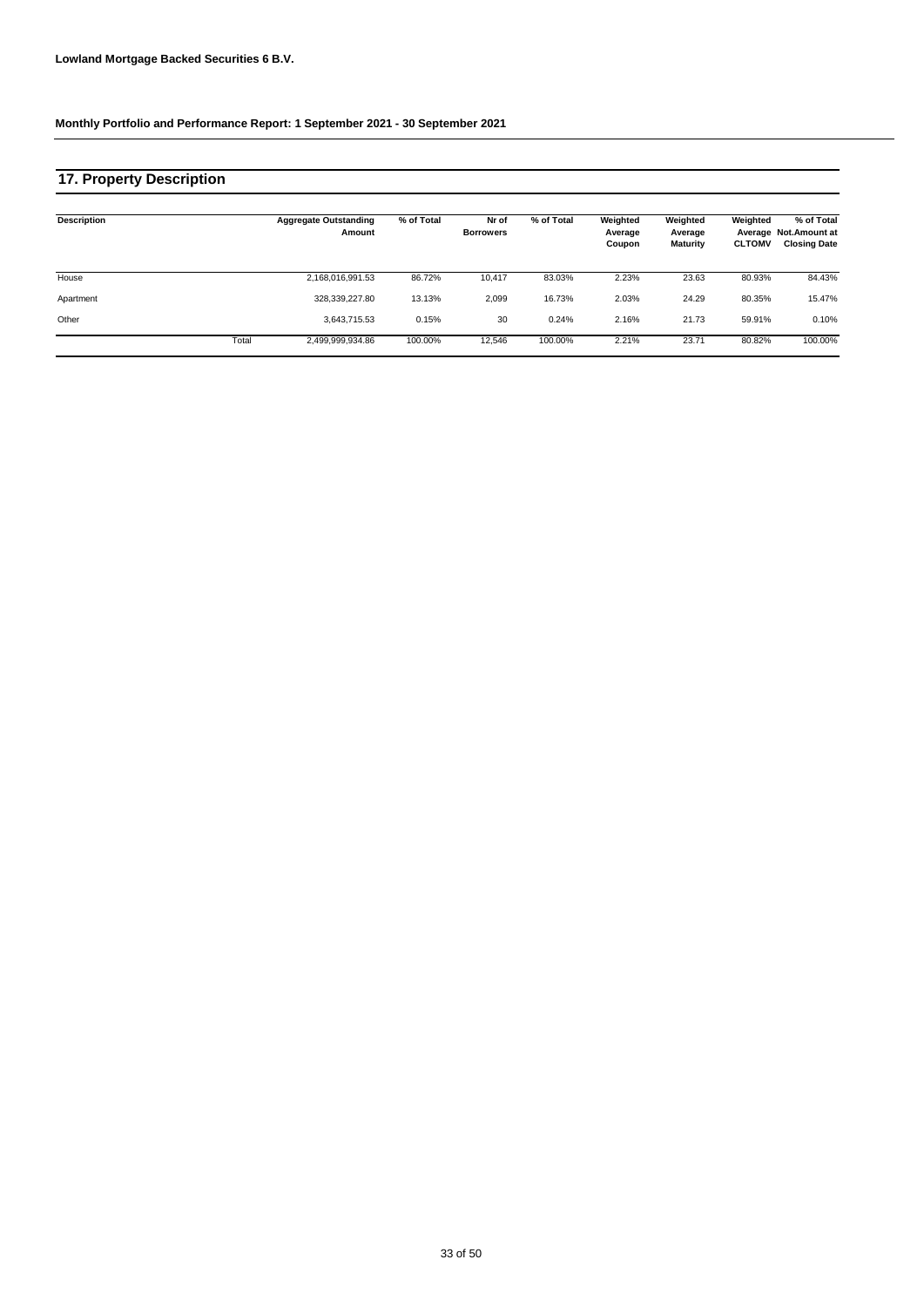# **18. Geographical Distribution (by province)**

| Province              |       | <b>Aggregate Outstanding</b><br>Amount | % of Total | Nr of Loans | % of Total | Weighted<br>Average | Weighted<br>Average | Weighted      | % of Total<br>Average Not. Amount at |
|-----------------------|-------|----------------------------------------|------------|-------------|------------|---------------------|---------------------|---------------|--------------------------------------|
|                       |       |                                        |            |             |            | Coupon              | <b>Maturity</b>     | <b>CLTOMV</b> | <b>Closing Date</b>                  |
| Drenthe               |       | 85,162,190.10                          | 3.41%      | 501         | 3.99%      | 2.28%               | 23.62               | 84.38%        | 3.27%                                |
| Flevoland             |       | 95, 185, 122.03                        | 3.81%      | 509         | 4.06%      | 2.24%               | 22.62               | 85.16%        | 3.82%                                |
| Friesland             |       | 63,300,653.62                          | 2.53%      | 373         | 2.97%      | 2.16%               | 23.98               | 83.75%        | 2.36%                                |
| Gelderland            |       | 391,722,088.37                         | 15.67%     | 1,879       | 14.98%     | 2.24%               | 23.61               | 81.54%        | 15.79%                               |
| Groningen             |       | 65,094,534.81                          | 2.60%      | 428         | 3.41%      | 2.29%               | 22.62               | 83.34%        | 2.51%                                |
| Limburg               |       | 273,539,842.03                         | 10.94%     | 1,563       | 12.46%     | 2.41%               | 22.34               | 81.51%        | 10.57%                               |
| Noord-Brabant         |       | 365,416,966.10                         | 14.62%     | 1,692       | 13.49%     | 2.19%               | 24.13               | 80.58%        | 15.32%                               |
| Noord-Holland         |       | 339,839,189.24                         | 13.59%     | 1,480       | 11.80%     | 2.10%               | 24.15               | 77.57%        | 13.29%                               |
| Overijssel            |       | 188,401,614.03                         | 7.54%      | 1,008       | 8.03%      | 2.23%               | 23.78               | 82.43%        | 8.08%                                |
| Utrecht               |       | 165,514,534.05                         | 6.62%      | 743         | 5.92%      | 2.17%               | 24.01               | 77.42%        | 6.99%                                |
| Zeeland               |       | 39,313,499.43                          | 1.57%      | 240         | 1.91%      | 2.28%               | 22.96               | 79.56%        | 1.45%                                |
| Zuid-Holland          |       | 427,509,701.05                         | 17.10%     | 2,130       | 16.98%     | 2.11%               | 24.30               | 80.74%        | 16.55%                               |
| Unknown/Not specified |       |                                        |            |             |            |                     |                     |               |                                      |
|                       | Total | 2,499,999,934.86                       | 100.00%    | 12,546      | 100.00%    | 2.21%               | 23.71               | 80.82%        | 100.00%                              |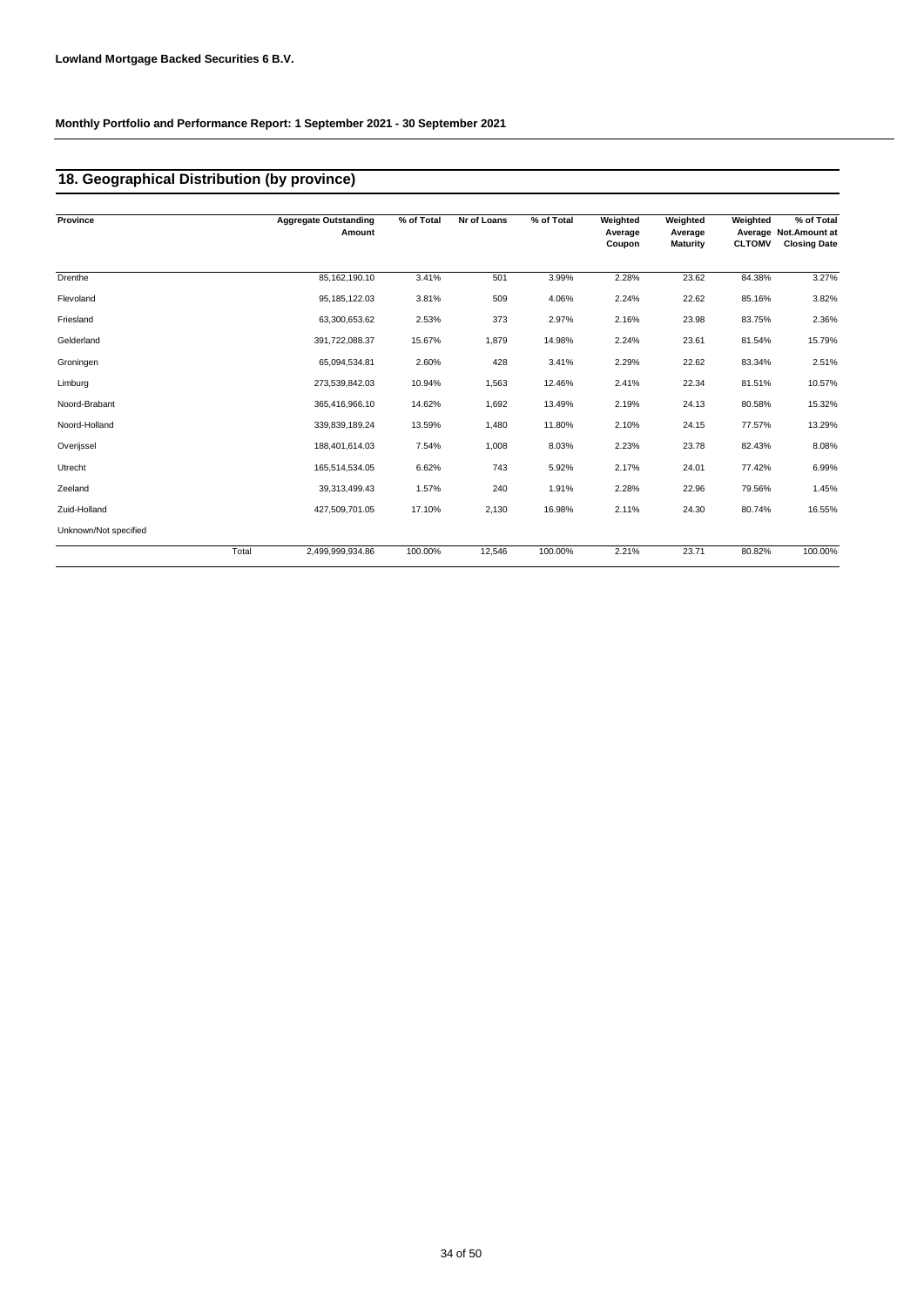# **19. Geographical Distribution (by economic region)**

| <b>Economic Region</b>                     | <b>Aggregate Outstanding</b><br>Amount | % of Total | Nr of Loans | % of Total | Weighted<br>Average<br>Coupon | Weighted<br>Average<br><b>Maturity</b> | Weighted<br><b>CLTOMV</b> | % of Total<br>Average Not.Amount at<br><b>Closing Date</b> |
|--------------------------------------------|----------------------------------------|------------|-------------|------------|-------------------------------|----------------------------------------|---------------------------|------------------------------------------------------------|
| NL111 - Oost-Groningen                     | 20,309,512.20                          | 0.81%      | 142         | 1.13%      | 2.34%                         | 22.66                                  | 85.25%                    | 0.77%                                                      |
| NL112 - Delfzijl en omgeving               | 6,332,314.69                           | 0.25%      | 41          | 0.33%      | 2.15%                         | 23.76                                  | 89.54%                    | 0.22%                                                      |
| NL113- Overig Groningen                    | 38,452,707.92                          | 1.54%      | 245         | 1.95%      | 2.29%                         | 22.42                                  | 81.31%                    | 1.53%                                                      |
| NL121- Noord-Friesland                     | 30, 185, 026. 12                       | 1.21%      | 182         | 1.45%      | 2.17%                         | 24.43                                  | 84.29%                    | 1.00%                                                      |
| NL122- Zuidwest-Friesland                  | 12,281,996.97                          | 0.49%      | 75          | 0.60%      | 2.10%                         | 24.37                                  | 82.79%                    | 0.52%                                                      |
| NL123- Zuidoost-Friesland                  | 20,833,630.53                          | 0.83%      | 116         | 0.92%      | 2.19%                         | 23.10                                  | 83.52%                    | 0.84%                                                      |
| NL131- Noord-Drenthe                       | 29,276,845.75                          | 1.17%      | 150         | 1.20%      | 2.30%                         | 24.25                                  | 83.09%                    | 0.88%                                                      |
| NL132- Zuidoost-Drenthe                    | 36,217,950.13                          | 1.45%      | 237         | 1.89%      | 2.30%                         | 23.03                                  | 85.38%                    | 1.55%                                                      |
| NL133- Zuidwest-Drenthe                    | 19,667,394.22                          | 0.79%      | 114         | 0.91%      | 2.23%                         | 23.78                                  | 84.46%                    | 0.84%                                                      |
| NL211- Noord-Overijssel                    | 59,387,595.11                          | 2.38%      | 309         | 2.46%      | 2.18%                         | 23.67                                  | 81.68%                    | 2.53%                                                      |
| NL212- Zuidwest-Overijssel                 | 24,970,785.55                          | 1.00%      | 135         | 1.08%      | 2.21%                         | 23.76                                  | 80.06%                    | 1.01%                                                      |
| NL213- Twente                              | 104,043,233.37                         | 4.16%      | 564         | 4.50%      | 2.26%                         | 23.85                                  | 83.42%                    | 4.54%                                                      |
| NL221- Veluwe                              | 106,894,223.40                         | 4.28%      | 480         | 3.83%      | 2.18%                         | 24.32                                  | 79.66%                    | 4.43%                                                      |
| NL224- Zuidwest-Gelderland                 | 45,052,367.09                          | 1.80%      | 208         | 1.66%      | 2.22%                         | 24.32                                  | 81.54%                    | 1.67%                                                      |
| NL225- Achterhoek                          | 88,851,316.17                          | 3.55%      | 445         | 3.55%      | 2.36%                         | 23.32                                  | 82.61%                    | 3.54%                                                      |
| NL226- Arnhem/Nijmegen                     | 151,285,514.97                         | 6.05%      | 748         | 5.96%      | 2.22%                         | 23.08                                  | 82.24%                    | 6.17%                                                      |
| NL230- Flevoland                           | 95, 185, 122.03                        | 3.81%      | 509         | 4.06%      | 2.24%                         | 22.62                                  | 85.16%                    | 3.82%                                                      |
| NL310- Utrecht                             | 165, 153, 200. 79                      | 6.61%      | 741         | 5.91%      | 2.17%                         | 24.01                                  | 77.42%                    | 6.97%                                                      |
| NL321- Kop van Noord-Holland               | 44,974,721.79                          | 1.80%      | 241         | 1.92%      | 2.14%                         | 24.44                                  | 81.22%                    | 1.79%                                                      |
| NL322- Alkmaar en omgeving                 | 35,778,795.71                          | 1.43%      | 170         | 1.36%      | 2.13%                         | 23.81                                  | 81.16%                    | 1.43%                                                      |
| NL323- IJmond                              | 21,930,836.99                          | 0.88%      | 101         | 0.81%      | 2.09%                         | 24.59                                  | 78.70%                    | 0.76%                                                      |
| NL324- Agglomeratie Haarlem                | 31, 176, 227. 47                       | 1.25%      | 118         | 0.94%      | 2.05%                         | 24.42                                  | 75.82%                    | 1.14%                                                      |
| NL325- Zaanstreek                          | 19,349,807.60                          | 0.77%      | 89          | 0.71%      | 2.05%                         | 24.42                                  | 83.24%                    | 0.61%                                                      |
| NL326- Groot-Amsterdam                     | 149,524,087.72                         | 5.98%      | 609         | 4.85%      | 2.09%                         | 23.99                                  | 75.07%                    | 6.09%                                                      |
| NL327- Het Gooi en Vechtstreek             | 37,104,711.96                          | 1.48%      | 152         | 1.21%      | 2.14%                         | 24.14                                  | 77.61%                    | 1.47%                                                      |
| NL331- Agglomeratie Leiden en Bollenstreek | 59,155,666.98                          | 2.37%      | 247         | 1.97%      | 2.10%                         | 25.03                                  | 77.08%                    | 2.15%                                                      |
| NL332- Agglomeratie 's-Gravenhage          | 94,440,540.99                          | 3.78%      | 461         | 3.67%      | 2.07%                         | 24.49                                  | 79.61%                    | 3.58%                                                      |
| NL333- Delft en Westland                   | 23,244,176.30                          | 0.93%      | 113         | 0.90%      | 2.10%                         | 24.16                                  | 78.26%                    | 1.00%                                                      |
| NL334- Oost-Zuid-Holland                   | 41,938,953.15                          | 1.68%      | 208         | 1.66%      | 2.10%                         | 24.48                                  | 80.61%                    | 1.58%                                                      |
| NL335- Groot-Rijnmond                      | 151,519,048.95                         | 6.06%      | 793         | 6.32%      | 2.09%                         | 24.14                                  | 82.47%                    | 5.90%                                                      |
| NL336- Zuidoost-Zuid-Holland               | 57,211,314.68                          | 2.29%      | 308         | 2.45%      | 2.25%                         | 23.62                                  | 82.96%                    | 2.32%                                                      |
| NL341- Zeeuwsch-Vlaanderen                 | 12,232,165.21                          | 0.49%      | 84          | 0.67%      | 2.26%                         | 22.48                                  | 77.94%                    | 0.43%                                                      |
| NL342- Overig Zeeland                      | 27,081,334.22                          | 1.08%      | 156         | 1.24%      | 2.28%                         | 23.18                                  | 80.30%                    | 1.01%                                                      |
| NL411- West-Noord-Brabant                  | 86,180,706.25                          | 3.45%      | 412         | 3.28%      | 2.15%                         | 24.22                                  | 81.34%                    | 3.66%                                                      |
| NL412- Midden-Noord-Brabant                | 64,136,683.66                          | 2.57%      | 310         | 2.47%      | 2.16%                         | 24.27                                  | 81.94%                    | 2.58%                                                      |
| NL413- Noordoost-Noord-Brabant             | 108,550,678.52                         | 4.34%      | 485         | 3.87%      | 2.23%                         | 24.11                                  | 79.40%                    | 4.34%                                                      |
| NL414- Zuidoost-Noord-Brabant              | 106,548,897.67                         | 4.26%      | 485         | 3.87%      | 2.21%                         | 24.00                                  | 80.37%                    | 4.72%                                                      |
| NL421- Noord-Limburg                       | 65,757,527.86                          | 2.63%      | 348         | 2.77%      | 2.35%                         | 23.03                                  | 80.91%                    | 2.78%                                                      |
| NL422- Midden-Limburg                      | 67,850,390.53                          | 2.71%      | 365         | 2.91%      | 2.41%                         | 22.90                                  | 80.31%                    | 2.37%                                                      |
| NL423- Zuid-Limburg                        | 139,931,923.64                         | 5.60%      | 850         | 6.78%      | 2.43%                         | 21.74                                  | 82.37%                    | 5.43%                                                      |
| Unknown/Not specified                      |                                        |            |             |            |                               |                                        |                           | 0.02%                                                      |
|                                            | Total<br>2,499,999,934.86              | 100.00%    | 12,546      | 100.00%    | 2.21%                         | 23.71                                  | 80.82%                    | 100.00%                                                    |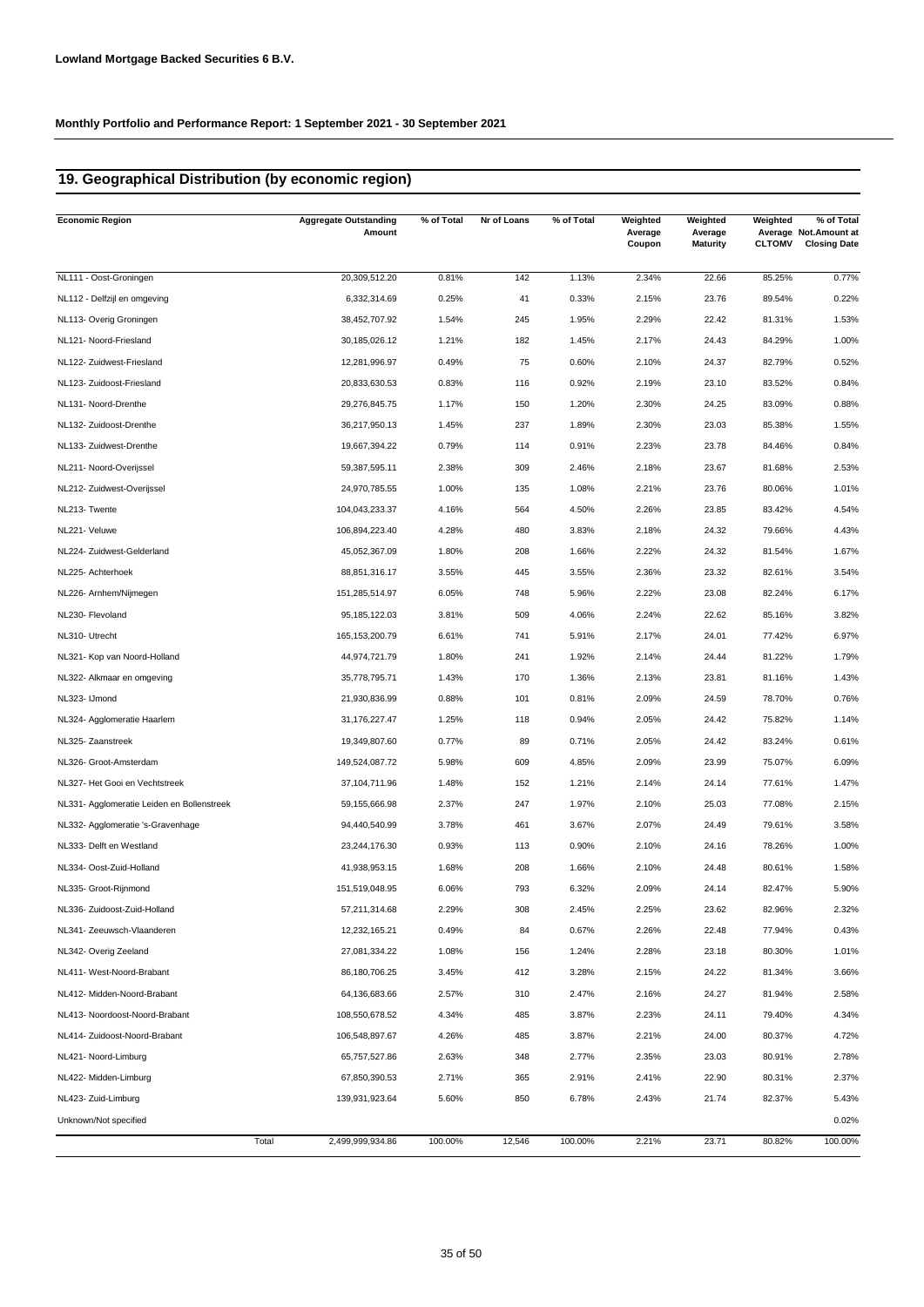# **20. Construction Deposits (% of net princ. amount)**

| From $(>=) -$ Until $(<)$ |       | <b>Aggregate Outstanding</b><br>Amount | % of Total | Nr of<br><b>Borrowers</b> | % of Total | Weighted<br>Average<br>Coupon | Weighted<br>Average<br><b>Maturity</b> | Weighted<br><b>CLTOMV</b> | % of Total<br>Average Not.Amount at<br><b>Closing Date</b> |
|---------------------------|-------|----------------------------------------|------------|---------------------------|------------|-------------------------------|----------------------------------------|---------------------------|------------------------------------------------------------|
| 0%                        |       | 2,286,214,779.62                       | 91.45%     | 11,727                    | 93.47%     | 2.25%                         | 23.37                                  | 80.80%                    | 84.95%                                                     |
| $0\% - 10\%$              |       | 152, 137, 859.70                       | 6.09%      | 589                       | 4.69%      | 1.72%                         | 27.32                                  | 82.54%                    | 11.67%                                                     |
| 10% - 20%                 |       | 32,259,795.03                          | 1.29%      | 126                       | 1.00%      | 1.76%                         | 27.24                                  | 78.56%                    | 1.37%                                                      |
| 20% - 30%                 |       | 10,253,374.38                          | 0.41%      | 37                        | 0.29%      | 1.59%                         | 28.29                                  | 81.97%                    | 0.56%                                                      |
| 30% - 40%                 |       | 6,606,539.92                           | 0.26%      | 23                        | 0.18%      | 1.66%                         | 27.81                                  | 73.22%                    | 0.50%                                                      |
| 40% - 50%                 |       | 5,226,429.94                           | 0.21%      | 17                        | 0.14%      | 1.67%                         | 27.92                                  | 75.46%                    | 0.30%                                                      |
| 50% - 60%                 |       | 3,093,734.88                           | 0.12%      | 10                        | 0.08%      | 1.64%                         | 28.85                                  | 73.05%                    | 0.24%                                                      |
| 60% - 70%                 |       | 1,757,637.97                           | 0.07%      | $\overline{7}$            | 0.06%      | 1.48%                         | 29.03                                  | 86.46%                    | 0.22%                                                      |
| 70% - 80%                 |       | 661,412.55                             | 0.03%      | 3                         | 0.02%      | 1.37%                         | 26.80                                  | 74.88%                    | 0.06%                                                      |
| 80% - 90%                 |       | 772,861.00                             | 0.03%      | $\overline{2}$            | 0.02%      | 1.35%                         | 28.95                                  | 72.50%                    | 0.05%                                                      |
| 90% - 100%                |       | 350,000.00                             | 0.01%      | $\overline{2}$            | 0.02%      | 1.79%                         | 29.12                                  | 35.79%                    | 0.06%                                                      |
| $100\% >$                 |       | 665,509.87                             | 0.03%      | 3                         | 0.02%      | 1.66%                         | 20.48                                  | 48.77%                    | 0.01%                                                      |
|                           | Total | 2,499,999,934.86                       | 100.00%    | 12,546                    | 100.00%    | 2.21%                         | 23.71                                  | 80.82%                    | 100.00%                                                    |

| <b>Weighted Average</b> | 1%   |
|-------------------------|------|
| Minimum                 | 0%   |
| Maximum                 | 101% |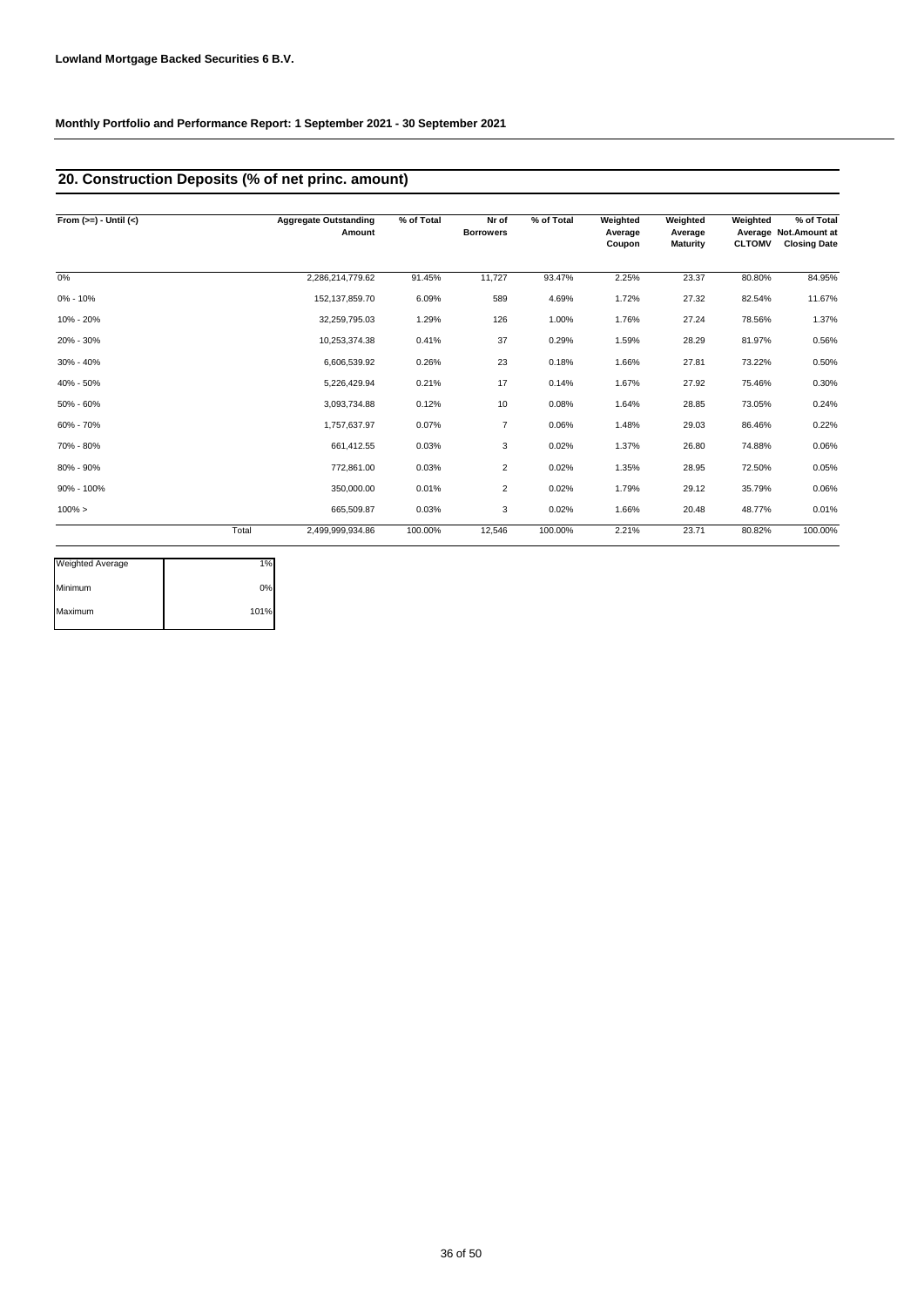| 21. Occupancy  |       |                                        |            |                           |            |                               |                                        |                                      |                                                           |
|----------------|-------|----------------------------------------|------------|---------------------------|------------|-------------------------------|----------------------------------------|--------------------------------------|-----------------------------------------------------------|
| Description    |       | <b>Aggregate Outstanding</b><br>Amount | % of Total | Nr of<br><b>Borrowers</b> | % of Total | Weighted<br>Average<br>Coupon | Weighted<br>Average<br><b>Maturity</b> | Weighted<br>Average<br><b>CLTOMV</b> | % of Total<br><b>Not.Amount at</b><br><b>Closing Date</b> |
| Owner Occupied |       | 2,499,999,934.86                       | 100.00%    | 12,546                    | 100.00%    | 2.21%                         | 23.71                                  | 80.82%                               | 100.00%                                                   |
| Buy-to-let     |       |                                        |            |                           |            |                               |                                        |                                      |                                                           |
| Unknown        |       |                                        |            |                           |            |                               |                                        |                                      |                                                           |
|                | Total | 2,499,999,934.86                       | 100.00%    | 12,546                    | 100.00%    | 2.21%                         | 23.71                                  | 80.82%                               | 100.00%                                                   |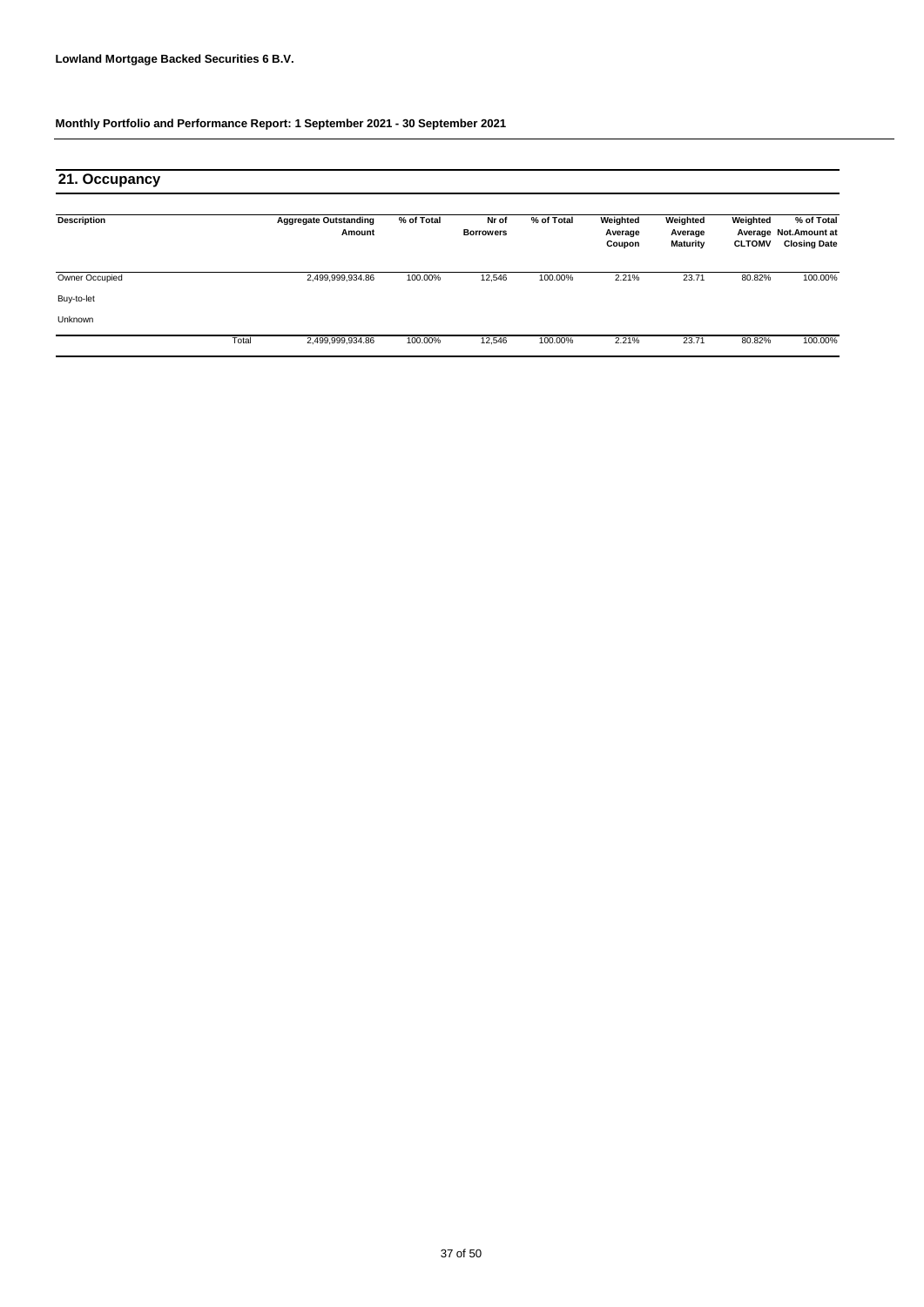# **22. Employment Status Borrower**

| <b>Description</b> |       | <b>Aggregate Outstanding</b><br>Amount | % of Total | Nr of<br><b>Borrowers</b> | % of Total       |              | Weighted<br>Average<br>Coupon | Weighted<br>Average<br><b>Maturity</b> | Weighted<br><b>CLTOMV</b> | % of Total<br>Average Not.Amount at<br><b>Closing Date</b> |
|--------------------|-------|----------------------------------------|------------|---------------------------|------------------|--------------|-------------------------------|----------------------------------------|---------------------------|------------------------------------------------------------|
| Employed           |       | 2,399,242,615.96                       | 95.97%     | 12,129                    | 96.68%           |              | 2.21%                         | 23.73                                  | 81.08%                    | 95.31%                                                     |
| Self Employed      |       | 67,735,235.63                          | 2.71%      | 215 $\sqrt$               | 1.71% $\sqrt{ }$ |              | 2.15%                         | 25.14                                  | 74.45%                    | 2.98%                                                      |
| Other              |       | 20,711,111.27                          | 0.83%      | 140 $\sqrt$               | 1.12% $\sqrt{ }$ |              | 2.22%                         | 21.84                                  | 70.66%                    | 0.57%                                                      |
| <b>Unknown</b>     |       | 12,310,972.00                          | 0.49%      | $62 \sqrt$                | 0.49%            | $\checkmark$ | 2.70%                         | 15.68                                  | 85.93%                    | 1.15%                                                      |
|                    | Total | 2,499,999,934.86                       | 100.00%    | 12,546                    | 100.00%          |              | 2.21%                         | 23.71                                  | 80.82%                    | 100.00%                                                    |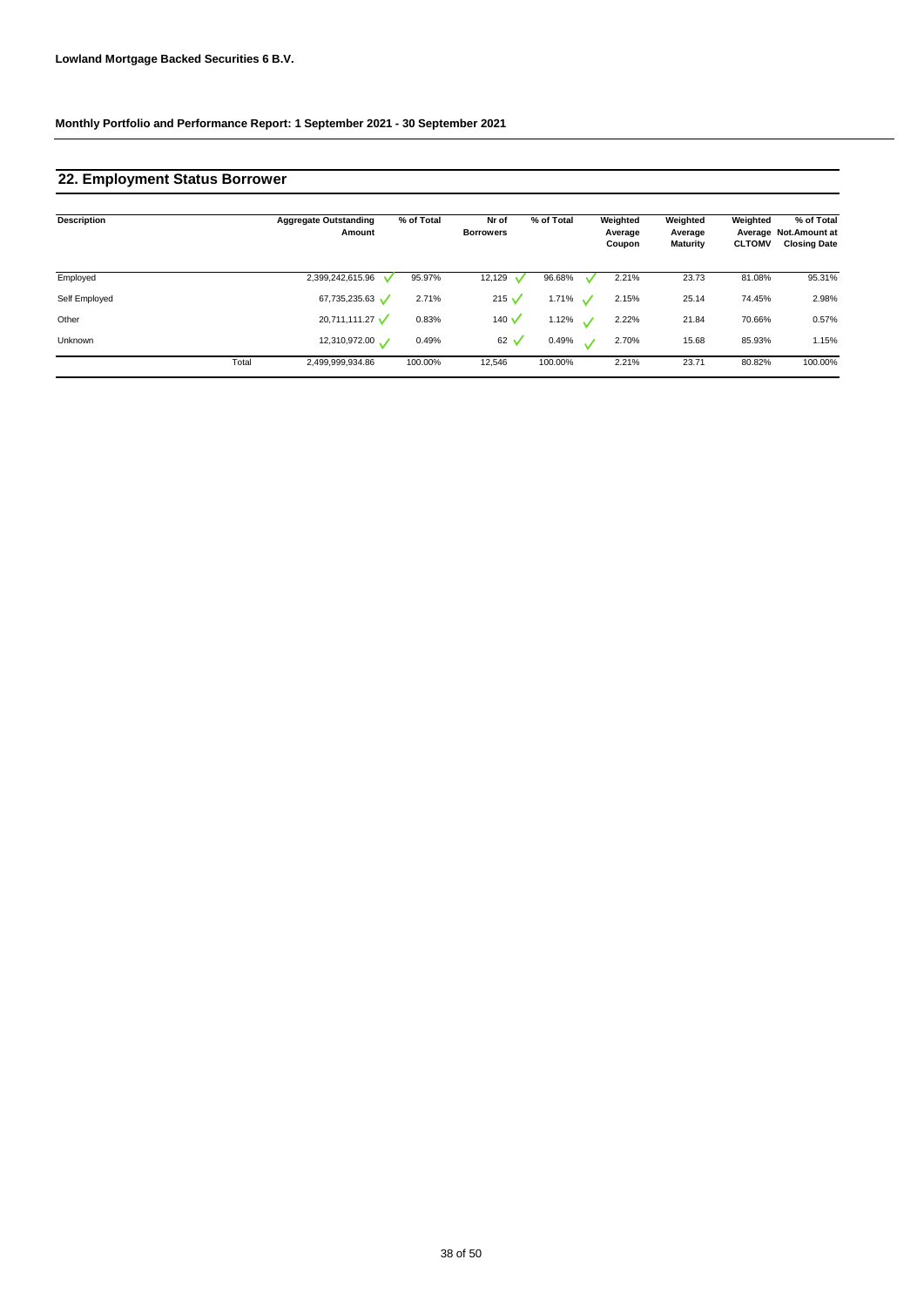# **23. Loan To Income**

| From $(>=) -$ Until $(<)$ |       | <b>Aggregate Outstanding</b><br>Amount | % of Total | Nr of<br><b>Borrowers</b> | % of Total | Weighted<br>Average<br>Coupon | Weighted<br>Average<br><b>Maturity</b> | Weighted<br><b>CLTOMV</b> | % of Total<br>Average Not.Amount at<br><b>Closing Date</b> |
|---------------------------|-------|----------------------------------------|------------|---------------------------|------------|-------------------------------|----------------------------------------|---------------------------|------------------------------------------------------------|
|                           |       |                                        |            |                           |            |                               |                                        |                           |                                                            |
| Self Certified (main)     |       |                                        |            |                           |            |                               |                                        |                           | 0.03%                                                      |
| $< 0.5$                   |       | 2,435,971.24                           | 0.10%      | 108                       | 0.86%      | 2.35%                         | 17.95                                  | 38.10%                    | 0.03%                                                      |
| $0.5 - 1.0$               |       | 6,373,321.35                           | 0.25%      | 128                       | 1.02%      | 2.55%                         | 16.70                                  | 30.65%                    | 0.17%                                                      |
| $1.0 - 1.5$               |       | 18,137,968.07                          | 0.73%      | 203                       | 1.62%      | 2.40%                         | 18.31                                  | 43.73%                    | 0.27%                                                      |
| $1.5 - 2.0$               |       | 42,726,990.21                          | 1.71%      | 318                       | 2.53%      | 2.37%                         | 20.95                                  | 62.77%                    | 1.05%                                                      |
| $2.0 - 2.5$               |       | 109,046,477.71                         | 4.36%      | 680                       | 5.42%      | 2.34%                         | 21.96                                  | 68.38%                    | 2.72%                                                      |
| $2.5 - 3.0$               |       | 214,567,231.60                         | 8.58%      | 1,205                     | 9.60%      | 2.31%                         | 22.88                                  | 75.63%                    | 6.16%                                                      |
| $3.0 - 3.5$               |       | 375,250,085.72                         | 15.01%     | 1,969                     | 15.69%     | 2.27%                         | 23.75                                  | 79.76%                    | 11.94%                                                     |
| $3.5 - 4.0$               |       | 591,222,984.37                         | 23.65%     | 2,983                     | 23.78%     | 2.22%                         | 24.38                                  | 82.41%                    | 18.84%                                                     |
| $4.0 - 4.5$               |       | 604,142,355.60                         | 24.17%     | 2,836                     | 22.60%     | 2.10%                         | 24.84                                  | 83.45%                    | 30.59%                                                     |
| $4.5 - 5.0$               |       | 288.274.177.88                         | 11.53%     | 1,142                     | 9.10%      | 2.09%                         | 24.48                                  | 84.35%                    | 16.48%                                                     |
| $5.0 - 5.5$               |       | 113,337,455.04                         | 4.53%      | 431                       | 3.44%      | 2.18%                         | 22.96                                  | 85.57%                    | 5.89%                                                      |
| $5.5 - 6.0$               |       | 51,138,307.04                          | 2.05%      | 199                       | 1.59%      | 2.31%                         | 21.43                                  | 84.20%                    | 2.20%                                                      |
| $6.0 - 6.5$               |       | 27,354,090.74                          | 1.09%      | 116                       | 0.92%      | 2.22%                         | 19.83                                  | 86.67%                    | 1.57%                                                      |
| $6.5 - 7.0$               |       | 19,066,398.15                          | 0.76%      | 78                        | 0.62%      | 2.49%                         | 17.50                                  | 87.40%                    | 0.86%                                                      |
| $7.0 =$                   |       | 36,642,521.45                          | 1.47%      | 148                       | 1.18%      | 2.45%                         | 17.36                                  | 86.25%                    | 1.17%                                                      |
| Unknown                   |       | 283,598.69                             | 0.01%      | $\overline{2}$            | 0.02%      | 1.73%                         | 24.77                                  | 65.98%                    |                                                            |
|                           | Total | 2,499,999,934.86                       | 100.00%    | 12,546                    | 100.00%    | 2.21%                         | 23.71                                  | 80.82%                    | 100.00%                                                    |

| <b>Weighted Average</b> | 4.0   |
|-------------------------|-------|
| Minimum                 | 0.0   |
| Maximum                 | 619.8 |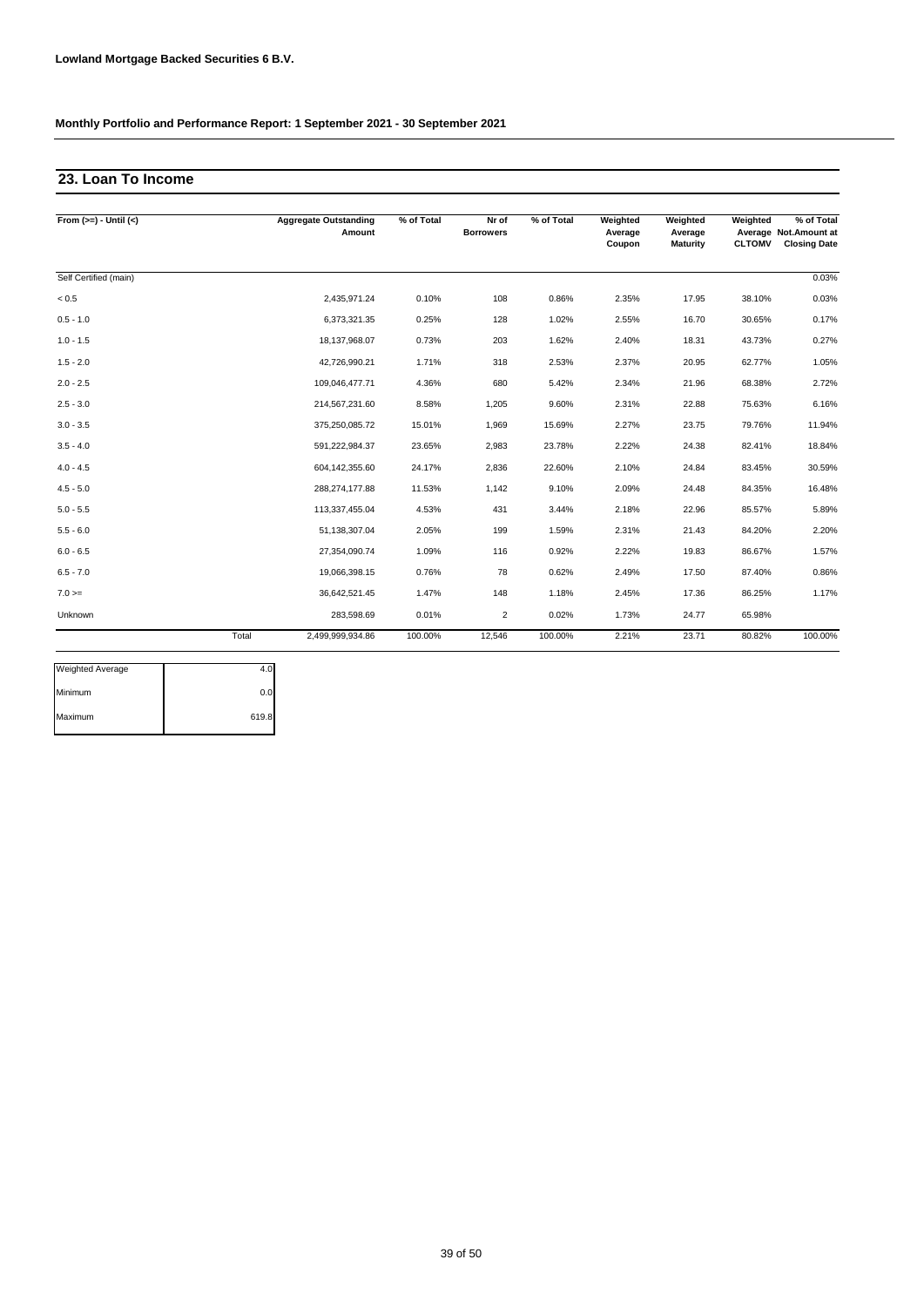# **24. Debt Service to Income**

| From $(>=) -$ Until $(<)$ |       | <b>Aggregate Outstanding</b><br>Amount | % of Total | Nr of<br><b>Borrowers</b> | % of Total | Weighted<br>Average<br>Coupon | Weighted<br>Average<br><b>Maturity</b> | Weighted<br><b>CLTOMV</b> | % of Total<br>Average Not.Amount at<br><b>Closing Date</b> |
|---------------------------|-------|----------------------------------------|------------|---------------------------|------------|-------------------------------|----------------------------------------|---------------------------|------------------------------------------------------------|
| $< 5\%$                   |       | 23,800,920.30                          | 0.95%      | 311                       | 2.48%      | 1.87%                         | 19.27                                  | 46.58%                    | 0.46%                                                      |
| 5% - 10%                  |       | 177,686,607.00                         | 7.11%      | 1,038                     | 8.27%      | 1.97%                         | 21.47                                  | 71.19%                    | 4.61%                                                      |
| 10% - 15%                 |       | 651,814,638.10                         | 26.07%     | 3,167                     | 25.24%     | 2.10%                         | 23.36                                  | 79.89%                    | 21.67%                                                     |
| 15% - 20%                 |       | 1,049,281,319.50                       | 41.97%     | 5,129                     | 40.88%     | 2.14%                         | 24.51                                  | 82.75%                    | 42.55%                                                     |
| 20% - 25%                 |       | 496,378,159.43                         | 19.86%     | 2,384                     | 19.00%     | 2.45%                         | 23.96                                  | 82.71%                    | 24.62%                                                     |
| 25% - 30%                 |       | 80,376,703.49                          | 3.22%      | 407                       | 3.24%      | 2.99%                         | 22.14                                  | 83.14%                    | 4.96%                                                      |
| 30% - 35%                 |       | 10,991,231.60                          | 0.44%      | 58                        | 0.46%      | 3.31%                         | 20.07                                  | 83.67%                    | 0.86%                                                      |
| 35% - 40%                 |       | 3,453,506.71                           | 0.14%      | 21                        | 0.17%      | 2.99%                         | 18.39                                  | 78.17%                    | 0.18%                                                      |
| 40% - 45%                 |       | 947,088.09                             | 0.04%      | 6                         | 0.05%      | 2.61%                         | 21.15                                  | 76.35%                    | 0.04%                                                      |
| 45% - 50%                 |       | 1,328,188.29                           | 0.05%      | $\overline{7}$            | 0.06%      | 2.87%                         | 17.74                                  | 68.25%                    | 0.02%                                                      |
| 50% - 55%                 |       | 1,009,945.44                           | 0.04%      | $\overline{4}$            | 0.03%      | 2.35%                         | 16.20                                  | 87.66%                    |                                                            |
| 55% - 60%                 |       |                                        |            |                           |            |                               |                                        |                           | 0.02%                                                      |
| 60% - 65%                 |       | 500.483.12                             | 0.02%      | 3                         | 0.02%      | 3.23%                         | 16.23                                  | 89.85%                    |                                                            |
| 65% - 70%                 |       | 602,813.47                             | 0.02%      | 3                         | 0.02%      | 3.31%                         | 20.43                                  | 80.98%                    |                                                            |
| $70\%>=$                  |       | 1,544,731.63                           | 0.06%      | 6                         | 0.05%      | 2.58%                         | 18.43                                  | 71.05%                    | 0.00%                                                      |
| Unknown                   |       | 283,598.69                             | 0.01%      | 2                         | 0.02%      | 1.73%                         | 24.77                                  | 65.98%                    |                                                            |
|                           | Total | 2,499,999,934.86                       | 100.00%    | 12,546                    | 100.00%    | 2.21%                         | 23.71                                  | 80.82%                    | 100.00%                                                    |

| <b>Weighted Average</b> | 18%    |
|-------------------------|--------|
| Minimum                 | 0%     |
| Maximum                 | 3,093% |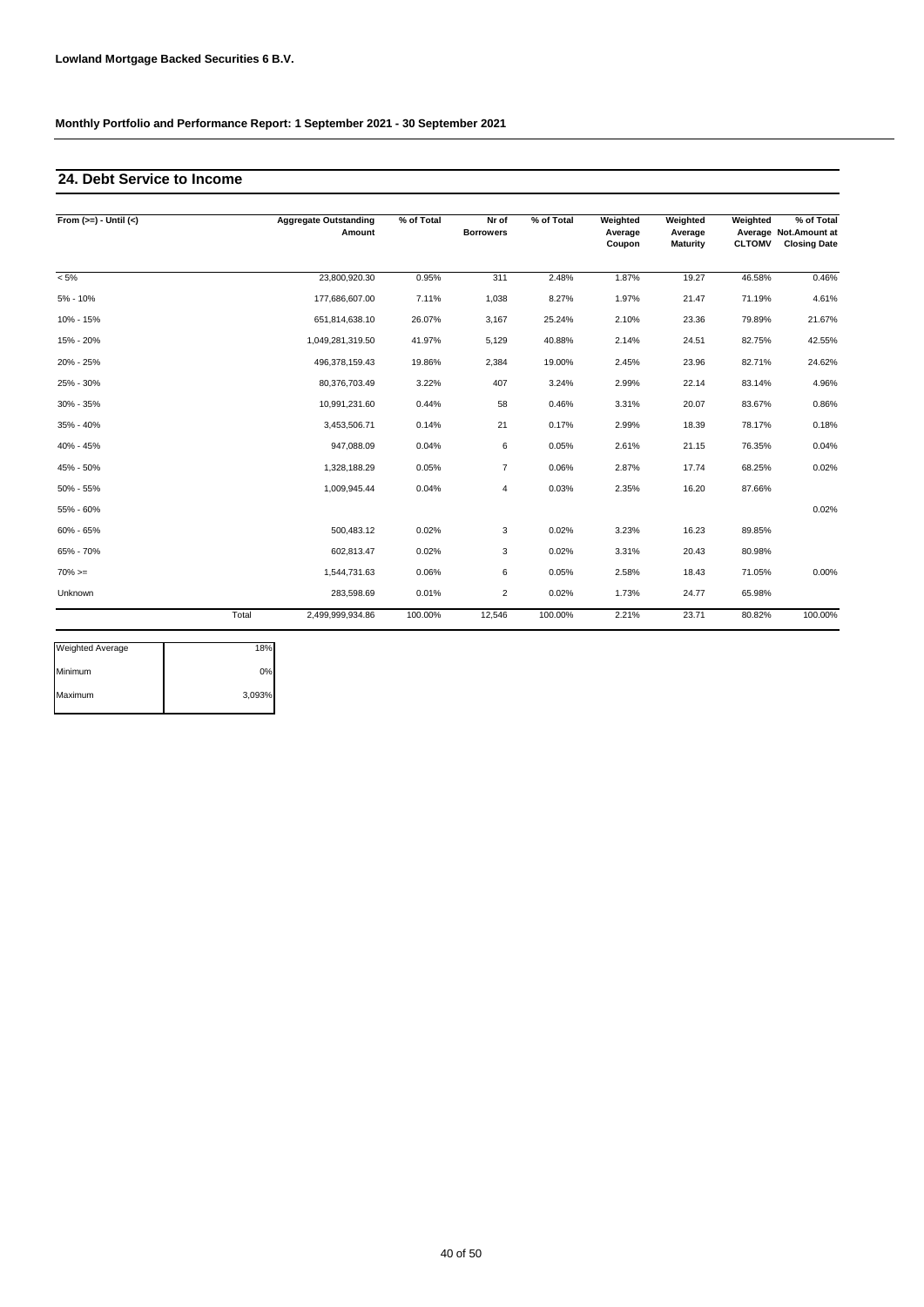# **25. Loanpart Payment Frequency**

| Description  |       | <b>Aggregate Outstanding</b><br>Amount | % of Total | Nr of<br>Loanparts | % of Total | Weighted<br>Average<br>Coupon | Weighted<br>Average<br><b>Maturity</b> | Weighted<br><b>CLTOMV</b> | % of Total<br>Average Not.Amount at<br><b>Closing Date</b> |
|--------------|-------|----------------------------------------|------------|--------------------|------------|-------------------------------|----------------------------------------|---------------------------|------------------------------------------------------------|
| Monthly      |       | 2,499,999,934.86                       | 100.00%    | 27,605             | 100.00%    | 2.21%                         | 23.71                                  | 80.82%                    | 100.00%                                                    |
| Quarterly    |       |                                        |            |                    |            |                               |                                        |                           |                                                            |
| Semi-annualy |       |                                        |            |                    |            |                               |                                        |                           |                                                            |
| Annualy      |       |                                        |            |                    |            |                               |                                        |                           |                                                            |
|              | Total | 2,499,999,934.86                       | 100.00%    | 27,605             | 100.00%    | 2.21%                         | 23.71                                  | 80.82%                    | 100.00%                                                    |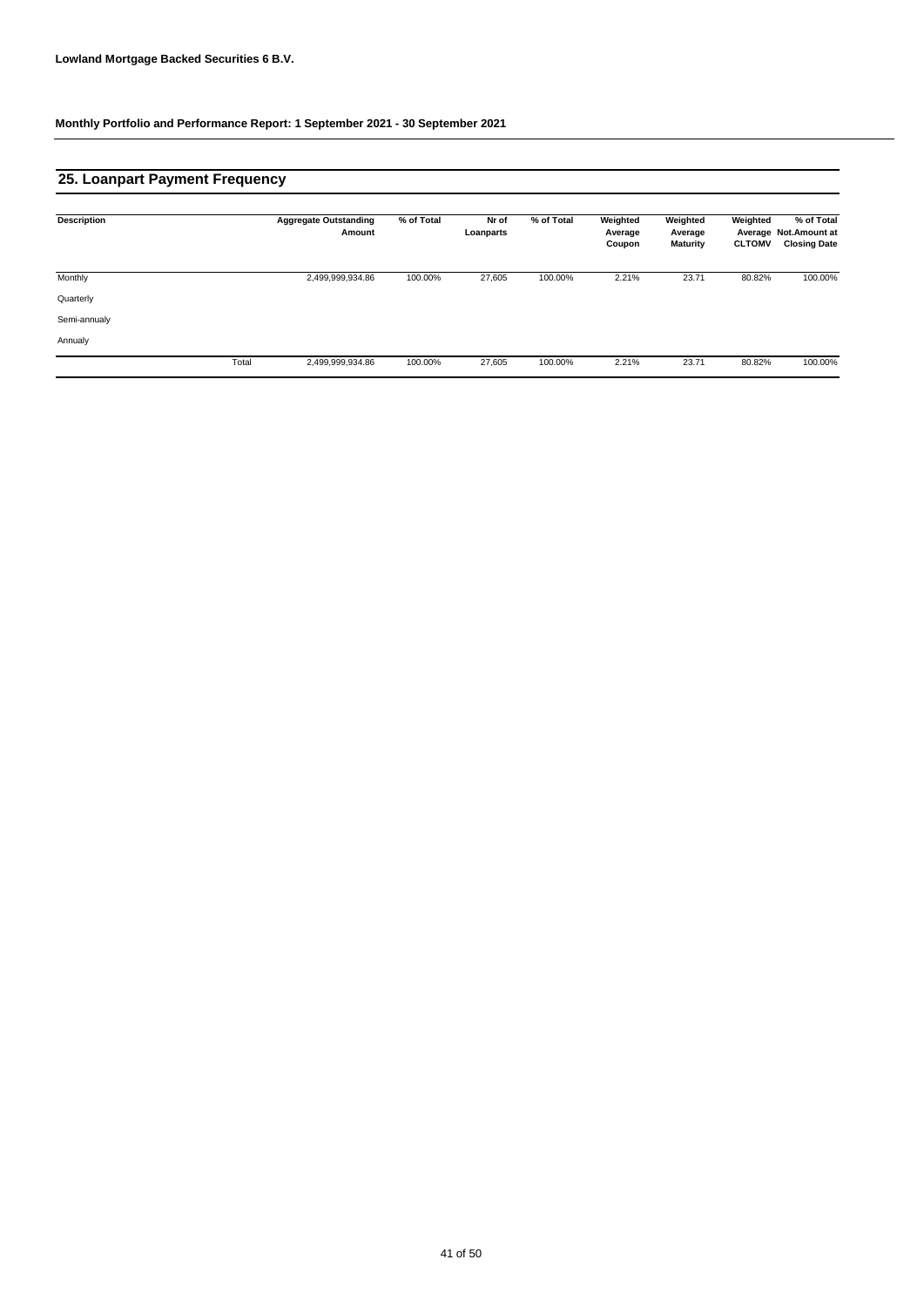# **26a. Guarantee Type - Loan**

| <b>Description</b>   |       | <b>Aggregate Outstanding</b><br>Amount | % of Total | Nr of Loans | % of Total | Weighted<br>Average<br>Coupon | Weighted<br>Average<br><b>Maturity</b> | Weighted<br><b>CLTOMV</b> | % of Total<br>Average Not.Amount at<br><b>Closing Date</b> |
|----------------------|-------|----------------------------------------|------------|-------------|------------|-------------------------------|----------------------------------------|---------------------------|------------------------------------------------------------|
| <b>NHG Guarantee</b> |       | 1,055,356,748.39                       | 42.21%     | 6,560       | 52.29%     | 2.09%                         | 24.61                                  | 84.05%                    | 45.39%                                                     |
| Non-NHG Guarantee    |       | 1.444.643.186.47                       | 57.79%     | 5,986       | 47.71%     | 2.29%                         | 23.06                                  | 78.46%                    | 54.61%                                                     |
| Other                |       |                                        |            |             |            |                               |                                        |                           |                                                            |
|                      | Total | 2,499,999,934.86                       | 100.00%    | 12.546      | 100.00%    | 2.21%                         | 23.71                                  | 80.82%                    | 100.00%                                                    |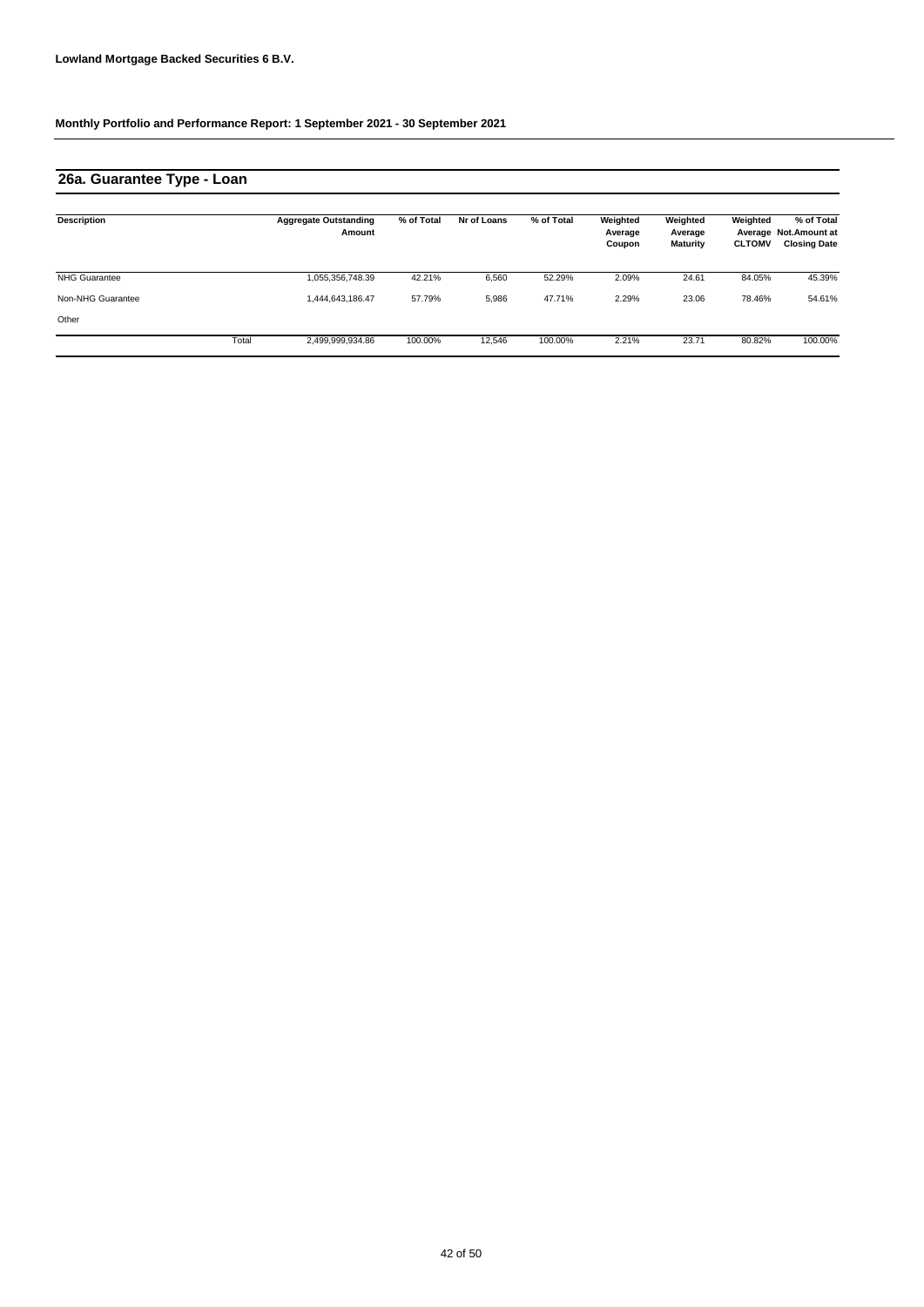# **26b. Guarantee Type - Loanpart**

| <b>Description</b>   |       | <b>Aggregate Outstanding</b><br>Amount | % of Total | Nr of<br>Loanparts  | % of Total | Weighted<br>Average<br>Coupon | Weighted<br>Average<br><b>Maturity</b> | Weighted<br><b>CLTOMV</b> | % of Total<br>Average Not.Amount at<br><b>Closing Date</b> |
|----------------------|-------|----------------------------------------|------------|---------------------|------------|-------------------------------|----------------------------------------|---------------------------|------------------------------------------------------------|
| <b>NHG Guarantee</b> |       | 1,125,321,811.44 \                     | 45.01%     | 13,429              | 48.65%     | 2.10%                         | 24.41                                  | 83.93%                    | 47.56%                                                     |
| Non-NHG Guarantee    |       | 1,374,678,123.42                       | 54.99%     | $14,176$ $\sqrt{ }$ | 51.35%     | 2.29%                         | 23.14                                  | 78.28%                    | 52.44%                                                     |
|                      | Total | 2,499,999,934.86                       | 100.00%    | 27,605              | 100.00%    | 2.21%                         | 23.71                                  | 80.82%                    | 100.00%                                                    |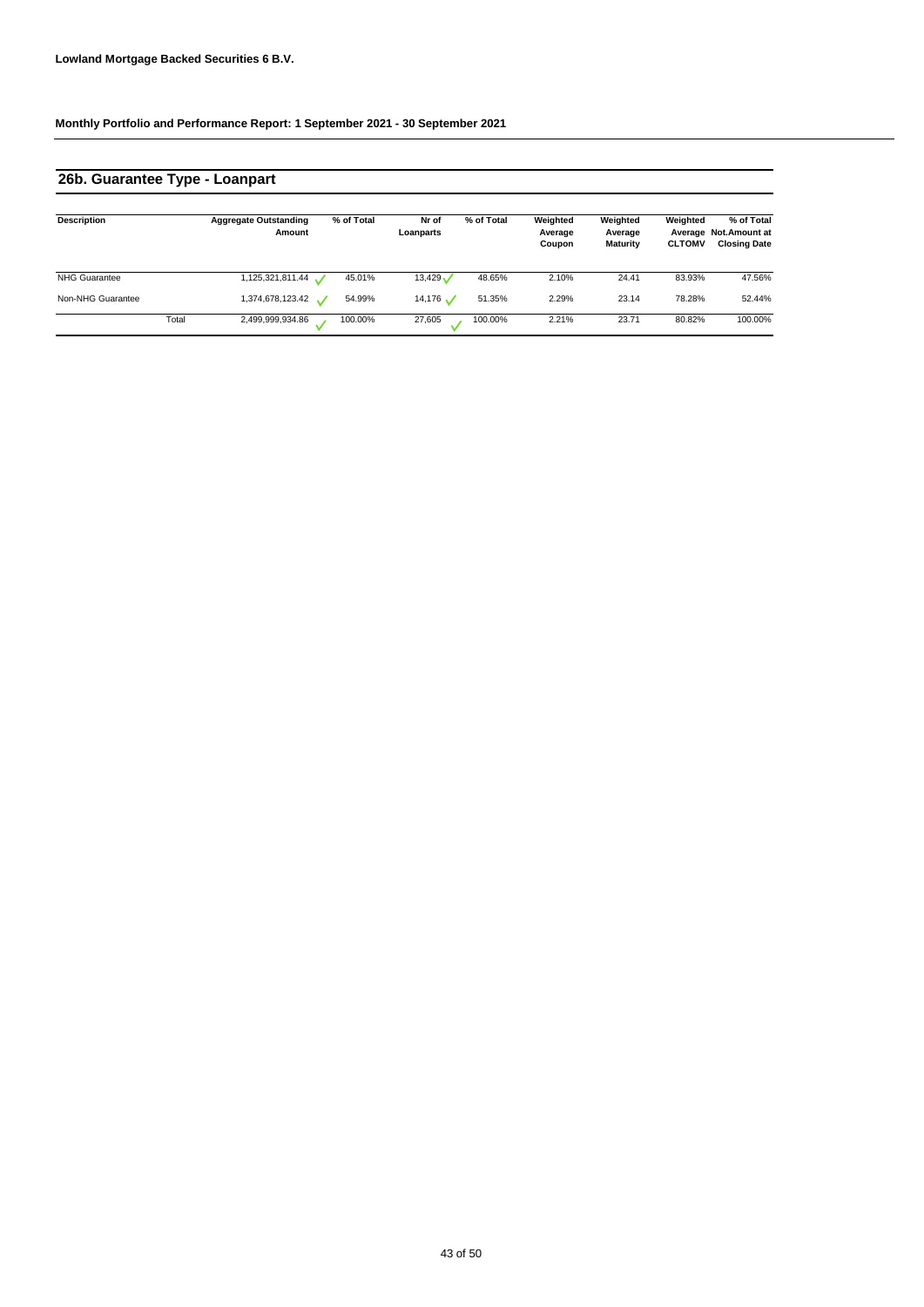| 27. Originator |       |                                        |            |             |            |                               |                                        |                           |                                                            |
|----------------|-------|----------------------------------------|------------|-------------|------------|-------------------------------|----------------------------------------|---------------------------|------------------------------------------------------------|
| Originator     |       | <b>Aggregate Outstanding</b><br>Amount | % of Total | Nr of Loans | % of Total | Weighted<br>Average<br>Coupon | Weighted<br>Average<br><b>Maturity</b> | Weighted<br><b>CLTOMV</b> | % of Total<br>Average Not.Amount at<br><b>Closing Date</b> |
| de Volksbank   |       | 2,499,999,934.86                       | 100.00%    | 12,546      | 100.00%    | 2.21%                         | 23.71                                  | 80.82%                    | 100.00%                                                    |
| Reaal          |       |                                        |            |             |            |                               |                                        |                           |                                                            |
|                | Total | 2,499,999,934.86                       | 100.00%    | 12,546      | 100.00%    | 2.21%                         | 23.71                                  | 80.82%                    | 100.00%                                                    |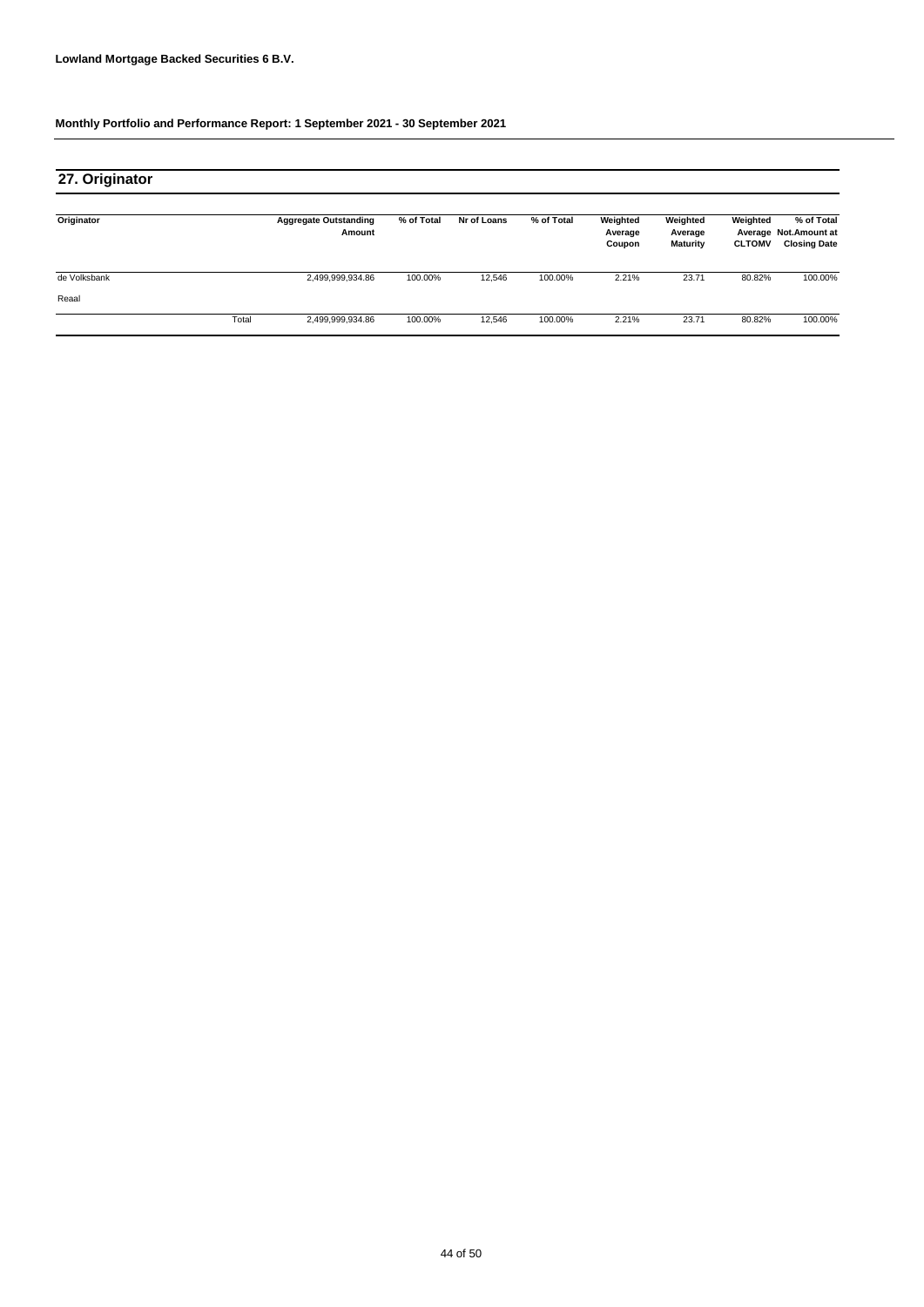| 28. Servicer |       |                                        |            |             |            |                               |                                        |                           |                                                             |
|--------------|-------|----------------------------------------|------------|-------------|------------|-------------------------------|----------------------------------------|---------------------------|-------------------------------------------------------------|
| Servicer     |       | <b>Aggregate Outstanding</b><br>Amount | % of Total | Nr of Loans | % of Total | Weighted<br>Average<br>Coupon | Weighted<br>Average<br><b>Maturity</b> | Weighted<br><b>CLTOMV</b> | % of Total<br>Average Not. Amount at<br><b>Closing Date</b> |
| de Volksbank |       | 2,499,999,934.86                       | 100.00%    | 12.546      | 100.00%    | 2.21%                         | 23.71                                  | 80.82%                    | 100.00%                                                     |
|              | Total | 2,499,999,934.86                       | 100.00%    | 12.546      | 100.00%    | 2.21%                         | 23.71                                  | 80.82%                    | 100.00%                                                     |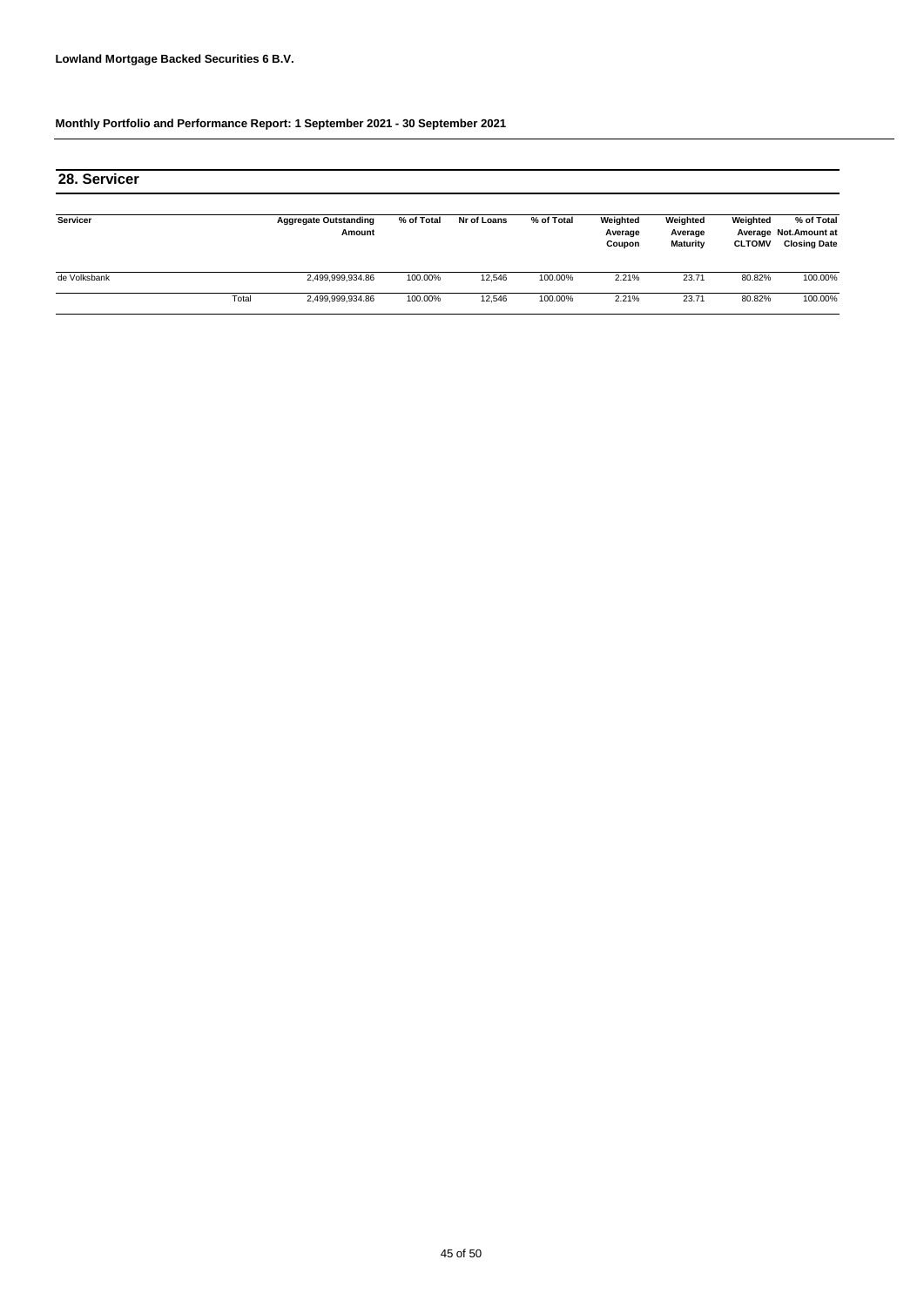#### **Insurance Policy Provider Aggregate Outstanding Amount % of Total Nr of Loanparts Weighted Average Coupon Weighted Average % of Total Not. Amount at CLTOMV Closing** SRLEV 36,383,211.93 1.46% 754 3.21% 69.62% 1.54% Unknown 2,463,616,722.93 98.54% 26,851 2.19% 80.99% 98.46% Total 2,499,999,934.86 100.00% 27,605 100.00% 2.21% 23.71 80.82% 100.00% **% of Total Weighted Average Maturity** 97.27% 23.87 2.73% 13.23 **29. Capital Insurance**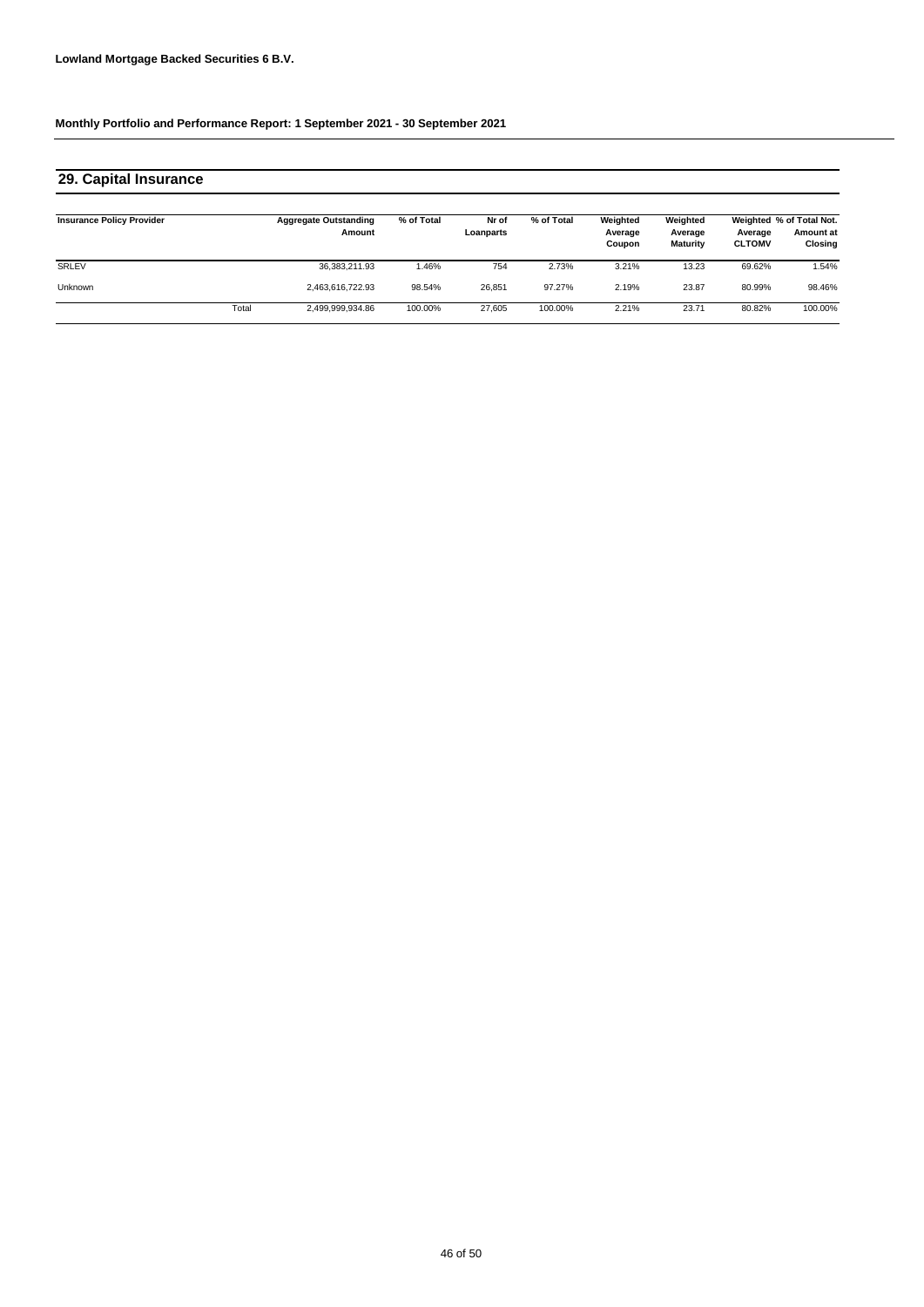| Glossary                                           |                                                                                                                                                                                                                                                                                                                             |
|----------------------------------------------------|-----------------------------------------------------------------------------------------------------------------------------------------------------------------------------------------------------------------------------------------------------------------------------------------------------------------------------|
|                                                    |                                                                                                                                                                                                                                                                                                                             |
| Term                                               | <b>Definition / Calculation</b>                                                                                                                                                                                                                                                                                             |
| Arrears                                            | means an amount that is overdue exceeding EUR 11;                                                                                                                                                                                                                                                                           |
| Article 405 of the CRR                             | means Article 405 of Regulation (EU) No 575/2013 of the European Parliament and of the Council of 26 June 2013 on prudential requirements for<br>credit institutions and investment firms and amending Regulation (EU) No 648/2012;                                                                                         |
| Article 51 of the AIFMR                            | means Article 51 of the Commission Delegated Regulation No 231/2013 of 19 December 2012 supplementing Directive 2011/61/EU of the<br>European Parliament and of the Council with regard to exemptions, general operating conditions, depositaries, leverage, transparency and<br>supervision;                               |
| Back-Up Servicer                                   | N/A;                                                                                                                                                                                                                                                                                                                        |
| Cash Advance Facility                              | means the cash advance facility as referred to in Clause 3.1 of the Cash Advance Facility Agreement;                                                                                                                                                                                                                        |
| Cash Advance Facility Maximum Available Amount     | means an amount equal to the greater of (i) 1.6 per cent. of the Principal Amount Outstanding of the Class A Notes on such date and (ii) 0.6 per<br>cent of the Principal Amount Outstanding of the Class A Notes as at the Closing Date.                                                                                   |
| Cash Advance Facility Provider                     | means de Volkbank N.V.;                                                                                                                                                                                                                                                                                                     |
| Cash Advance Facility Stand-by Drawing Account     | means the Issuer Collection Account on which any Cash Advance Facility Stand-by Drawing will be deposited;                                                                                                                                                                                                                  |
| Constant Default Rate (CDR)                        | represents the percentage of outstanding principal balances in the pool that are in default in relation to the principal balance of the mortgage pool;                                                                                                                                                                      |
| Constant Prepayment Rate (CPR)                     | means prepayment as ratio of the principal mortgage balance outstanding at the beginning of the relevant period;                                                                                                                                                                                                            |
| <b>Construction Deposit</b>                        | means in relation to a Mortgage Loan, that part of the Mortgage Loan which the relevant Borrower requested to be disbursed into a blocked<br>account held in his name with the relevant Seller, the proceeds of which may be applied towards construction of, or improvements to, the relevant                              |
| <b>Construction Deposit Guarantee</b>              | N/A;                                                                                                                                                                                                                                                                                                                        |
| Coupon                                             | means the interest coupons appertaining to the Notes;                                                                                                                                                                                                                                                                       |
| <b>Credit Enhancement</b>                          | the combined structural features that improve the credit worthiness of the respective notes.                                                                                                                                                                                                                                |
| <b>Credit Rating</b>                               | an assessment of the credit worthiness of the notes assigned by the Credit Rating Agencies;                                                                                                                                                                                                                                 |
| Curr. Loan to Original Foreclosure Value (CLTOFV)  | means the ratio calculated by dividing the current outstanding loan amount by the Orignal Foreclosure Value;                                                                                                                                                                                                                |
| Current Loan to Indexed Foreclosure Value (CLTIFV) | means the ratio calculated by dividing the current outstanding loan amount by the Indexed Foreclosure Value;                                                                                                                                                                                                                |
| Current Loan to Indexed Market Value (CLTIMV)      | means the ratio calculated by dividing the current outstanding loan amount by the Indexed Market Value;                                                                                                                                                                                                                     |
| Current Loan to Original Market Value (CLTOMV)     | means the ratio calculated by dividing the current outstanding loan amount by the Original Market Value;                                                                                                                                                                                                                    |
| Custodian                                          | means ING Bank N.V.                                                                                                                                                                                                                                                                                                         |
| Cut-Off Date                                       | means (i) with respect to the Mortgage Receivables purchased on the Closing Date, 30 september 2018 and (ii) with respect to Further Advance<br>Receivables purchased on a Notes Payment Date, the first day of the month of the relevant Notes Payment Date;                                                               |
| Day Count Convention                               | means Actual/360 for the class A1 notes and 30/360 for the class A2 notes;                                                                                                                                                                                                                                                  |
| Debt Service to Income                             | means the ratio calculated by dividing the amount a borrower is required to pay (in interest and principal repayments) on an annual basis by the<br>borrower(s) disposable income;                                                                                                                                          |
| Deferred Purchase Price                            | means part of the purchase price for the Mortgage Receivables equal to the sum of all Deferred Purchase Price Instalments;                                                                                                                                                                                                  |
| Deferred Purchase Price Installment                | means, after application of the relevant available amounts in accordance with the relevant Priority of Payments, any amount remaining after all<br>items ranking higher than the item relating to the Deferred Purchase Price have been satisfied;                                                                          |
| Delinquency                                        | refer to Arrears;                                                                                                                                                                                                                                                                                                           |
| Economic Region (NUTS)                             | The Nomenclature of Territorial Units for Statistics (NUTS) was drawn up by Eurostat more than 30 years ago in order to provide a single uniform<br>breakdown of territorial units for the production of regional statistics for the European Union. The NUTS classification has been used in EU<br>legislation since 1988; |
| <b>Equivalent Securities</b>                       | securities equivalent to Purchased Securities under that Transaction. If and to the extent that such Purchased Securities have been redeemed,<br>the expression shall mean a sum of money equivalent to the proceeds of the redemption (other than Distributions);                                                          |
| <b>Excess Spread</b>                               | $N/A$ ;                                                                                                                                                                                                                                                                                                                     |
| Excess Spread Margin                               | $N/A$ ;                                                                                                                                                                                                                                                                                                                     |
| <b>Final Maturity Date</b>                         | means the Notes Payment Date falling in October 2055;                                                                                                                                                                                                                                                                       |
| First Optional Redemption Date                     | means the Notes Payment Date falling in October 2023;                                                                                                                                                                                                                                                                       |
| Foreclosed Mortgage Loan                           | means all mortgage rights and ancillary rights have been exercised;                                                                                                                                                                                                                                                         |
| Foreclosed NHG Loan                                | means all mortgage rights and ancillary rights have been exercised on mortgage loan that has the benefit of an NHG Guarantee;                                                                                                                                                                                               |
| Foreclosed Non NHG Loan                            | means all mortgage rights and ancillary rights have been exercised on mortgage loan that does not have the benefit of an NHG Guarantee;                                                                                                                                                                                     |
| Foreclosure                                        | means forced (partial) repayment of the mortgage loan;                                                                                                                                                                                                                                                                      |
| Foreclosure Value                                  | means the estimated value of the mortgaged property if the mortgaged property would be sold in a public auction;                                                                                                                                                                                                            |
| Further Advances / Modified Loans                  | "Further Advance" means a loan or a further advance to be made to a Borrower under a Mortgage Loan, which is secured by the same Mortgage;                                                                                                                                                                                  |
| Indexed Foreclosure Value                          | means the estimated value of the mortgaged property if the mortgaged property would be sold in a public auction multiplied with the indexation<br>rate per the valuation date;                                                                                                                                              |
| <b>Indexed Market Value</b>                        | means the value of the collateral multiplied with the indexation rate per the valuation date, multiplied with the market value factor;                                                                                                                                                                                      |
| <b>Interest Rate Fixed Period</b>                  | relates to the period for which mortgage loan interest has been fixed;                                                                                                                                                                                                                                                      |
| <b>Issuer Account Bank</b>                         | means Rabobank.                                                                                                                                                                                                                                                                                                             |
| <b>Issuer Transaction Account</b>                  | means the Issuer Collection Account.                                                                                                                                                                                                                                                                                        |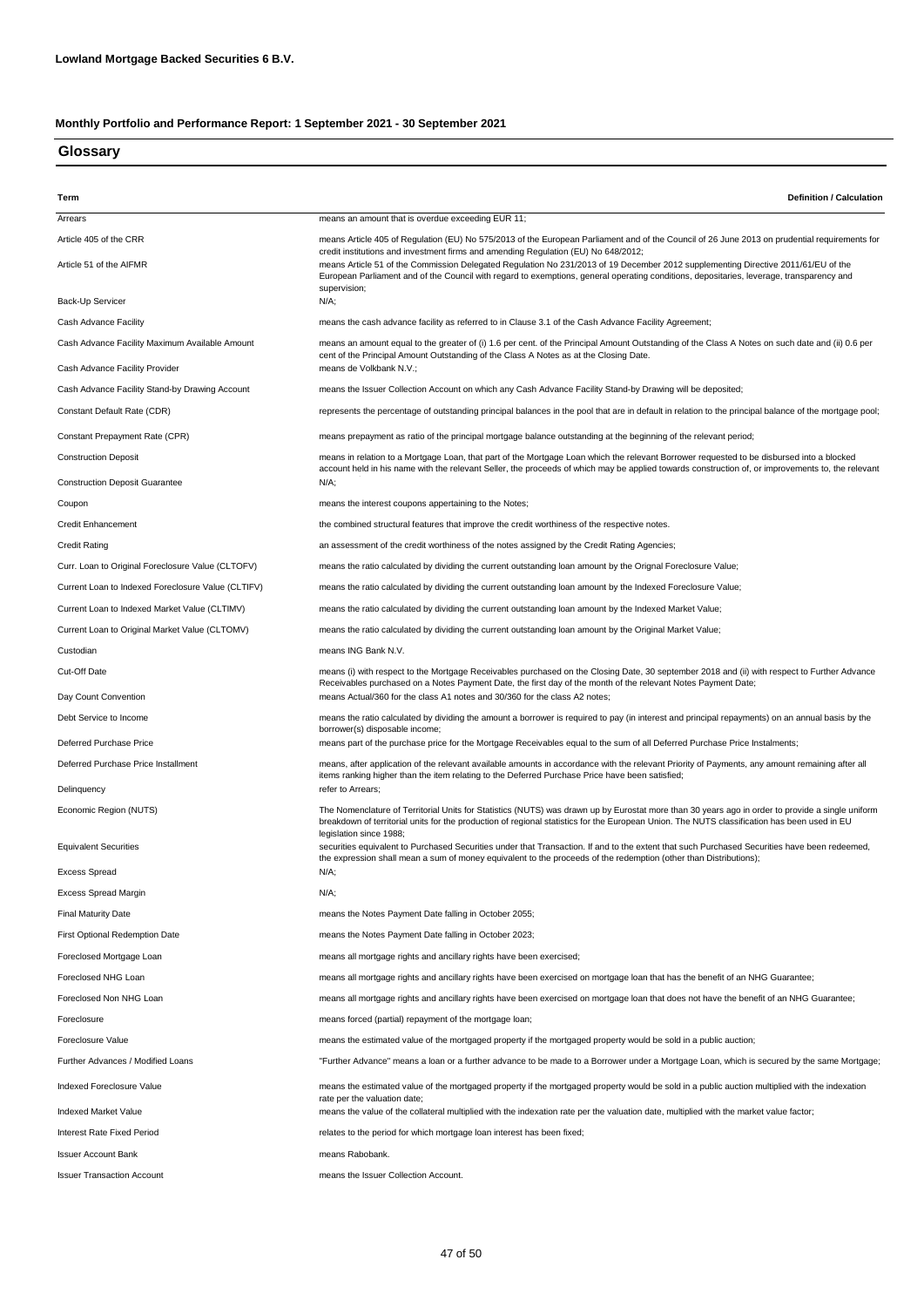| Loan to Income (LTI)                              | means the ratio calculated by dividing the original loan amount by the income of the borrower at the moment of origination of the Mortgage Loan;                                                                                                                                                                                                                                                                                                                                                                                                                                                                                                                                                                                                                                                                                                                                                                                                                                                                                                                                                                                                                                                                                                                                                                                                                                                                                                                                                                                                                                                                                                                                                                                                                                                                                                                                                                                                                                                                                                                                                                                                                                                                                                                                                                                                                                                                                                    |
|---------------------------------------------------|-----------------------------------------------------------------------------------------------------------------------------------------------------------------------------------------------------------------------------------------------------------------------------------------------------------------------------------------------------------------------------------------------------------------------------------------------------------------------------------------------------------------------------------------------------------------------------------------------------------------------------------------------------------------------------------------------------------------------------------------------------------------------------------------------------------------------------------------------------------------------------------------------------------------------------------------------------------------------------------------------------------------------------------------------------------------------------------------------------------------------------------------------------------------------------------------------------------------------------------------------------------------------------------------------------------------------------------------------------------------------------------------------------------------------------------------------------------------------------------------------------------------------------------------------------------------------------------------------------------------------------------------------------------------------------------------------------------------------------------------------------------------------------------------------------------------------------------------------------------------------------------------------------------------------------------------------------------------------------------------------------------------------------------------------------------------------------------------------------------------------------------------------------------------------------------------------------------------------------------------------------------------------------------------------------------------------------------------------------------------------------------------------------------------------------------------------------|
| Loanpart Payment Frequency                        | monthly;                                                                                                                                                                                                                                                                                                                                                                                                                                                                                                                                                                                                                                                                                                                                                                                                                                                                                                                                                                                                                                                                                                                                                                                                                                                                                                                                                                                                                                                                                                                                                                                                                                                                                                                                                                                                                                                                                                                                                                                                                                                                                                                                                                                                                                                                                                                                                                                                                                            |
|                                                   | means one or more of the loan parts (leningdelen) of which a Mortgage Loan consists;                                                                                                                                                                                                                                                                                                                                                                                                                                                                                                                                                                                                                                                                                                                                                                                                                                                                                                                                                                                                                                                                                                                                                                                                                                                                                                                                                                                                                                                                                                                                                                                                                                                                                                                                                                                                                                                                                                                                                                                                                                                                                                                                                                                                                                                                                                                                                                |
| Loanpart(s)<br>Loss                               | refer to Realised Loss;                                                                                                                                                                                                                                                                                                                                                                                                                                                                                                                                                                                                                                                                                                                                                                                                                                                                                                                                                                                                                                                                                                                                                                                                                                                                                                                                                                                                                                                                                                                                                                                                                                                                                                                                                                                                                                                                                                                                                                                                                                                                                                                                                                                                                                                                                                                                                                                                                             |
| Loss Severity                                     | means loss as a percentage of the principal outstanding at foreclosure;                                                                                                                                                                                                                                                                                                                                                                                                                                                                                                                                                                                                                                                                                                                                                                                                                                                                                                                                                                                                                                                                                                                                                                                                                                                                                                                                                                                                                                                                                                                                                                                                                                                                                                                                                                                                                                                                                                                                                                                                                                                                                                                                                                                                                                                                                                                                                                             |
| Market Value                                      | means estimated value of the mortgaged property if the mortgaged property would be privately sold voluntarily;                                                                                                                                                                                                                                                                                                                                                                                                                                                                                                                                                                                                                                                                                                                                                                                                                                                                                                                                                                                                                                                                                                                                                                                                                                                                                                                                                                                                                                                                                                                                                                                                                                                                                                                                                                                                                                                                                                                                                                                                                                                                                                                                                                                                                                                                                                                                      |
|                                                   |                                                                                                                                                                                                                                                                                                                                                                                                                                                                                                                                                                                                                                                                                                                                                                                                                                                                                                                                                                                                                                                                                                                                                                                                                                                                                                                                                                                                                                                                                                                                                                                                                                                                                                                                                                                                                                                                                                                                                                                                                                                                                                                                                                                                                                                                                                                                                                                                                                                     |
| Mortgage Loan                                     | means the mortgage loans granted by the relevant Seller to the relevant borrowers which may consist of one or more Loan Parts as set forth in<br>the List of Mortgage Loans and, after any purchase and assignment of any New Mortgage Receivables or Further Advance Receivables has<br>taken place in accordance with the Mortgage Receivables Purchase Agreement, the relevant New Mortgage Loans and/or Further Advances, to<br>the extent not retransferred or otherwise disposed of by the Issuer;                                                                                                                                                                                                                                                                                                                                                                                                                                                                                                                                                                                                                                                                                                                                                                                                                                                                                                                                                                                                                                                                                                                                                                                                                                                                                                                                                                                                                                                                                                                                                                                                                                                                                                                                                                                                                                                                                                                                            |
| Mortgage Loan Portfolio                           | means the portfolio of Mortgage Loans;                                                                                                                                                                                                                                                                                                                                                                                                                                                                                                                                                                                                                                                                                                                                                                                                                                                                                                                                                                                                                                                                                                                                                                                                                                                                                                                                                                                                                                                                                                                                                                                                                                                                                                                                                                                                                                                                                                                                                                                                                                                                                                                                                                                                                                                                                                                                                                                                              |
| Mortgage Receivable(s)                            | means any and all rights of the relevant Seller (and after assignment of such rights to the Issuer, of the Issuer) against the Borrower under or in<br>connection with a Mortgage Loan, including any and all claims of the relevant Seller (or the Issuer after assignment) on the Borrower as a result of<br>the Mortgage Loan being terminated, dissolved or declared null and void;                                                                                                                                                                                                                                                                                                                                                                                                                                                                                                                                                                                                                                                                                                                                                                                                                                                                                                                                                                                                                                                                                                                                                                                                                                                                                                                                                                                                                                                                                                                                                                                                                                                                                                                                                                                                                                                                                                                                                                                                                                                             |
| NHG Guarantee                                     | means a guarantee (borgtocht) under the NHG Conditions granted by Stichting WEW;                                                                                                                                                                                                                                                                                                                                                                                                                                                                                                                                                                                                                                                                                                                                                                                                                                                                                                                                                                                                                                                                                                                                                                                                                                                                                                                                                                                                                                                                                                                                                                                                                                                                                                                                                                                                                                                                                                                                                                                                                                                                                                                                                                                                                                                                                                                                                                    |
| NHG Loan                                          | means a Mortgage Loan that has the benefit of an NHG Guarantee;                                                                                                                                                                                                                                                                                                                                                                                                                                                                                                                                                                                                                                                                                                                                                                                                                                                                                                                                                                                                                                                                                                                                                                                                                                                                                                                                                                                                                                                                                                                                                                                                                                                                                                                                                                                                                                                                                                                                                                                                                                                                                                                                                                                                                                                                                                                                                                                     |
| Non NHG Loan                                      | means a Mortgage Loan that does not have the benefit of an NHG Guarantee;                                                                                                                                                                                                                                                                                                                                                                                                                                                                                                                                                                                                                                                                                                                                                                                                                                                                                                                                                                                                                                                                                                                                                                                                                                                                                                                                                                                                                                                                                                                                                                                                                                                                                                                                                                                                                                                                                                                                                                                                                                                                                                                                                                                                                                                                                                                                                                           |
| Notification Events                               | means any of the Assignment Notification Events and the Pledge Notification Events;                                                                                                                                                                                                                                                                                                                                                                                                                                                                                                                                                                                                                                                                                                                                                                                                                                                                                                                                                                                                                                                                                                                                                                                                                                                                                                                                                                                                                                                                                                                                                                                                                                                                                                                                                                                                                                                                                                                                                                                                                                                                                                                                                                                                                                                                                                                                                                 |
| Notification Trigger                              | A notification trigger is an event that when it occurs or a threshold that when it is breached, is considered to be an Assignment Notification Event;                                                                                                                                                                                                                                                                                                                                                                                                                                                                                                                                                                                                                                                                                                                                                                                                                                                                                                                                                                                                                                                                                                                                                                                                                                                                                                                                                                                                                                                                                                                                                                                                                                                                                                                                                                                                                                                                                                                                                                                                                                                                                                                                                                                                                                                                                               |
| Occupancy                                         | means the way the mortgaged property is used (eg. owner occupied);                                                                                                                                                                                                                                                                                                                                                                                                                                                                                                                                                                                                                                                                                                                                                                                                                                                                                                                                                                                                                                                                                                                                                                                                                                                                                                                                                                                                                                                                                                                                                                                                                                                                                                                                                                                                                                                                                                                                                                                                                                                                                                                                                                                                                                                                                                                                                                                  |
| Orig. Loan to Original Foreclosure Value (OLTOFV) | means the ratio calculated by dividing the original principal amount of a Mortgage Receivable at the moment of origination by the Original<br>Foreclosure Value;                                                                                                                                                                                                                                                                                                                                                                                                                                                                                                                                                                                                                                                                                                                                                                                                                                                                                                                                                                                                                                                                                                                                                                                                                                                                                                                                                                                                                                                                                                                                                                                                                                                                                                                                                                                                                                                                                                                                                                                                                                                                                                                                                                                                                                                                                    |
| Orig. Loan to Original Market Value (OLTOMV)      | means the ratio calculated by dividing the original loan amount by the Original Market Value;                                                                                                                                                                                                                                                                                                                                                                                                                                                                                                                                                                                                                                                                                                                                                                                                                                                                                                                                                                                                                                                                                                                                                                                                                                                                                                                                                                                                                                                                                                                                                                                                                                                                                                                                                                                                                                                                                                                                                                                                                                                                                                                                                                                                                                                                                                                                                       |
| Original Foreclosure Value                        | means the Foreclosure Value as assessed by the relevant Originator at the time of granting the Mortgage Loan;                                                                                                                                                                                                                                                                                                                                                                                                                                                                                                                                                                                                                                                                                                                                                                                                                                                                                                                                                                                                                                                                                                                                                                                                                                                                                                                                                                                                                                                                                                                                                                                                                                                                                                                                                                                                                                                                                                                                                                                                                                                                                                                                                                                                                                                                                                                                       |
| Original Market Value                             | means the value of the mortgaged property if the mortgaged property would be privately sold voluntarily, estimated during the assessment of the<br>application;                                                                                                                                                                                                                                                                                                                                                                                                                                                                                                                                                                                                                                                                                                                                                                                                                                                                                                                                                                                                                                                                                                                                                                                                                                                                                                                                                                                                                                                                                                                                                                                                                                                                                                                                                                                                                                                                                                                                                                                                                                                                                                                                                                                                                                                                                     |
| Originator                                        | means each of de Volksbank N.V.                                                                                                                                                                                                                                                                                                                                                                                                                                                                                                                                                                                                                                                                                                                                                                                                                                                                                                                                                                                                                                                                                                                                                                                                                                                                                                                                                                                                                                                                                                                                                                                                                                                                                                                                                                                                                                                                                                                                                                                                                                                                                                                                                                                                                                                                                                                                                                                                                     |
| Outstanding Principal Amount                      | means, at any moment in time, (i) the outstanding principal amount of a Mortgage Receivable at such time and (ii), after a Realised Loss of type<br>(a) and (b) of the definition in respect of such Mortgage Receivable has been debited to the Principal Deficiency Ledger, zero;                                                                                                                                                                                                                                                                                                                                                                                                                                                                                                                                                                                                                                                                                                                                                                                                                                                                                                                                                                                                                                                                                                                                                                                                                                                                                                                                                                                                                                                                                                                                                                                                                                                                                                                                                                                                                                                                                                                                                                                                                                                                                                                                                                 |
| Payment Ratio                                     | The actual principal and interest payments received as ratio of the scheduled principal and interest payments during the relevant period;                                                                                                                                                                                                                                                                                                                                                                                                                                                                                                                                                                                                                                                                                                                                                                                                                                                                                                                                                                                                                                                                                                                                                                                                                                                                                                                                                                                                                                                                                                                                                                                                                                                                                                                                                                                                                                                                                                                                                                                                                                                                                                                                                                                                                                                                                                           |
| Penalties                                         | means amounts to be paid by the borrower with regard to amounts in arrears and or (partial) prepayment of the mortgage loan according to the<br>relevant mortgage contract and applicable general conditions;                                                                                                                                                                                                                                                                                                                                                                                                                                                                                                                                                                                                                                                                                                                                                                                                                                                                                                                                                                                                                                                                                                                                                                                                                                                                                                                                                                                                                                                                                                                                                                                                                                                                                                                                                                                                                                                                                                                                                                                                                                                                                                                                                                                                                                       |
| Performing Loans                                  | means Mortgage Loans that are not in Arrears or Delinquent;                                                                                                                                                                                                                                                                                                                                                                                                                                                                                                                                                                                                                                                                                                                                                                                                                                                                                                                                                                                                                                                                                                                                                                                                                                                                                                                                                                                                                                                                                                                                                                                                                                                                                                                                                                                                                                                                                                                                                                                                                                                                                                                                                                                                                                                                                                                                                                                         |
| Post-Foreclosure Proceeds                         | means all amounts with regard to the relevant mortgage loan received after foreclosure of that mortgage loan;                                                                                                                                                                                                                                                                                                                                                                                                                                                                                                                                                                                                                                                                                                                                                                                                                                                                                                                                                                                                                                                                                                                                                                                                                                                                                                                                                                                                                                                                                                                                                                                                                                                                                                                                                                                                                                                                                                                                                                                                                                                                                                                                                                                                                                                                                                                                       |
| Prepayments                                       | means non scheduled principal paid by the borrower prior to the expected maturity date;                                                                                                                                                                                                                                                                                                                                                                                                                                                                                                                                                                                                                                                                                                                                                                                                                                                                                                                                                                                                                                                                                                                                                                                                                                                                                                                                                                                                                                                                                                                                                                                                                                                                                                                                                                                                                                                                                                                                                                                                                                                                                                                                                                                                                                                                                                                                                             |
| Principal Deficiency Ledger                       | means the principal deficiency ledger relating to the relevant Classes of Notes and comprising sub-ledgers for each such Class of Notes;                                                                                                                                                                                                                                                                                                                                                                                                                                                                                                                                                                                                                                                                                                                                                                                                                                                                                                                                                                                                                                                                                                                                                                                                                                                                                                                                                                                                                                                                                                                                                                                                                                                                                                                                                                                                                                                                                                                                                                                                                                                                                                                                                                                                                                                                                                            |
| Principal Payment Date                            | means the current monthly payment date on which principal is paid out on the relevant notes;                                                                                                                                                                                                                                                                                                                                                                                                                                                                                                                                                                                                                                                                                                                                                                                                                                                                                                                                                                                                                                                                                                                                                                                                                                                                                                                                                                                                                                                                                                                                                                                                                                                                                                                                                                                                                                                                                                                                                                                                                                                                                                                                                                                                                                                                                                                                                        |
| Principal Payment Rate (PPR)                      | means scheduled repayment as ratio of scheduled repayments to the principal mortgage balance outstanding at the beginning of the relevant<br>period;                                                                                                                                                                                                                                                                                                                                                                                                                                                                                                                                                                                                                                                                                                                                                                                                                                                                                                                                                                                                                                                                                                                                                                                                                                                                                                                                                                                                                                                                                                                                                                                                                                                                                                                                                                                                                                                                                                                                                                                                                                                                                                                                                                                                                                                                                                |
| Prospectus                                        | means the prospectus dated 18 October 2018 relating to the issue of the Notes;                                                                                                                                                                                                                                                                                                                                                                                                                                                                                                                                                                                                                                                                                                                                                                                                                                                                                                                                                                                                                                                                                                                                                                                                                                                                                                                                                                                                                                                                                                                                                                                                                                                                                                                                                                                                                                                                                                                                                                                                                                                                                                                                                                                                                                                                                                                                                                      |
| <b>Realised Losses</b>                            | means, on any relevant Notes Calculation Date, the sum of<br>(a) with respect to the Mortgage Receivables in respect of which the relevant Seller, the relevant Servicer on behalf of the Issuer, the Issuer or<br>the Security Trustee has completed the foreclosure, such that there is no more collateral securing the Mortgage Receivable, in the immediately<br>preceding Notes Calculation Period, the amount by which (i) the aggregate Outstanding Principal Amount of all Mortgage Receivables less, with<br>respect to the Savings Mortgage Receivables and Bank Savings Mortgage Receivables, the Participations, exceeds (ii) the amount of the Net<br>Foreclosure Proceeds applied to reduce the Outstanding Principal Amount of the Mortgage Receivables less, with respect to Savings Mortgage<br>Receivables and Bank Savings Mortgage Receivables, the Participations; and<br>(b) with respect to the Mortgage Receivables sold by the Issuer in the immediately preceding Notes Calculation Period, the amount by which (i)<br>the aggregate Outstanding Principal Amount of such Mortgage Receivables, less, with respect to Savings Mortgage Receivables and Bank<br>Savings Mortgage Receivables, the Participations, exceeds (ii) the purchase price of the Mortgage Receivables sold to the extent relating to<br>principal, less, with respect to the Savings Mortgage Receivables and Bank Savings Mortgage Receivables, the Participations; and<br>(c) with respect to the Mortgage Receivables in respect of which the Borrower has (x) successfully asserted set-off or defence to payments or (y)<br>repaid or prepaid any amount in the immediately preceding Notes Calculation Period, the amount by which (i) the aggregate Outstanding Principal<br>Amount of such Mortgage Receivables less, with respect to Savings Mortgage Receivables and Bank Savings Mortgage Receivables, the<br>Participations, prior to such set-off or defence or repayment or prepayment exceeds (ii) the aggregate Outstanding Principal Amount of such<br>Mortgage Receivables, less, with respect to Savings Mortgage Receivables and Bank Savings Mortgage Receivables, the Participations after<br>such set-off or defence or repayment or prepayment having been made, unless, and to the extent, such amount is received from the relevant<br>Seller or otherwise in accordance with any item of the Available Principal Funds; |
| Recoveries                                        | refer to Post-Foreclosure-Proceeds;                                                                                                                                                                                                                                                                                                                                                                                                                                                                                                                                                                                                                                                                                                                                                                                                                                                                                                                                                                                                                                                                                                                                                                                                                                                                                                                                                                                                                                                                                                                                                                                                                                                                                                                                                                                                                                                                                                                                                                                                                                                                                                                                                                                                                                                                                                                                                                                                                 |
| Redemption Priority of Payments                   | means the priority of payments set out as such Clause 5.4 of the Trust Deed;                                                                                                                                                                                                                                                                                                                                                                                                                                                                                                                                                                                                                                                                                                                                                                                                                                                                                                                                                                                                                                                                                                                                                                                                                                                                                                                                                                                                                                                                                                                                                                                                                                                                                                                                                                                                                                                                                                                                                                                                                                                                                                                                                                                                                                                                                                                                                                        |
| Remaining Tenor                                   | the length of time until the final maturity date of the mortgage loan expressed in years;                                                                                                                                                                                                                                                                                                                                                                                                                                                                                                                                                                                                                                                                                                                                                                                                                                                                                                                                                                                                                                                                                                                                                                                                                                                                                                                                                                                                                                                                                                                                                                                                                                                                                                                                                                                                                                                                                                                                                                                                                                                                                                                                                                                                                                                                                                                                                           |
| Replacements                                      | N/A;                                                                                                                                                                                                                                                                                                                                                                                                                                                                                                                                                                                                                                                                                                                                                                                                                                                                                                                                                                                                                                                                                                                                                                                                                                                                                                                                                                                                                                                                                                                                                                                                                                                                                                                                                                                                                                                                                                                                                                                                                                                                                                                                                                                                                                                                                                                                                                                                                                                |
| Replenishments                                    | means any Portfolio Mortgage Loan which is sold and assigned by the Seller to the Issuer pursuant to clause 6 and 11 of the Mortgage<br>Receivables Purchase Agreement;                                                                                                                                                                                                                                                                                                                                                                                                                                                                                                                                                                                                                                                                                                                                                                                                                                                                                                                                                                                                                                                                                                                                                                                                                                                                                                                                                                                                                                                                                                                                                                                                                                                                                                                                                                                                                                                                                                                                                                                                                                                                                                                                                                                                                                                                             |
| Repossesions                                      | refer to foreclosure;                                                                                                                                                                                                                                                                                                                                                                                                                                                                                                                                                                                                                                                                                                                                                                                                                                                                                                                                                                                                                                                                                                                                                                                                                                                                                                                                                                                                                                                                                                                                                                                                                                                                                                                                                                                                                                                                                                                                                                                                                                                                                                                                                                                                                                                                                                                                                                                                                               |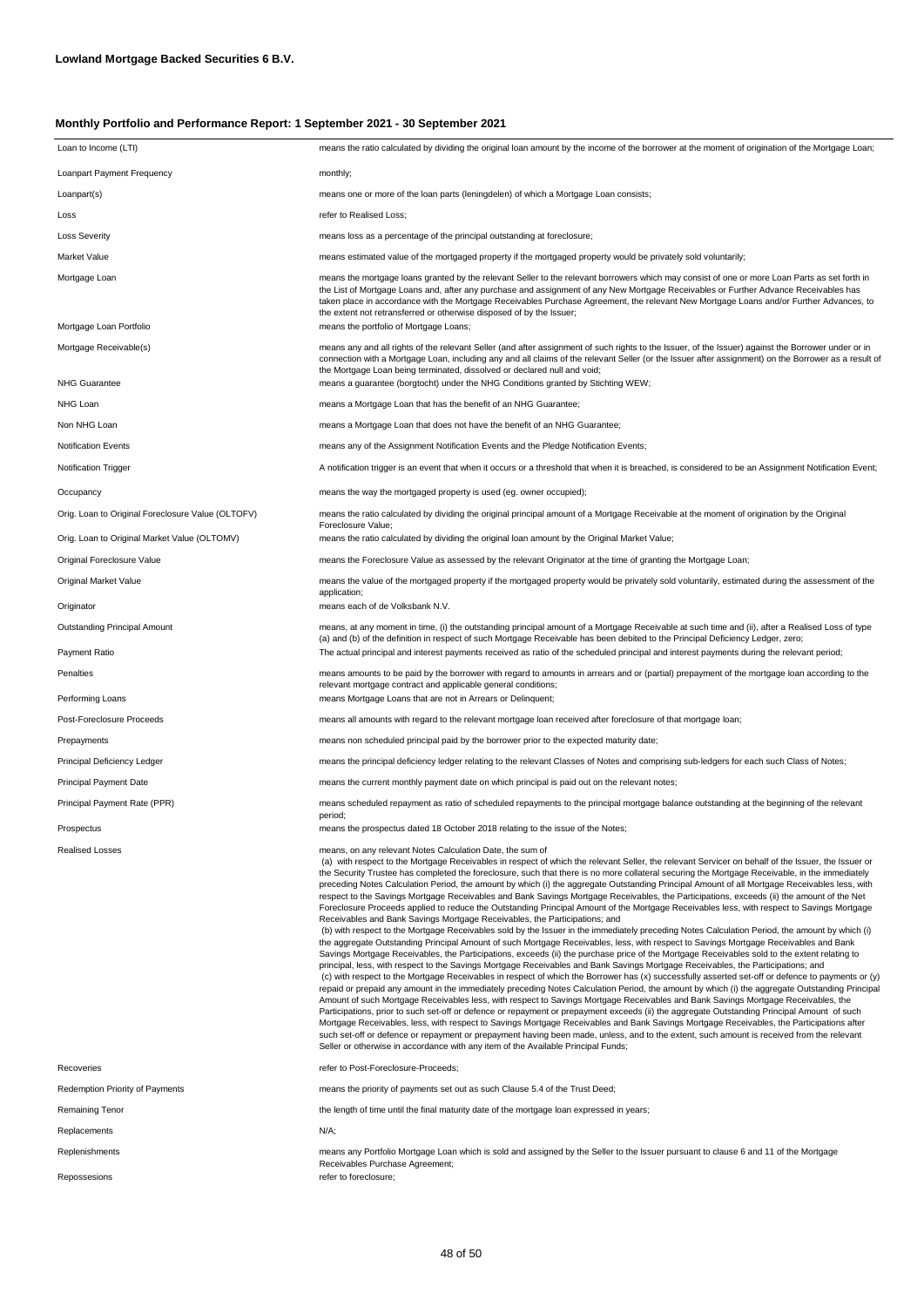| Reserve Account                   | $N/A$ ;                                                                                                                                                                                                                |
|-----------------------------------|------------------------------------------------------------------------------------------------------------------------------------------------------------------------------------------------------------------------|
| Reserve Account Target Level      | $N/A$ ;                                                                                                                                                                                                                |
| Revenue Priority of Payments      | means the priority of payments set out as such in section 5.2 (Priorities of Payments) of this Prospectus;                                                                                                             |
| <b>Saving Deposits</b>            | means savings in a bank account, pledged to the mortgage lender, which are meant to repay the loan at maturity;                                                                                                        |
| Seasoning                         | means the difference between the loan start date and the current reporting period;                                                                                                                                     |
| Seller                            | means each of de Volksbank N.V.;                                                                                                                                                                                       |
| Servicer                          | means each of de Volksbank N.V.;                                                                                                                                                                                       |
| <b>Signing Date</b>               | means 18 October 2018 or such later date as may be agreed between the Issuer, the Seller and the Manager;                                                                                                              |
| <b>Special Servicer</b>           | $N/A$ ;                                                                                                                                                                                                                |
| Subordinated Loan                 | $N/A$ ;                                                                                                                                                                                                                |
| Swap Counterparty                 | $N/A$ ;                                                                                                                                                                                                                |
| Swap Counterparty Default Payment | $N/A$ ;                                                                                                                                                                                                                |
| Swap Notional Amount              | $N/A$ ;                                                                                                                                                                                                                |
| <b>Trust Deed</b>                 | means the trust deed entered into by, amongst others, the Issuer and the Security Trustee dated the Closing Date;                                                                                                      |
| Weighted Average Life             | means the expected average total number of years needed for the issuer to repay all principal, whereby the time between origination and each<br>repayment is weighted by the repayment amount;                         |
| Weighted Average Maturity         | means the expected average number of years between the reporting date and the maturity of each loan, whereby the time between the reporting<br>date and the maturity of each loan is weighted by the size of the loan; |
| WEW                               | Stichting Waarborgfonds Eigen Woning;                                                                                                                                                                                  |
| <b>WEW Claims</b>                 | means losses which are claimed with the WEW based on the NHG conditions:                                                                                                                                               |